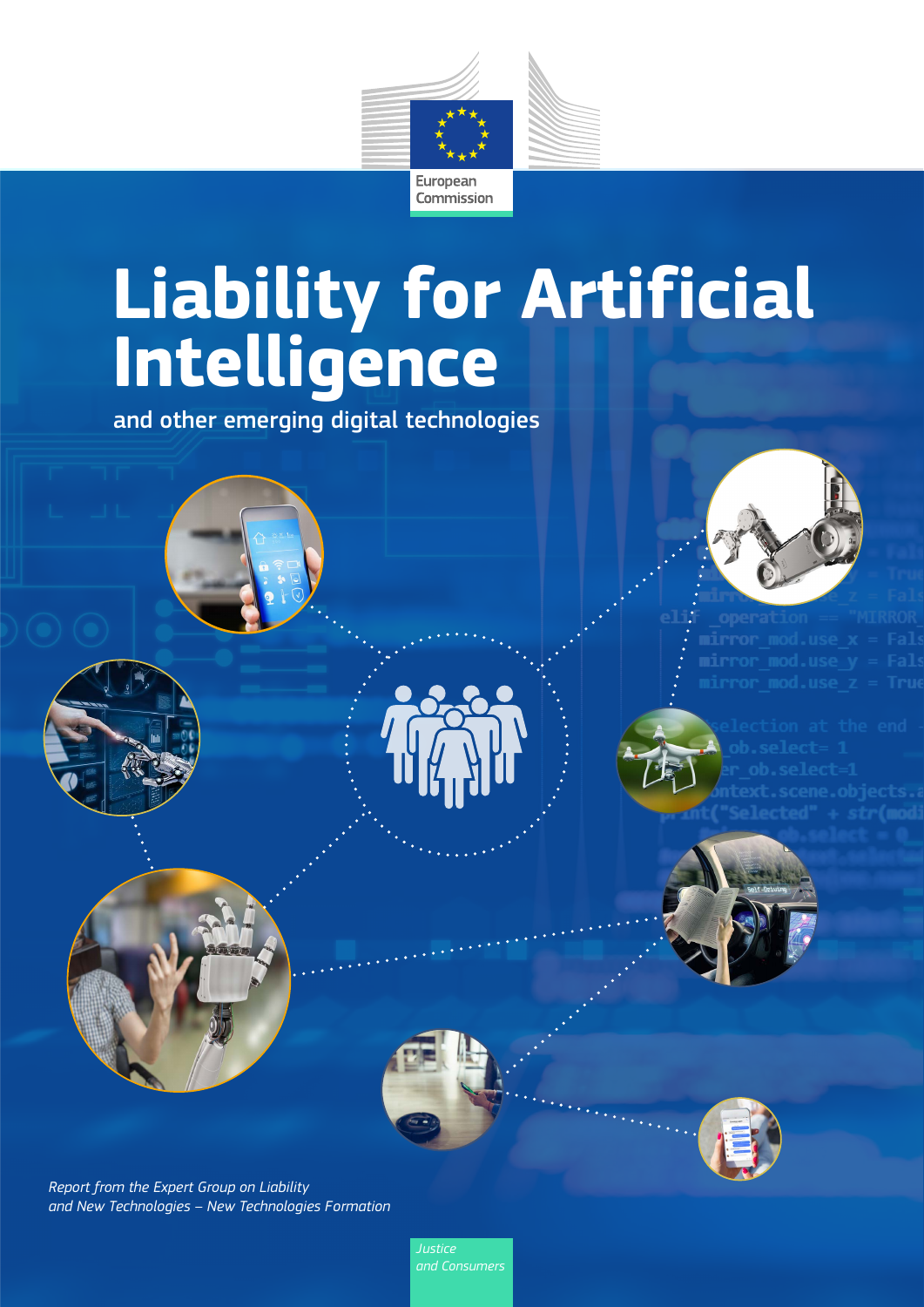This document was written by the Expert Group on Liability and New Technologies – New Technologies Formation.

It reflects the views only of the authors, and the Commission cannot be held responsible for any use which may be made of the information contained therein. The Expert Group on Liability and New Technologies is an independent expert group which was set up by the European Commission. Neither the European Commission nor any person acting on behalf of the Commission is responsible for the use that might be made of the following information.

© European Union, 2019

Reuse is authorised provided the source is acknowledged.

The reuse policy of European Commission documents is regulated by Decision 2011/833/EU (OJ L 330, 14.12.2011, p. 39).

For any use or reproduction of photos or other material that is not under the EU copyright, permission must be sought directly from the copyright holders.

Cover photograph: Gettyimages - vchal/metamorworks/zhudifeng;/scanrail/PhonlamaiPhoto/grinvalds/PhonlamaiPhoto/South\_agency

| Print      | ISBN 978-92-76-12958-5 doi:10.2838/25362  | Catalogue number: DS-03-19-853-EN-C |
|------------|-------------------------------------------|-------------------------------------|
| <b>PDF</b> | ISBN 978-92-76-12959-2 doi:10.2838/573689 | Catalogue number: DS-03-19-853-EN-N |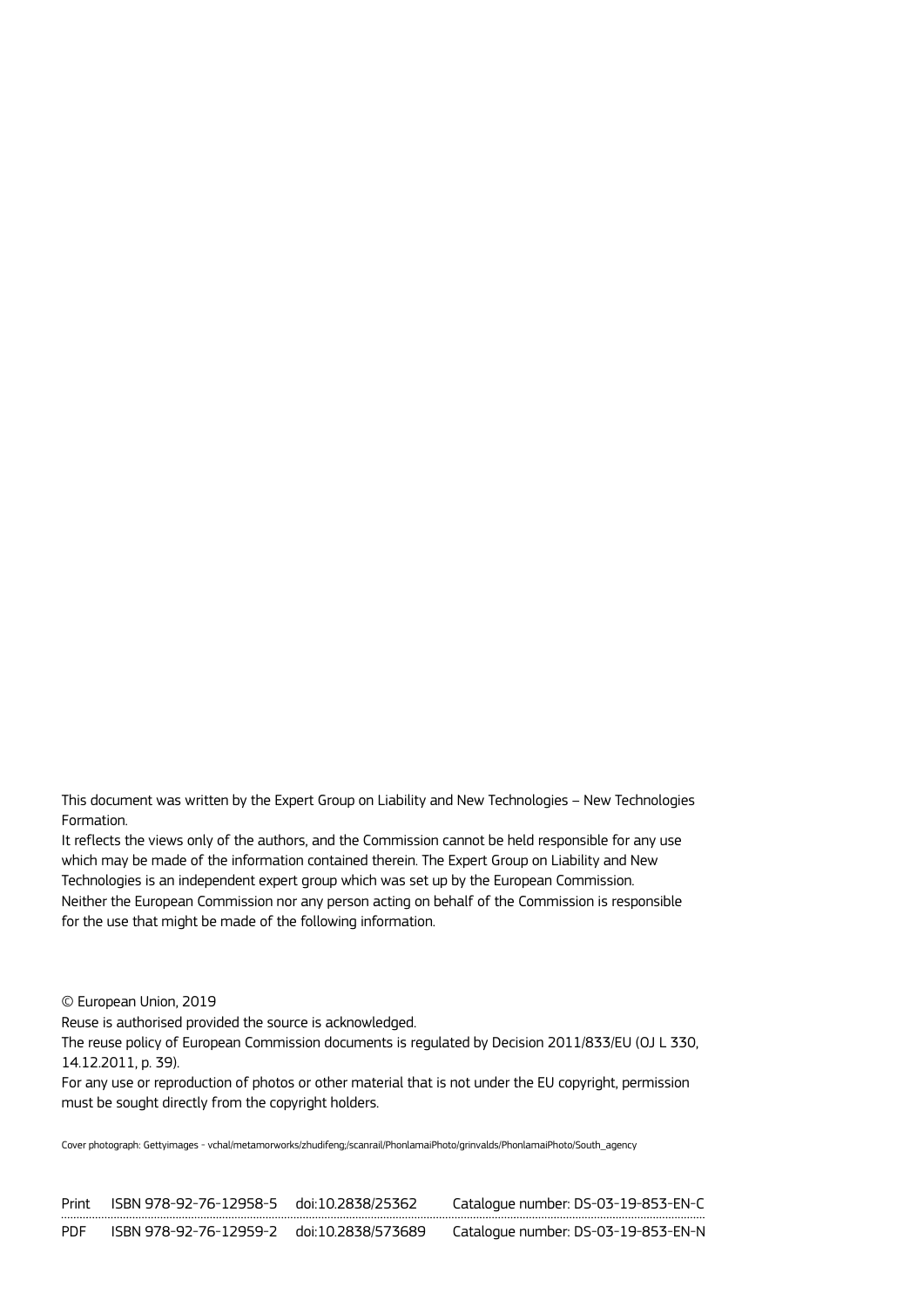# **Expert Group on Liability and New Technologies New Technologies Formation**

# **LIABILITY FOR ARTIFICIAL INTELLIGENCE** AND OTHER EMERGING DIGITAL TECHNOLOGIES

# **Table of Contents**

|           | I. |                                                                                    |                                                                              |  |
|-----------|----|------------------------------------------------------------------------------------|------------------------------------------------------------------------------|--|
|           | П. |                                                                                    |                                                                              |  |
| <b>B.</b> |    |                                                                                    | Liability for emerging digital technologies under existing laws in Europe 15 |  |
|           | I. |                                                                                    |                                                                              |  |
|           | Π. | Some examples of the application of existing liability regimes to emerging digital |                                                                              |  |
|           |    | III. Specific challenges to existing tort law regimes posed by emerging digital    |                                                                              |  |
|           |    | 1.                                                                                 |                                                                              |  |
|           |    | 2.                                                                                 |                                                                              |  |
|           |    | 3.                                                                                 |                                                                              |  |
|           |    | 4.                                                                                 |                                                                              |  |
|           |    | 5.                                                                                 |                                                                              |  |
|           |    | 6.                                                                                 |                                                                              |  |
|           |    | 7.                                                                                 |                                                                              |  |
|           |    | 8.                                                                                 |                                                                              |  |
|           |    | 9.                                                                                 |                                                                              |  |
|           |    |                                                                                    |                                                                              |  |
|           |    |                                                                                    |                                                                              |  |
|           |    | 1.                                                                                 | Challenges of emerging digital technologies for liability law ([1]-[2])  32  |  |
|           |    | 2.                                                                                 |                                                                              |  |
|           |    | 3.                                                                                 |                                                                              |  |
|           |    | 4.                                                                                 |                                                                              |  |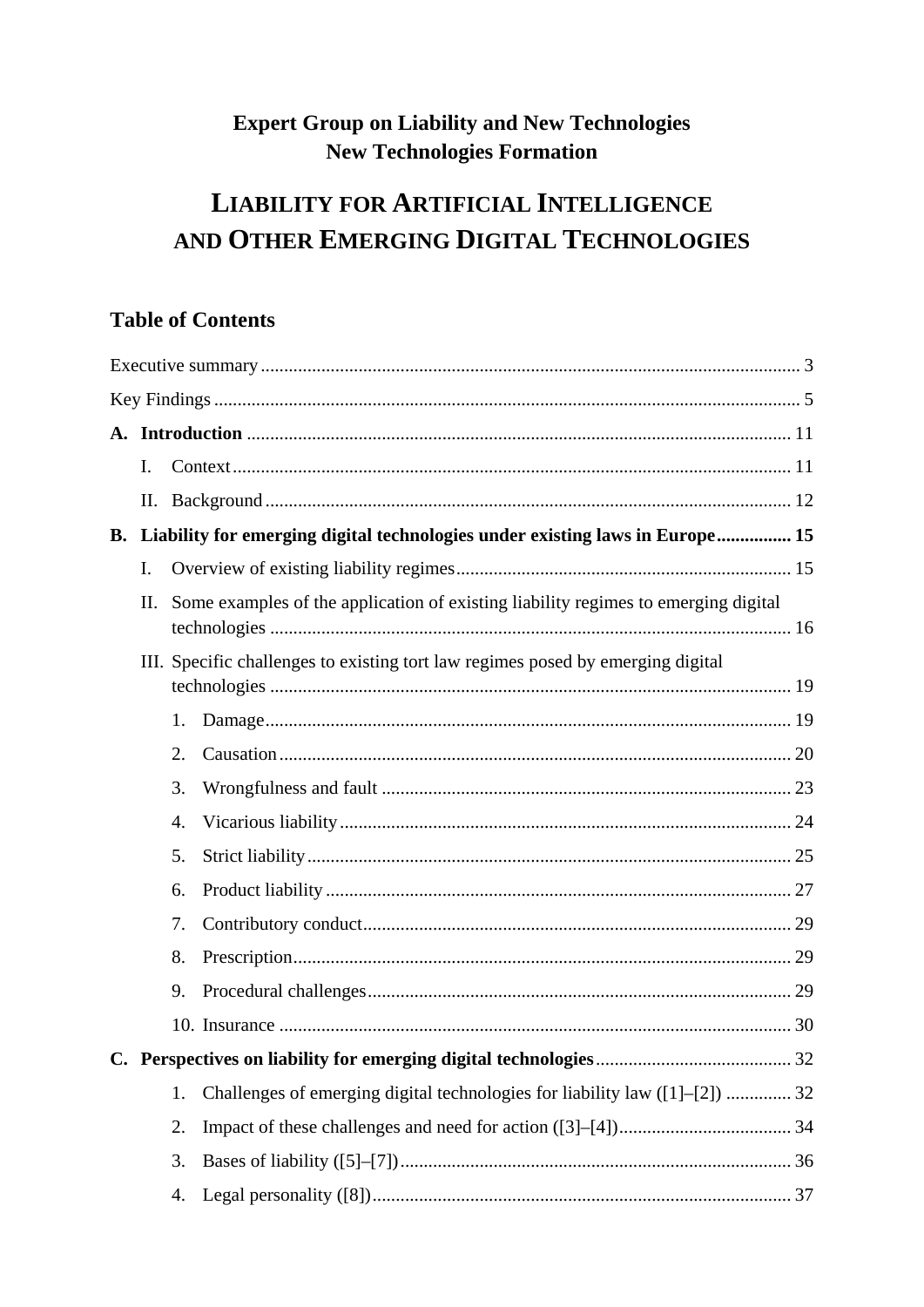| 5.            |                                                                                           |  |
|---------------|-------------------------------------------------------------------------------------------|--|
| 6.            |                                                                                           |  |
| 7.            |                                                                                           |  |
| 8.            |                                                                                           |  |
| 9.            |                                                                                           |  |
|               |                                                                                           |  |
|               |                                                                                           |  |
|               |                                                                                           |  |
|               |                                                                                           |  |
|               |                                                                                           |  |
|               |                                                                                           |  |
|               |                                                                                           |  |
|               |                                                                                           |  |
|               |                                                                                           |  |
| <b>Annex:</b> |                                                                                           |  |
|               | The New Technologies Formation of the Expert Group on Liability for New Technologies . 65 |  |
|               |                                                                                           |  |
|               |                                                                                           |  |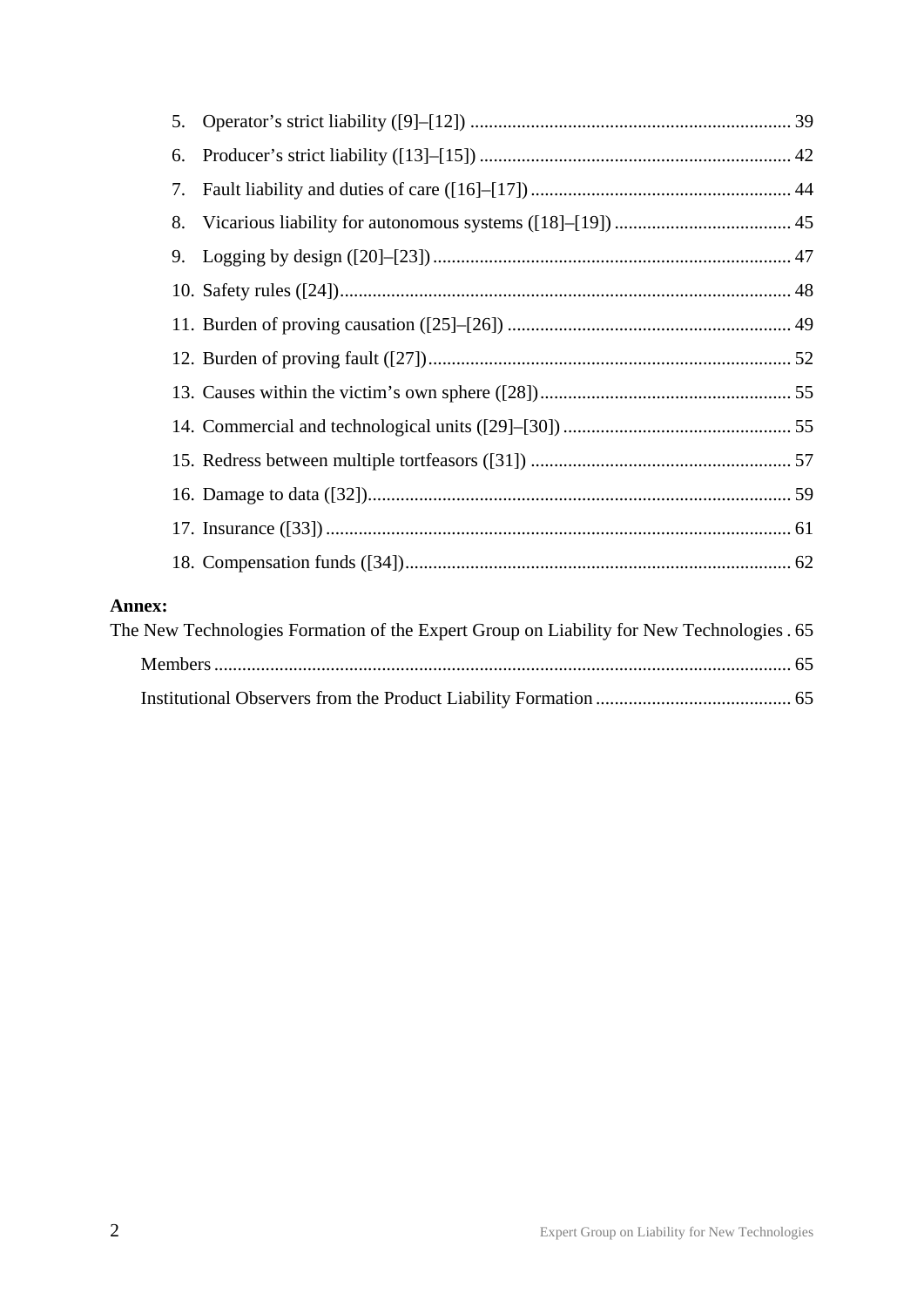### <span id="page-4-0"></span>**Executive summary**

Artificial intelligence and other emerging digital technologies, such as the Internet of Things or distributed ledger technologies, have the potential to transform our societies and economies for the better. However, their rollout must come with sufficient safeguards, to minimise the risk of harm these technologies may cause, such as bodily injury or other harm. In the EU, product safety regulations ensure this is the case. However, such regulations cannot completely exclude the possibility of damage resulting from the operation of these technologies. If this happens, victims will seek compensation. They typically do so on the basis of liability regimes under private law, in particular tort law, possibly in combination with insurance. Only the strict liability of producers for defective products, which constitutes a small part of this kind of liability regimes, is harmonised at EU level by the Product Liability Directive, while all other regimes – apart from some exceptions in specific sectors or under special legislation – are regulated by the Member States themselves.

In its assessment of existing liability regimes in the wake of emerging digital technologies, the New Technologies Formation of the Expert Group has concluded that the liability regimes in force in the Member States ensure at least basic protection of victims whose damage is caused by the operation of such new technologies. However, the specific characteristics of these technologies and their applications – including complexity, modification through updates or selflearning during operation, limited predictability, and vulnerability to cybersecurity threats – may make it more difficult to offer these victims a claim for compensation in all cases where this seems justified. It may also be the case that the allocation of liability is unfair or inefficient. To rectify this, certain adjustments need to be made to EU and national liability regimes.

Below are listed the most important findings of this report on how liability regimes should be designed – and, where necessary, changed – in order to rise to the challenges emerging digital technologies bring with them.

- A person operating a permissible technology that nevertheless carries an increased risk of harm to others, for example AI-driven robots in public spaces, should be subject to strict liability for damage resulting from its operation.
- In situations where a service provider ensuring the necessary technical framework has a higher degree of control than the owner or user of an actual product or service equipped with AI, this should be taken into account in determining who primarily operates the technology.
- A person using a technology that does not pose an increased risk of harm to others should still be required to abide by duties to properly select, operate, monitor and maintain the technology in use and – failing that – should be liable for breach of such duties if at fault.
- A person using a technology which has a certain degree of autonomy should not be less accountable for ensuing harm than if said harm had been caused by a human auxiliary.
- Manufacturers of products or digital content incorporating emerging digital technology should be liable for damage caused by defects in their products, even if the defect was caused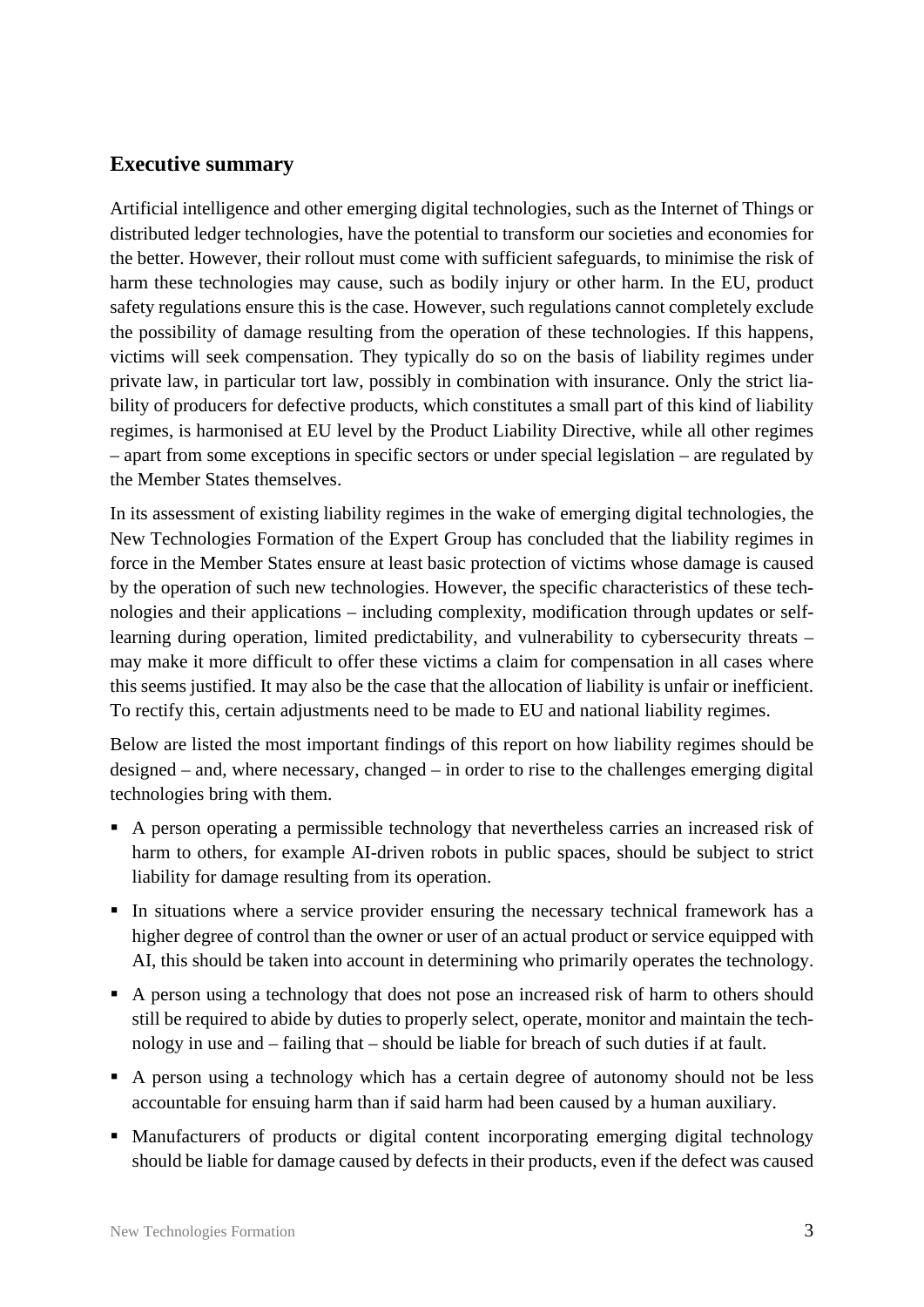by changes made to the product under the producer's control after it had been placed on the market.

- For situations exposing third parties to an increased risk of harm, compulsory liability insurance could give victims better access to compensation and protect potential tortfeasors against the risk of liability.
- Where a particular technology increases the difficulties of proving the existence of an element of liability beyond what can be reasonably expected, victims should be entitled to facilitation of proof.
- Emerging digital technologies should come with logging features, where appropriate in the circumstances, and failure to log, or to provide reasonable access to logged data, should result in a reversal of the burden of proof in order not be to the detriment of the victim.
- The destruction of the victim's data should be regarded as damage, compensable under specific conditions.
- It is not necessary to give devices or autonomous systems a legal personality, as the harm these may cause can and should be attributable to existing persons or bodies.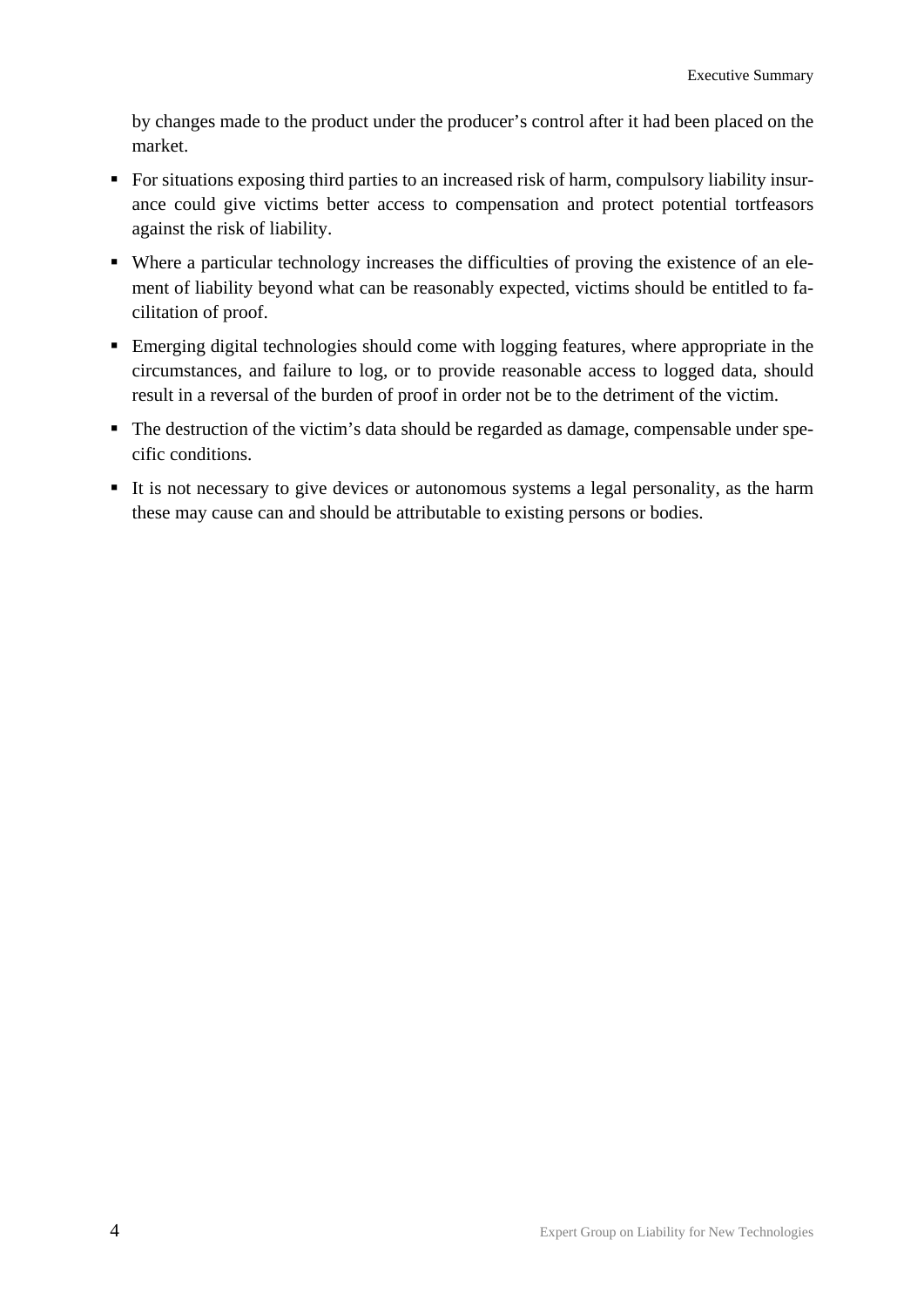## <span id="page-6-0"></span>**Key Findings**

- [1] Digitalisation brings fundamental changes to our environments, some of which have an impact on liability law. This affects, in particular, the
	- (a) complexity,
	- (b) opacity,
	- (c) openness,
	- (d) autonomy,
	- (e) predictability,
	- (f) data-drivenness, and
	- (g) vulnerability

of emerging digital technologies.

- [2] Each of these changes may be gradual in nature, but the dimension of gradual change, the range and frequency of situations affected, and the combined effect, results in disruption.
- [3] While existing rules on liability offer solutions with regard to the risks created by emerging digital technologies, the outcomes may not always seem appropriate, given the failure to achieve:
	- (a) a fair and efficient allocation of loss, in particular because it could not be attributed to those:
		- whose objectionable behaviour caused the damage; or
		- who benefitted from the activity that caused the damage; or
		- who were in control of the risk that materialised; or
		- who were cheapest cost avoiders or cheapest takers of insurance.
	- (b) a coherent and appropriate response of the legal system to threats to the interests of individuals, in particular because victims of harm caused by the operation of emerging digital technologies receive less or no compensation compared to victims in a functionally equivalent situation involving human conduct and conventional technology;
	- (c) effective access to justice, in particular because litigation for victims becomes unduly burdensome or expensive.
- [4] It is therefore necessary to consider adaptations and amendments to existing liability regimes, bearing in mind that, given the diversity of emerging digital technologies and the correspondingly diverse range of risks these may pose, it is impossible to come up with a single solution suitable for the entire spectrum of risks.
- [5] Comparable risks should be addressed by similar liability regimes, existing differences among these should ideally be eliminated. This should also determine which losses are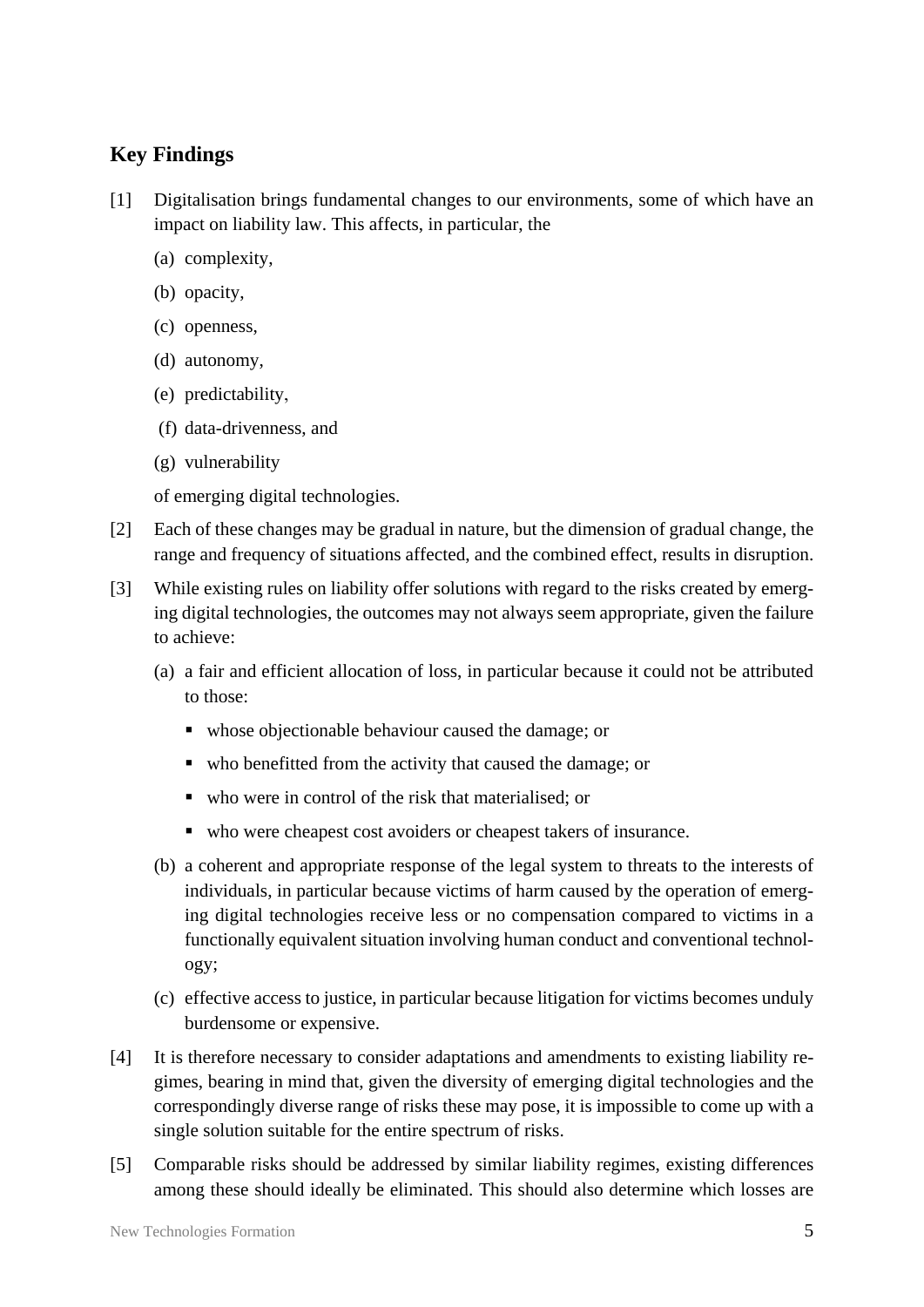recoverable to what extent.

- [6] Fault liability (whether or not fault is presumed), as well as strict liability for risks and for defective products, should continue to coexist. To the extent these overlap, thereby offering the victim more than one basis to seek compensation against more than one person, the rules on multiple tortfeasors ([31]) govern.
- [7] In some digital ecosystems, contractual liability or other compensation regimes will apply alongside or instead of tortious liability. This must be taken into account when determining to what extent the latter needs to be amended.
- [8] For the purposes of liability, it is not necessary to give autonomous systems a legal personality
- [9] Strict liability is an appropriate response to the risks posed by emerging digital technologies, if, for example, they are operated in non-private environments and may typically cause significant harm.
- [10] Strict liability should lie with the person who is in control of the risk connected with the operation of emerging digital technologies and who benefits from their operation (operator).
- [11] If there are two or more operators, in particular
	- (a) the person primarily deciding on and benefitting from the use of the relevant technology (frontend operator) and
	- (b) the person continuously defining the features of the relevant technology and providing essential and ongoing backend support (backend operator),

strict liability should lie with the one who has more control over the risks of the operation.

- [12] Existing defences and statutory exceptions from strict liability may have to be reconsidered in the light of emerging digital technologies, in particular if these defences and exceptions are tailored primarily to traditional notions of control by humans.
- [13] Strict liability of the producer should play a key role in indemnifying damage caused by defective products and their components, irrespective of whether they take a tangible or a digital form.
- [14] The producer should be strictly liable for defects in emerging digital technologies even if said defects appear after the product was put into circulation, as long as the producer was still in control of updates to, or upgrades on, the technology. A development risk defence should not apply.
- [15] If it is proven that an emerging digital technology has caused harm, the burden of proving defect should be reversed if there are disproportionate difficulties or costs pertaining to establishing the relevant level of safety or proving that this level of safety has not been met. This is without prejudice to the reversal of the burden of proof referred to in [22] and [24].
- [16] Operators of emerging digital technologies should have to comply with an adapted range of duties of care, including with regard to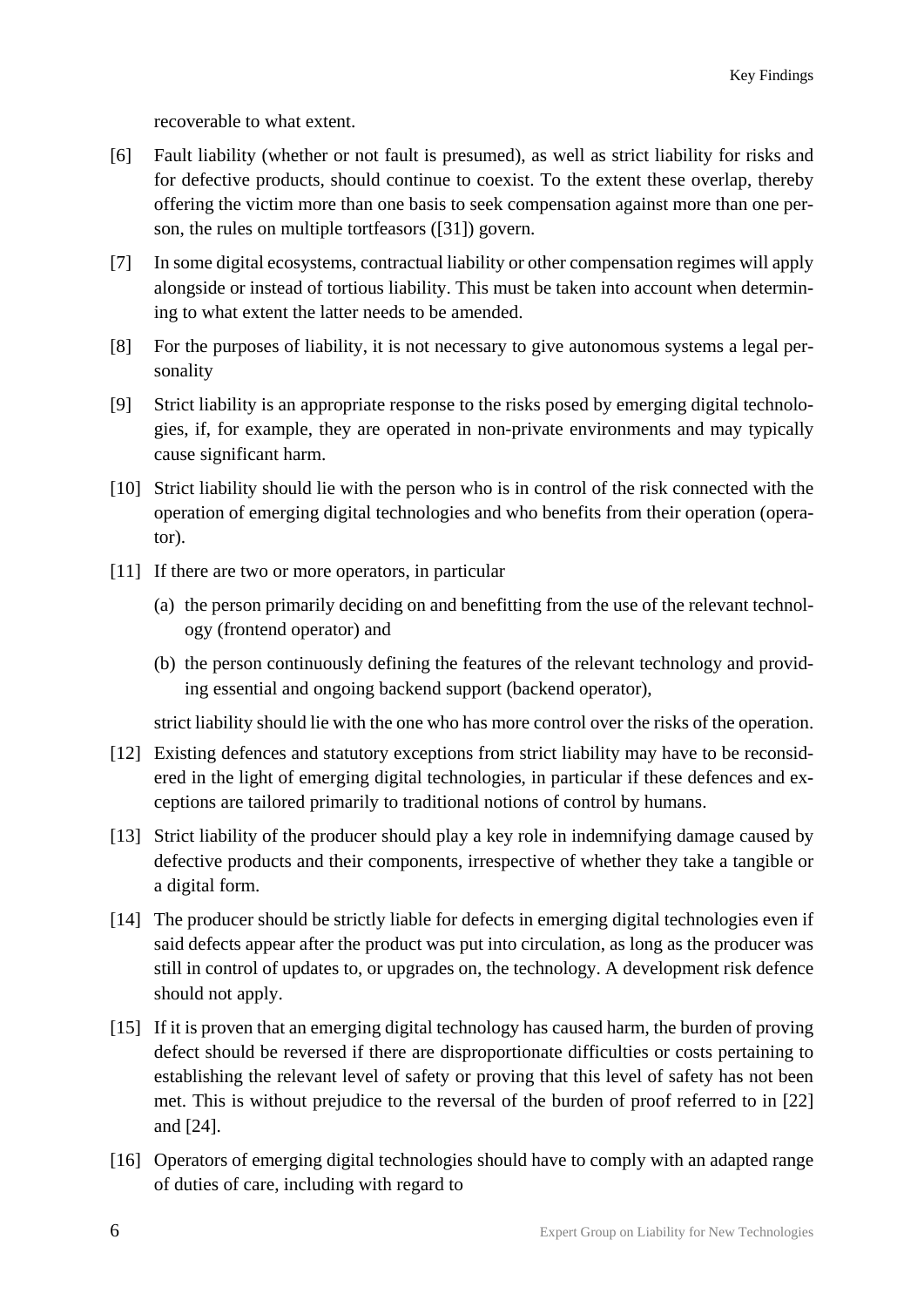- (a) choosing the right system for the right task and skills;
- (b) monitoring the system; and
- (c) maintaining the system.
- [17] Producers, whether or not they incidentally also act as operators within the meaning of [10], should have to:
	- (a) design, describe and market products in a way effectively enabling operators to comply with the duties under [16]; and
	- (b) adequately monitor the product after putting it into circulation.
- [18] If harm is caused by autonomous technology used in a way functionally equivalent to the employment of human auxiliaries, the operator's liability for making use of the technology should correspond to the otherwise existing vicarious liability regime of a principal for such auxiliaries.
- [19] The benchmark for assessing performance by autonomous technology in the context of vicarious liability is primarily the one accepted for human auxiliaries. However, once autonomous technology outperforms human auxiliaries, this will be determined by the performance of comparable available technology which the operator could be expected to use, taking into account the operator's duties of care ([16]).
- [20] There should be a duty on producers to equip technology with means of recording information about the operation of the technology (logging by design), if such information is typically essential for establishing whether a risk of the technology materialised, and if logging is appropriate and proportionate, taking into account, in particular, the technical feasibility and the costs of logging, the availability of alternative means of gathering such information, the type and magnitude of the risks posed by the technology, and any adverse implications logging may have on the rights of others.
- [21] Logging must be done in accordance with otherwise applicable law, in particular data protection law and the rules concerning the protection of trade secrets.
- [22] The absence of logged information or failure to give the victim reasonable access to the information should trigger a rebuttable presumption that the condition of liability to be proven by the missing information is fulfilled.
- [23] If and to the extent that, as a result of the presumption under [22], the operator were obliged to compensate the damage, the operator should have a recourse claim against the producer who failed to equip the technology with logging facilities.
- [24] Where the damage is of a kind that safety rules were meant to avoid, failure to comply with such safety rules, including rules on cybersecurity, should lead to a reversal of the burden of proving
	- (a) causation, and/or
	- (b) fault, and/or
	- (c) the existence of a defect.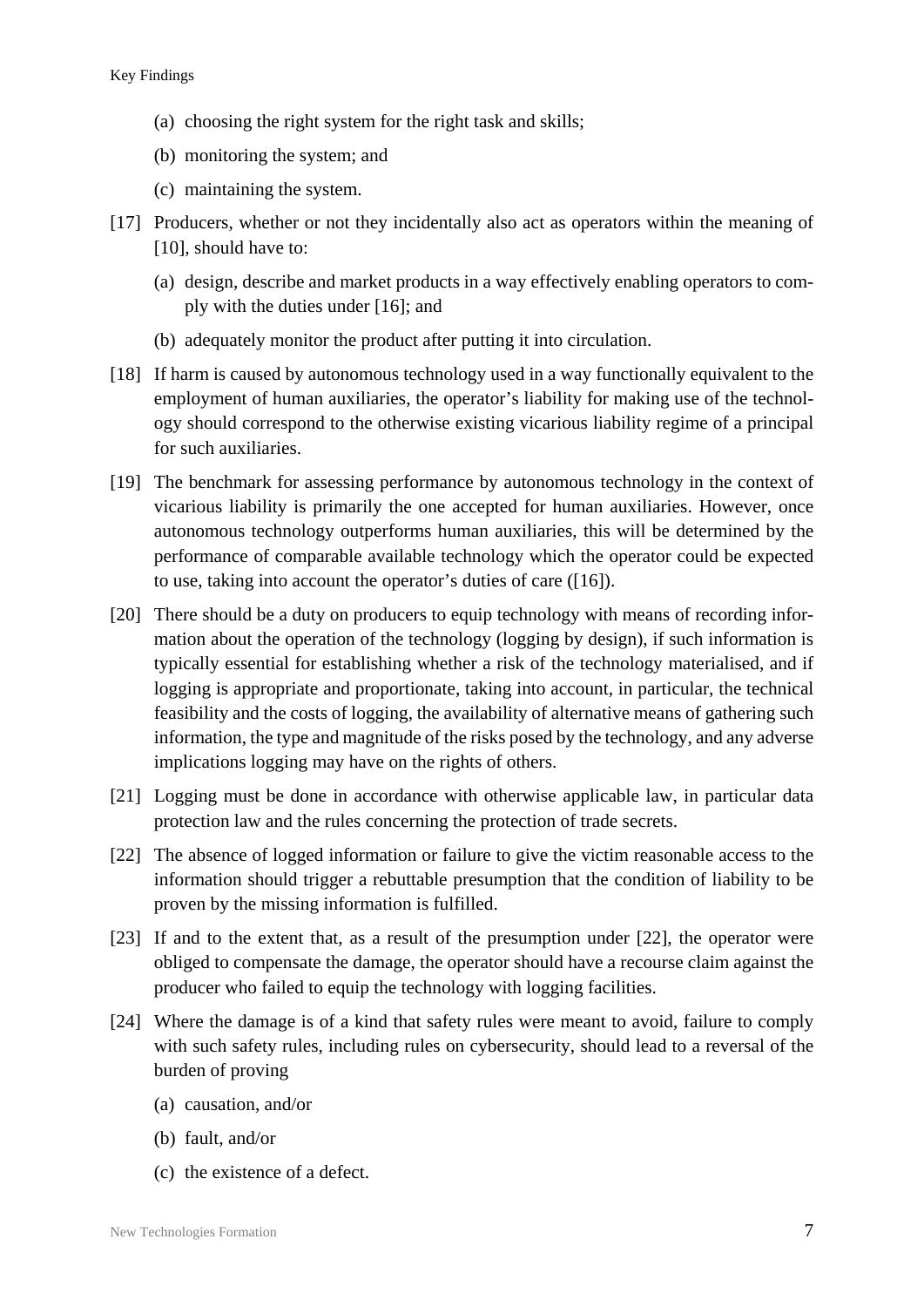- [25] As a general rule, the victim should continue to be required to prove what caused her harm.
- [26] Without prejudice to the reversal of the burden of proof proposed in [22] and [24](a), the burden of proving causation may be alleviated in light of the challenges of emerging digital technologies if a balancing of the following factors warrants doing so:
	- (a) the likelihood that the technology at least contributed to the harm;
	- (b) the likelihood that the harm was caused either by the technology or by some other cause within the same sphere;
	- (c) the risk of a known defect within the technology, even though its actual causal impact is not self-evident;
	- (d) the degree of ex-post traceability and intelligibility of processes within the technology that may have contributed to the cause (informational asymmetry);
	- (e) the degree of ex-post accessibility and comprehensibility of data collected and generated by the technology
	- (f) the kind and degree of harm potentially and actually caused.
- [27] If it is proven that an emerging digital technology caused harm, and liability therefor is conditional upon a person's intent or negligence, the burden of proving fault should be reversed if disproportionate difficulties and costs of establishing the relevant standard of care and of proving their violation justify it. This is without prejudice to the reversal of the burden of proof proposed in [22] and [24](b).
- [28] If a cause of harm is attributable to the victim, the reasons for holding another person liable should apply correspondingly when determining if and to what extent the victim's claim for compensation may be reduced.
- [29] Where two or more persons cooperate on a contractual or similar basis in the provision of different elements of a commercial and technological unit, and where the victim can demonstrate that at least one element has caused the damage in a way triggering liability but not which element, all potential tortfeasors should be jointly and severally liable visà-vis the victim.
- [30] In determining what counts as a commercial and technological unit within the meaning of [29] regard is to be had to
	- (a) any joint or coordinated marketing of the different elements;
	- (b) the degree of their technical interdependency and interoperation; and
	- (c) the degree of specificity or exclusivity of their combination.
- [31] Where more than one person is liable for the same damage, liability to the victim is usually solidary (joint). Redress claims between tortfeasors should only be for identified shares (several), unless some of them form a commercial and/ or technological unit ([29]- [30]), in which case the members of this unit should be jointly and severally liable for their cumulative share also to the tortfeasor seeking redress.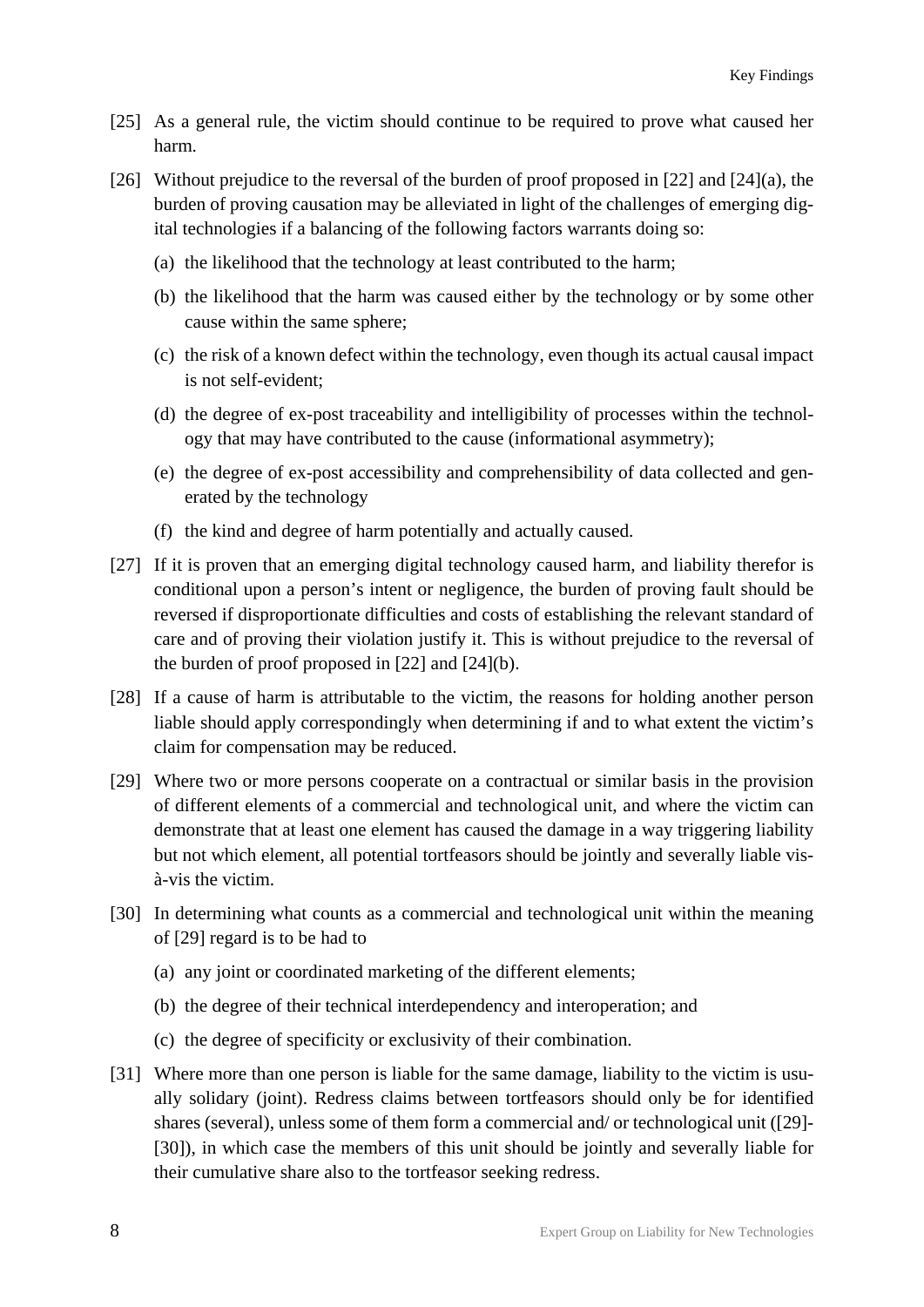- [32] Damage caused to data may lead to liability where
	- (a) liability arises from contract; or
	- (b) liability arises from interference with a property right in the medium on which the data was stored or with another interest protected as a property right under the applicable law; or
	- (c) the damage was caused by conduct infringing criminal law or other legally binding rules whose purpose is to avoid such damage; or
	- (d) there was an intention to cause harm.
- [33] The more frequent or severe potential harm resulting from emerging digital technology, and the less likely the operator is able to indemnify victims individually, the more suitable mandatory liability insurance for such risks may be.
- [34] Compensation funds may be used to protect tort victims who are entitled to compensation according to the applicable liability rules, but whose claims cannot be satisfied.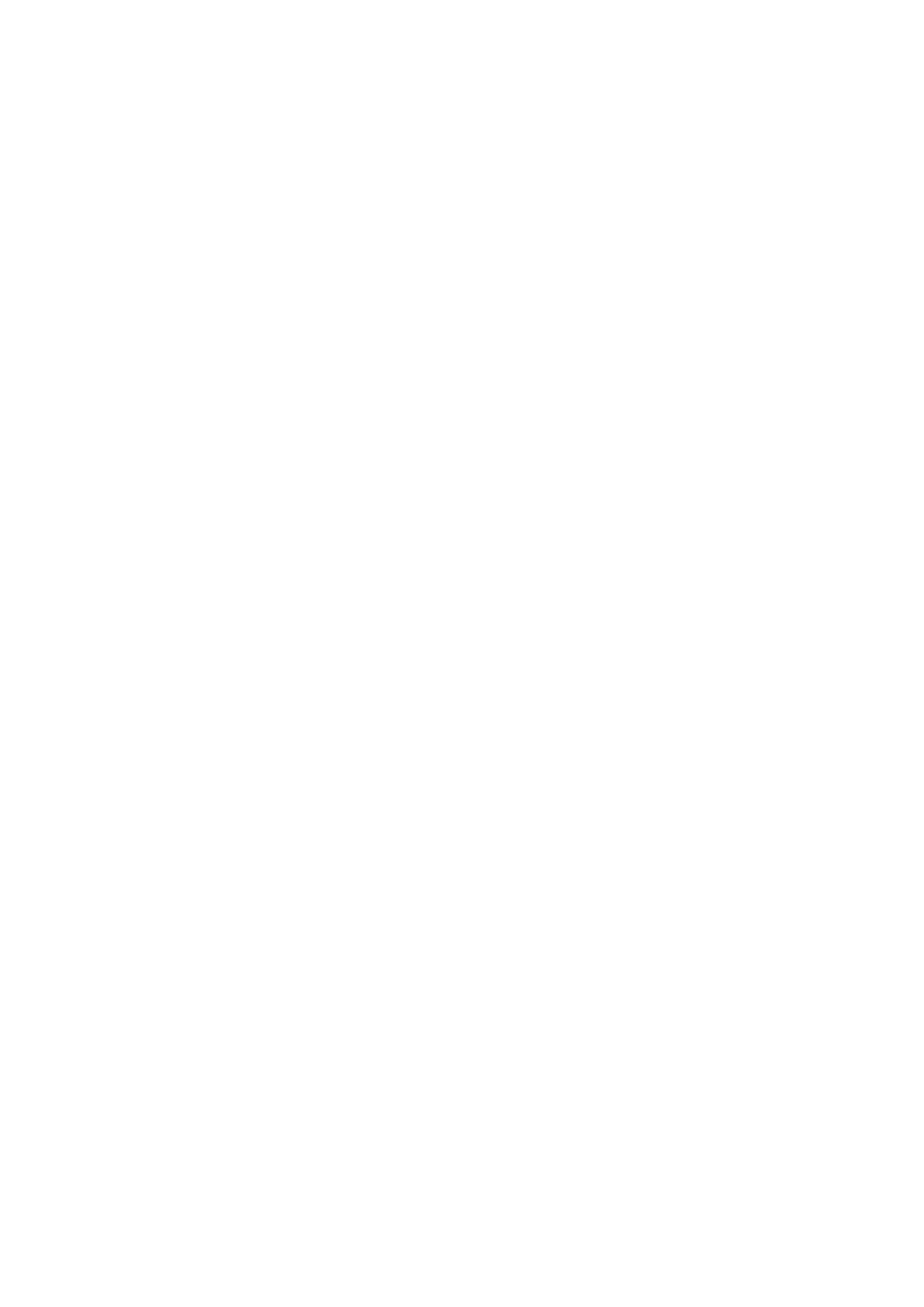## <span id="page-12-0"></span>**A. Introduction**

#### <span id="page-12-1"></span>**I. Context**

Artificial intelligence (AI) and other emerging digital technologies, $<sup>1</sup>$  such as the Internet of</sup> Things and of Services (IoT/IoS), or distributed ledger technologies (DLT), have extraordinary potential to transform products, services and activities, procedures and practices, in a multitude of economic sectors and in relation to many aspects of society. Although some of these technologies<sup>2</sup> are not new, their increasing application to a growing variety of purposes, and new combinations of a range of different emerging digital technologies, opens up unprecedented possibilities. All this comes with the promise of making the world a safer, fairer, more productive, more convenient place, of helping to fight illness, poverty, crime, discrimination and other forms of injustice, and of connecting people worldwide. Although many of these promises are expected to come true, new or enhanced potential brings new risks with it, or increases existing ones. $3$ 

Throughout history, legal rules, concepts and principles have risen to the challenges posed by scientific, technical and, more recently, technological progress. In the last few decades, the adaptable principles of technological neutrality and functional equivalence have catered for the impact of digital technologies. These principles have served as the basis for the international response to the advent and first stages of development of the digital economy, and have largely guided the legislative and regulatory initiatives on electronic commerce (and information society services) adopted to date.

The adequacy and completeness of liability regimes in the face of technological challenges are crucially important for society. If the system is inadequate or flawed or has shortcomings in dealing with damages caused by emerging digital technologies, victims may end up totally or partially uncompensated, even though an overall equitable analysis may make the case for indemnifying them. The social impact of a potential inadequacy in existing legal regimes, in addressing new risks created by emerging digital technologies, might compromise the expected benefits. Certain factors, such as the ever-increasing presence of emerging digital technologies in all aspects of social life, and the multiplying effect of automation, can also exacerbate the

<sup>&</sup>lt;sup>1</sup> The term 'emerging digital technologies' is used with the same meaning as in the Commission Staff Working Document 'Liability for emerging digital technologies' (SWD(2018) 137 final).

<sup>&</sup>lt;sup>2</sup> Strictly speaking, it is not so much the technology itself, but a particular product or service making use of the technology, that poses a risk. However, for brevity and simplicity, this report will use the term 'technology'.

<sup>&</sup>lt;sup>3</sup> This is also acknowledged by key players in this area of technology; for example Microsoft in its 2018 US Securities and Exchange Commission filing stated that 'As with many disruptive innovations, AI presents risks and challenges that could affect its adoption, and therefore our business. AI algorithms may be flawed. Datasets may be insufficient or contain biased information. Inappropriate or controversial data practices by Microsoft or others could impair the acceptance of AI solutions. These deficiencies could undermine the decisions, predictions, or analysis AI applications produce, subjecting us to competitive harm, legal liability, and brand or reputational harm. Some AI scenarios present ethical issues. If we enable or offer AI solutions that are controversial because of their impact on human rights, privacy, employment, or other social issues, we may experience brand or reputational harm.' <https://www.sec.gov/Archives/edgar/data/789019/000156459018019062/msft-10k\_20180630.htm>.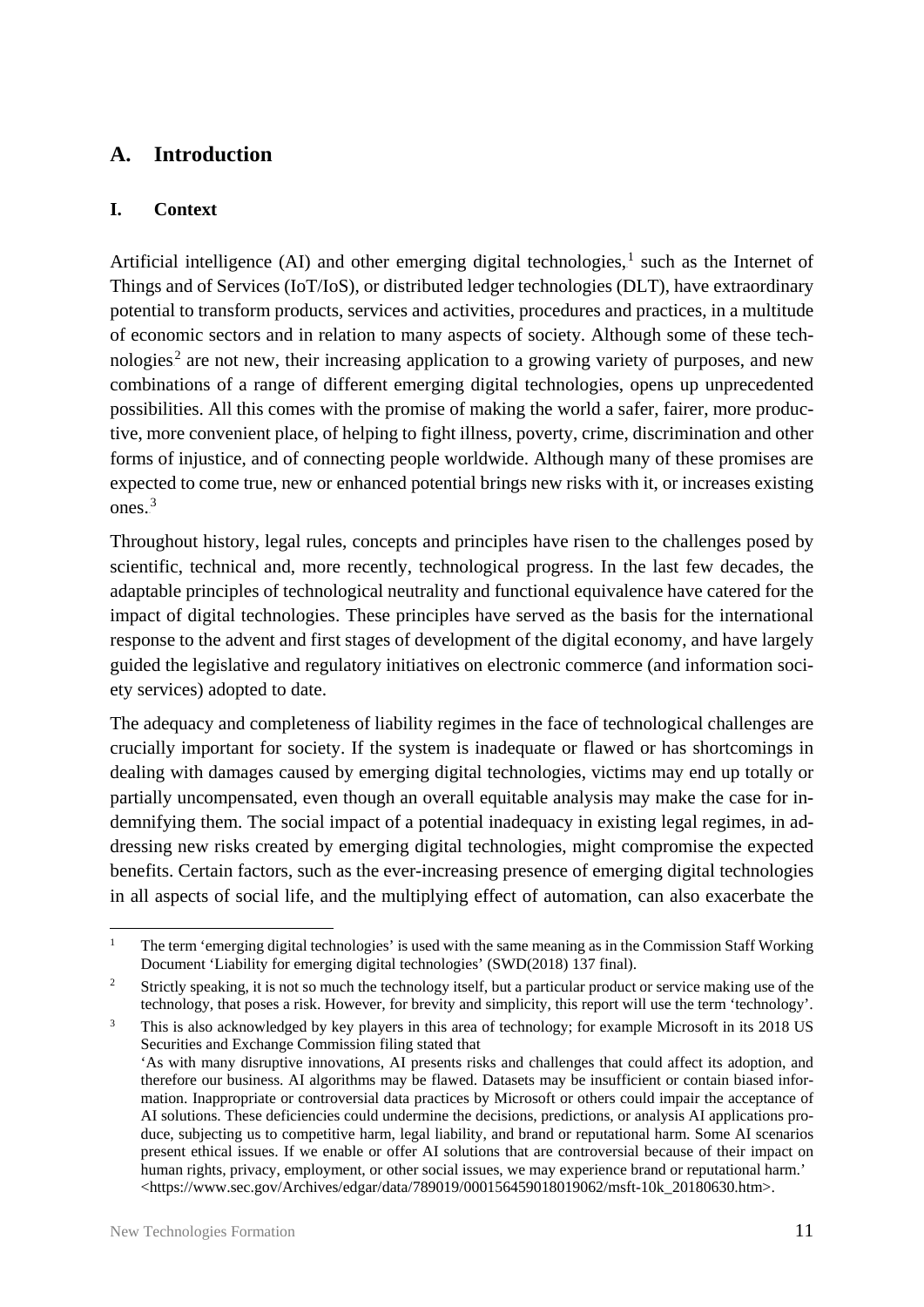damage these technologies cause. Damages can easily become viral and rapidly propagate in a densely interconnected society.

#### <span id="page-13-0"></span>**II. Background**

On 16 February 2017 the European Parliament adopted a Resolution on Civil Law Rules on Robotics with recommendations to the Commission.<sup>4</sup> It proposed a whole range of legislative and non-legislative initiatives in the field of robotics and AI. In particular, it asked the Commission to submit a proposal for a legislative instrument providing civil law rules on the liability of robots and AI. In February 2018, the European Parliamentary Research Service (EPRS) published a study on 'A common EU approach to liability rules and insurance for connected and autonomous vehicles'.<sup>5</sup> as a European added value assessment accompanying the Resolution on Civil Law Rules.

The 2018 Commission Work Programme announced that the Commission would be seeking to make the most of AI, since it will increasingly play a role in our economies and societies.<sup>6</sup> On 14 December 2017, in a Joint Declaration,<sup>7</sup> the Presidents of the Commission, Parliament and Council agreed to ensure 'a high level of data protection, digital rights and ethical standards while capturing the benefits and avoiding the risks of developments in artificial intelligence and robotics'. On 25 April 2018, the Commission published a Staff Working Document on 'Liability for emerging digital technologies' <sup>8</sup> accompanying a Communication from the Commission to the other institutions on the same day, on 'Artificial Intelligence for Europe'.<sup>9</sup> This Communication and the Sibiu Communication of May 2019<sup>10</sup> stress that 'a robust regulatory framework should proactively address the ethical and legal questions surrounding AI'. In its 2018 AI Communication the Commission also announced the adoption of a report assessing the implications of emerging digital technologies on existing safety and liability frameworks by mid-2019. In its 2019 Work Programme, it confirmed it would 'continue work on the emerging challenge of Artificial Intelligence by enabling coordinated action across the European Union'.<sup>11</sup>

In March 2018, the Commission set up an Expert Group on Liability and New Technologies, <sup>12</sup> operating in two different formations: the Product Liability Directive formation and the New Technologies formation.

 <sup>4</sup> P8\_TA(2017)0051.

<sup>5</sup> <http://www.europarl.europa.eu/thinktank/en/document.html?reference=EPRS\_STU(2018)615635>.

 $6 \times$ https://ec.europa.eu/info/sites/info/files/cwp\_2018\_en.pdf>.

<sup>7</sup> <https:// ec.europa.eu/ commission/sites/ beta-political/ files/ joint-declaration-eu-legislative-priorities-2018- 19\_en.pdf>.

<sup>8</sup> SWD(2018) 137 final.

<sup>9</sup> COM(2018) 237 final.

<sup>10</sup> <https://ec.europa.eu/commission/sites/beta-political/files/comm\_sibiu\_06-05\_en.pdf>.

<sup>11</sup> <https://ec.europa.eu/info/sites/info/files/cwp\_2019\_en.pdf>.

<sup>&</sup>lt;sup>12</sup> <http://ec.europa.eu/transparency/regexpert/index.cfm?do=groupDetail.groupDetail&groupID=3592>.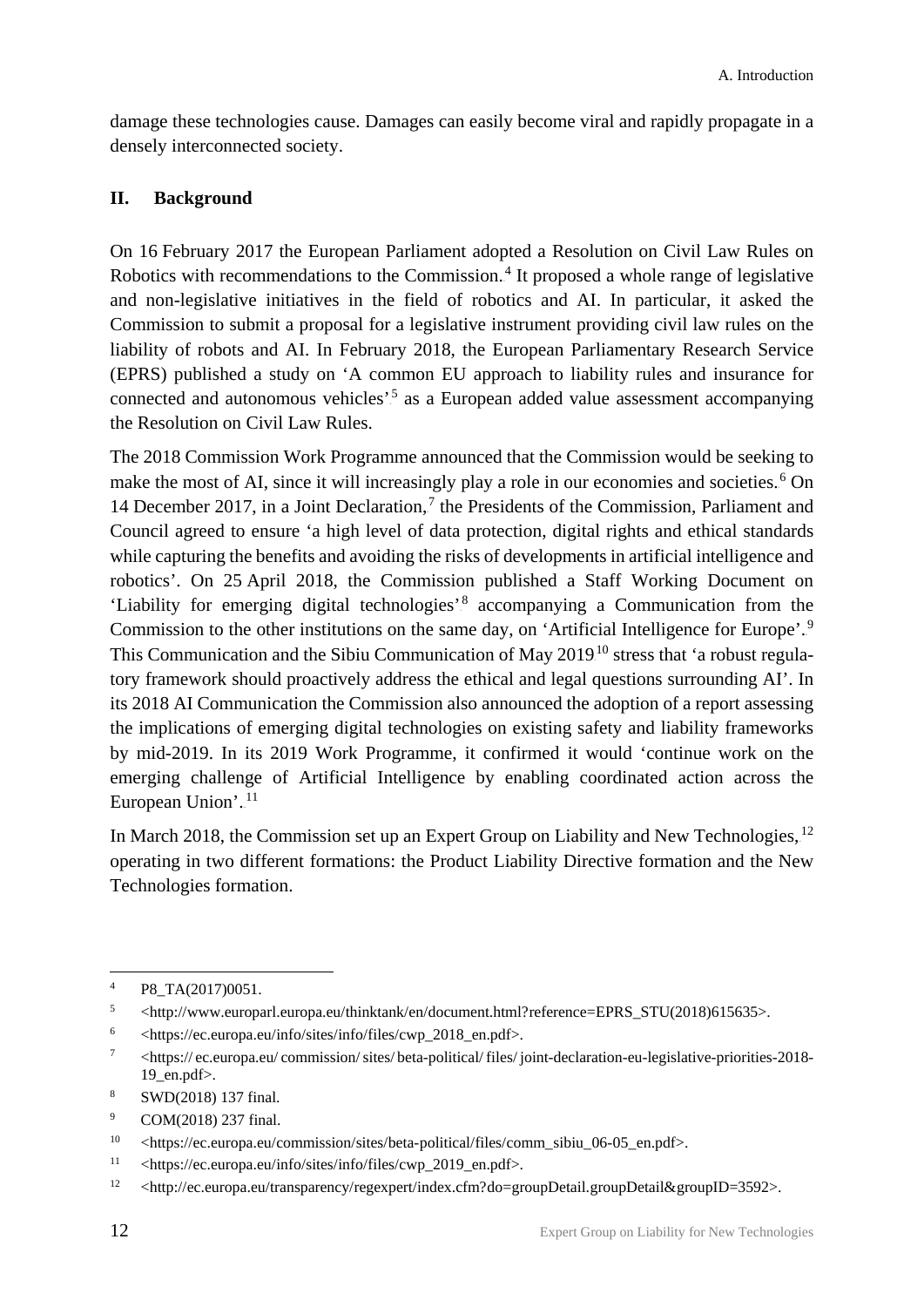In the call for applications,  $13$  the New Technologies formation (NTF) was asked to assess 'whether and to what extent existing liability schemes are adapted to the emerging market realities following the development of the new technologies such as Artifical Intelligence, advanced robotics, the IoT and cybersecurity issues'. The experts were asked to examine whether the current liability regimes are still 'adequate to facilitate the uptake of … new technologies by fostering investment stability and users' trust'. If there are shortcomings, the NTF should make recommendations for amendments, without being limited to existing national and EU legal instruments. However, recommendations should be limited to matters of extracontractual liability, leaving aside in particular corresponding (and complementary) rules on safety and other technical standards.<sup>14</sup>

The NTF.<sup>15</sup> first convened in June 2018 and held nine further meetings up to May 2019. After analysing the relevant national laws and looking at specific use cases, <sup>16</sup> it compares various aspects of existing liability regimes. This report presents the NTF's findings.

<sup>&</sup>lt;sup>13</sup> <http://ec.europa.eu/transparency/regexpert/index.cfm?do=news.open\_doc&id=12065>.

<sup>&</sup>lt;sup>14</sup> See the overview in the Commission Staff Working Document (fn 8), 4 ff.

<sup>&</sup>lt;sup>15</sup> See the list of members in the Annex.

<sup>&</sup>lt;sup>16</sup> The following use cases were examined, with the further participation of technical experts in the field in question: autonomous cars, smart home, blockchain and other distributed ledger technologies, autonomous healthcare applications, algorithmic decision making in the financial and other sectors, drones.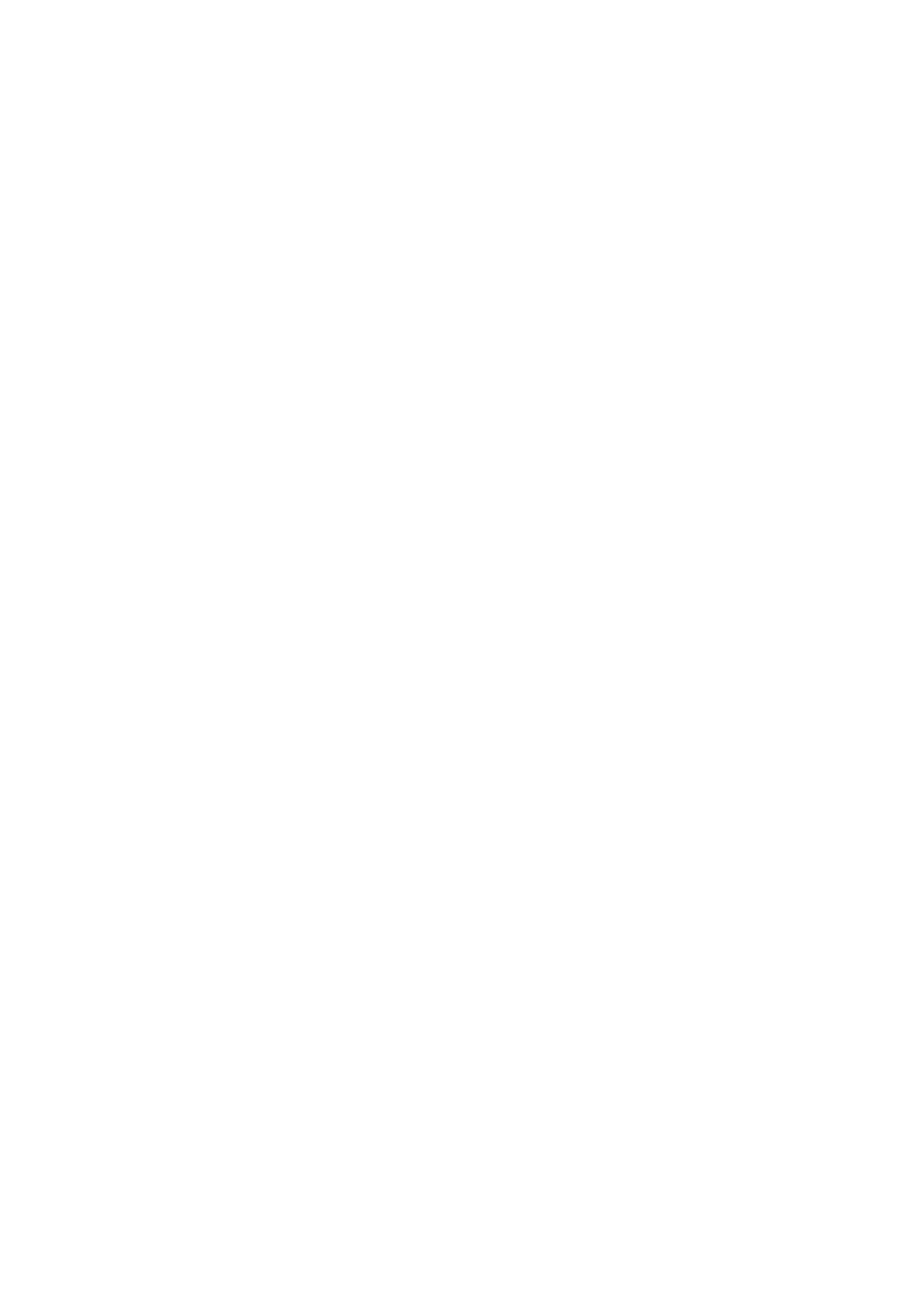# <span id="page-16-0"></span>**B. Liability for emerging digital technologies under existing laws in Europe**

#### <span id="page-16-1"></span>**I. Overview of existing liability regimes**

The law of tort of EU Member States is largely non-harmonised, with the exception of product liability law under Directive 85/374/EC, <sup>17</sup> some aspects of liability for infringing data protection law (Article 82 of the General Data Protection Regulation (GDPR).<sup>18</sup>), and liability for infringing competition law (Directive  $2014/104/EU^{19}$ ). There is also a well-established regime governing liability insurance with regard to damage caused by the use of motor vehicles (Directive  $2009/103/EC^{20}$ , although without touching upon liability for accidents itself. EU law also provides for a conflict of tort laws framework, in the form of the Rome II Regulation.<sup>21</sup>

On a national level, it can generally be observed that the laws of the Member States do not (yet) contain liability rules specifically applicable to damage resulting from the use of emerging digital technologies such as AI. By way of exception, those jurisdictions that already allow the experimental or regular use of highly or fully automated vehicles usually also provide for coverage of any damage caused, be it only by way of insurance.<sup>22</sup> or by reference to the general rules. $^{23}$ 

<sup>&</sup>lt;sup>17</sup> Council Directive 85/374/EEC of 25 July 1985 on the approximation of the laws, regulations and administrative provisions of the Member States concerning liability for defective products (OJ L 210, 7.8.1985, p 29), as amended by Directive 1999/34/EC of the European Parliament and of the Council of 10 May 1999, OJ L 141 20 4.6.1999. See also infra B.III.6.

<sup>18</sup> Regulation (EU) 2016/679 of the European Parliament and of the Council of 27 April 2016 on the protection of natural persons with regard to the processing of personal data and on the free movement of such data, and repealing Directive 95/46/EC (General Data Protection Regulation), OJ L 119, 4.5.2016, p. 1.

<sup>&</sup>lt;sup>19</sup> Directive 2014/104/EU of the European Parliament and of the Council of 26 November 2014 on certain rules governing actions for damages under national law for infringements of the competition law provisions of the Member States and of the European Union, OJ L 349, 5.12.2014, p. 1*.*

<sup>&</sup>lt;sup>20</sup> Directive 2009/103/EC of the European Parliament and of the Council of 16 September 2009 relating to insurance against civil liability in respect of the use of motor vehicles, and the enforcement of the obligation to insure against such liability, OJ L 263, 7.10.2009*,* p. 11–31. The Directive is currently under review, see Proposal COM(2018) 336 final.

<sup>&</sup>lt;sup>21</sup> Regulation (EC) No 864/2007 of the European Parliament and of the Council of 11 July 2007 on the law applicable to non-contractual obligations (Rome II), OJ L 199, 31.7.2007*,* p. 40*.*

<sup>&</sup>lt;sup>22</sup> For example, Article 19 of the Italian Decree of 28 February 2018 on the testing of connected and automated vehicles on public roads (Modalità attuative e strumenti operativi della sperimentazione su strada delle soluzioni di Smart Road e di guida connessa e automatica, 18A02619, GU n° 90 of 18 April 2018) provides that the person seeking approval for testing automated vehicles on public roads must give proof of sufficient liability insurance cover. Spain's Directorate-General for Traffic (*Dirección General de Tráfico*) circular of 13 November 2015 (Instrucción 15/V-113) also authorises the testing of automated cars and requires liability insurance to cover compulsory insurance limits for motor vehicles.

<sup>23</sup> For example, § 7 of the German Road Traffic Act (*Straßenverkehrsgesetz*) provides for strict liability of the keeper of the vehicle. This rule was deliberately left unchanged when the Road Traffic Act was adapted to the emergence of automated vehicles. Similarly, French Decree n° 2018-211 of 28 March 2018 on experimentation with automated vehicles on public roads relies on the *Loi Badinter* of 5 July 1985 (n°85-677). The most conspicuous example is the recent UK Automated and Electric Vehicles Act 2018 (c 18), Section 2 of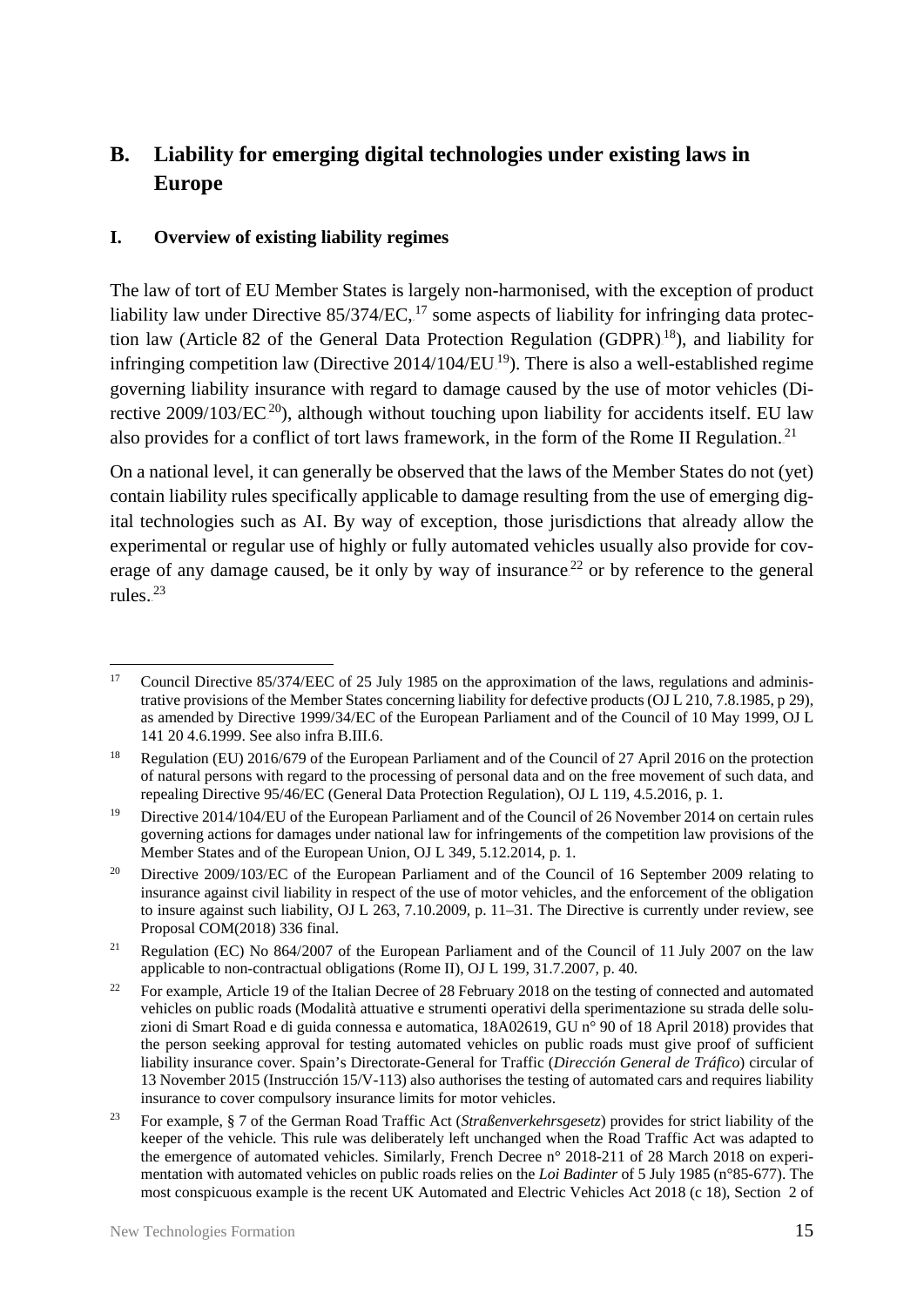Apart from this legislation, the harmful effects of the operation of emerging digital technologies can be compensated under existing ('traditional') laws on damages in contract and in tort in each Member State. This applies to all fields of application of AI and other emerging digital technologies the NTF of the Expert Group have analysed.

In general, these domestic tort laws include a rule (or rules) introducing fault-based liability with a relatively broad scope of application, accompanied by several more specific rules which either modify the premises of fault-based liability (especially the distribution of the burden of proving fault) or establish liability that is independent of fault (usually called strict liability or risk-based liability), which also takes many forms that vary with regard to the scope of the rule, the conditions of liability and the burden of proof.<sup>24</sup> Most liability regimes contain the notion of liability for others (often called vicarious liability).<sup>25</sup>

However, these regimes may not always lead to satisfactory and adequate results.<sup>26</sup> Furthermore, given the significant differences between the tort laws of all Member States, the outcome of cases will often be different depending on which jurisdiction applies. As experience with the Product Liability Directive has shown, efforts to overcome such differences by harmonising only certain aspects of liability law may not always lead to the desired degree of uniformity of outcomes.

#### <span id="page-17-0"></span>**II. Some examples of the application of existing liability regimes to emerging digital technologies**

In most jurisdictions, damage caused by motor vehicles is subject to a special liability regime. As mentioned above, there is an EU-wide insurance scheme in place, in the form of the (recodified) Motor Insurance Directive  $(MID)$ ,  $^{27}$  but the MID only harmonises liability insurance cover, not civil liability itself. Member States therefore continue to regulate tortious liability for accidents involving motor vehicles themselves, limited in their discretion only by the principle of effectiveness of the MID.<sup>28</sup> These rules usually impose liability on the owner/keeper of a vehicle and/or on the driver, although there are systems which introduce direct claims against the insurer regardless of any other person's liability. The appropriateness of existing traffic liability regimes for autonomous vehicles (AV) may be disputed, especially with regard to systems which rely on fault-based liability in general (Malta for example) or in limited circumstances, such as in the case of a collision (Poland for example), or for certain types of damage (Spain for example<sup>29</sup>), or which make the application of the traffic liability regime

which provides that 'the insurer is liable' for damage incurred by the insured or any other person in an accident caused by an automated vehicle. If the vehicle is uninsured, it is the owner of the vehicle who is liable instead.

<sup>&</sup>lt;sup>24</sup> See also infra B.III.5.

<sup>25</sup> See also infra B.III.4.

<sup>26</sup> See infra B.III.

<sup>&</sup>lt;sup>27</sup> Supra fn 20.

<sup>28</sup> CJEU *Delgado Mendes*, C-503/16, EU:C:2017:681, paragraph 48; CJEU *Marques Almeida*, C-300/10, EU: C:2012:656, paragraphs 31, 32, and the case-law cited.

<sup>&</sup>lt;sup>29</sup> Under Spanish law, liability for damage to property caused by motor vehicles remains subject to a fault-based regime.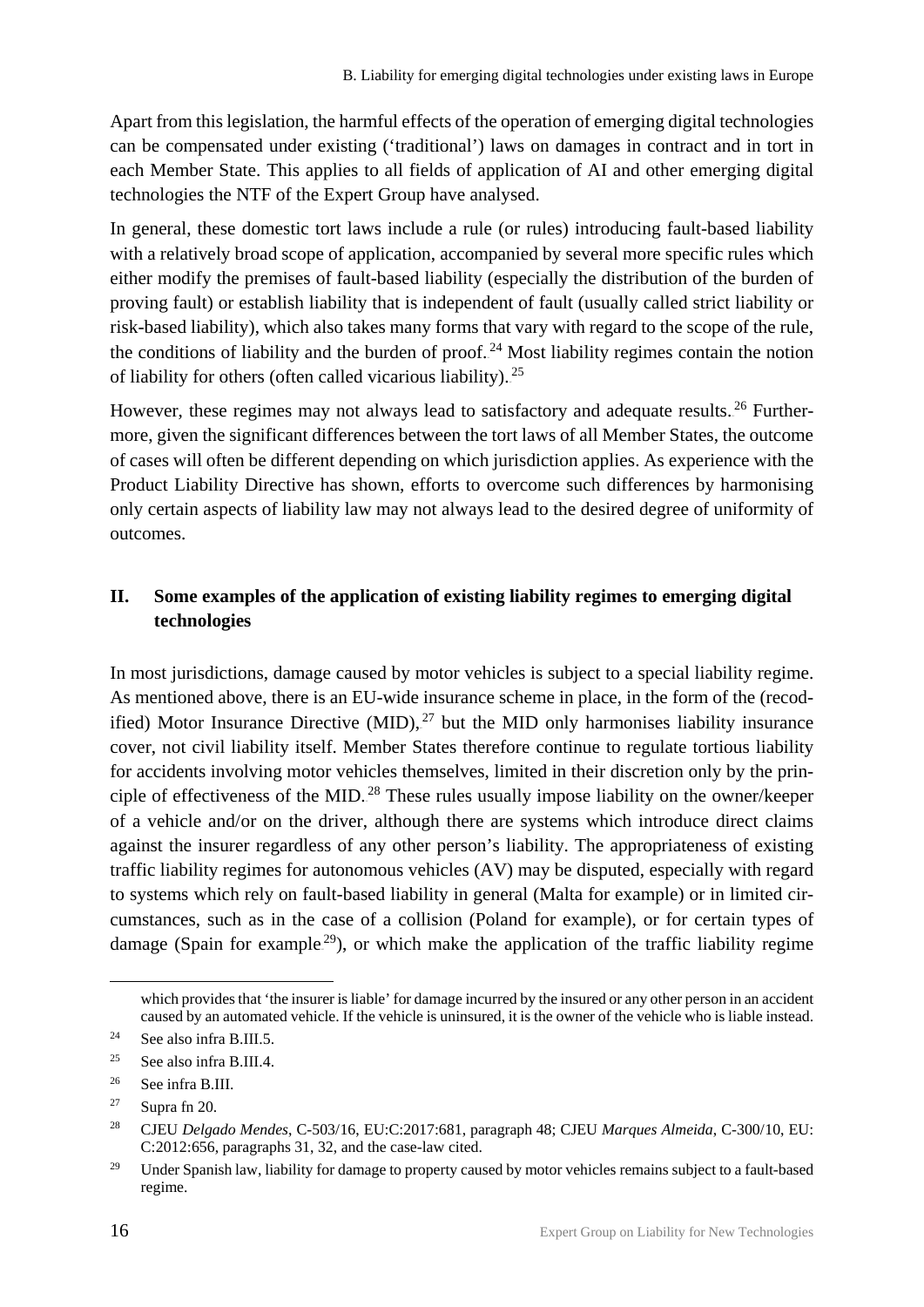conditional on the involvement of a driver (Italy). Liability gaps may emerge in the case of a single-vehicle accident in as much as, under existing traffic liability rules, the injured owner/ keeper is excluded from compensation. Some legal systems even exclude passengers from protection under strict traffic liability, either in general (Greece.<sup>30</sup> or the Netherlands for example  $31$ ) or only in specific circumstances (Poland<sup>32</sup> or Austria for example.<sup>33</sup>). This would be hard to accept for accidents involving AVs. Given the complex character of the autonomous driving environment, exclusion of strict liability in the case of a third-party intervention may also prove problematic, particularly in the context of cybersecurity risks, such as where a connected AV has been hacked, or where an accident has been caused because the ICT infrastructure sent the wrong signals. Where damage was caused by a defective vehicle, product liability or producer's liability in tort may apply, but usually become relevant only at the redress stage.<sup>34</sup>

For most technological ecosystems (by which we mean systems with interacting devices or programs), however, no specific liability regimes exist. This means that product liability, general tort law rules (fault-based liability, tort of negligence, breach of statutory duty), and possibly contractual liability, occupy centre stage. The more complex these ecosystems become with emerging digital technologies, the more increasingly difficult it becomes to apply liability frameworks.

An example would be the use case of smart home systems and networks. Where smart home devices were already defective at the point at which they were put into circulation, product liability law applies. In most jurisdictions the producer may also be liable under general tort law, which could go beyond product liability by making the producer liable for, for example, defective ancillary digital services, and for updates as well as for failures in product surveillance or monitoring. In the case of damage caused by the seller of a product, an installing/configuring service provider, internet service provider, energy supplier, cloud operator and others involved in the smart home scenario, both general tort law, and possibly contractual liability, may come into play. Some countries (such as Spain or Greece) can use their special regimes of liability for flawed services, based on a presumed fault on the service provider's part. Other legal systems operate solely or mainly on the basis of their general provisions on fault liability (general clauses) or relatively open tort law concepts (tort of negligence, breach of statutory duty). These

<sup>&</sup>lt;sup>30</sup> Article 12 of Law 3950/1911 on Liability for Automobiles.

<sup>31</sup> Article 185, paragraph 1 of the Road Traffic Act (*Wegenverkeerswet* 1994) in the Netherlands. The problem there has recently been solved in a pragmatic way as, per 1 April 2017, the Dutch Association of Insurers declared that motor third-party liability (MTPL) insurers shall compensate passengers of the insured motor vehicle regardless of liability (<https://www.verzekeraars.nl/publicaties/actueel/inzittende-kan-schade-voortaan-direct-regelen>).

 $32$  According to Article 436 § 2 of the Polish Civil Code, strict liability does not apply to passengers transported without any remuneration or other benefit ('out of politeness').

<sup>&</sup>lt;sup>33</sup> According to § 3 of the Austrian Railway and Motor Vehicle Liability Act (EKHG), people transported by the vehicle without the keeper's consent are not covered.

<sup>&</sup>lt;sup>34</sup> Typically, at least in systems with strict liability for motor vehicles, the fact that these were defective does not preclude liability of the vehicles' keeper. It will therefore often be the motor vehicle liability insurer who will pursue the product liability claim.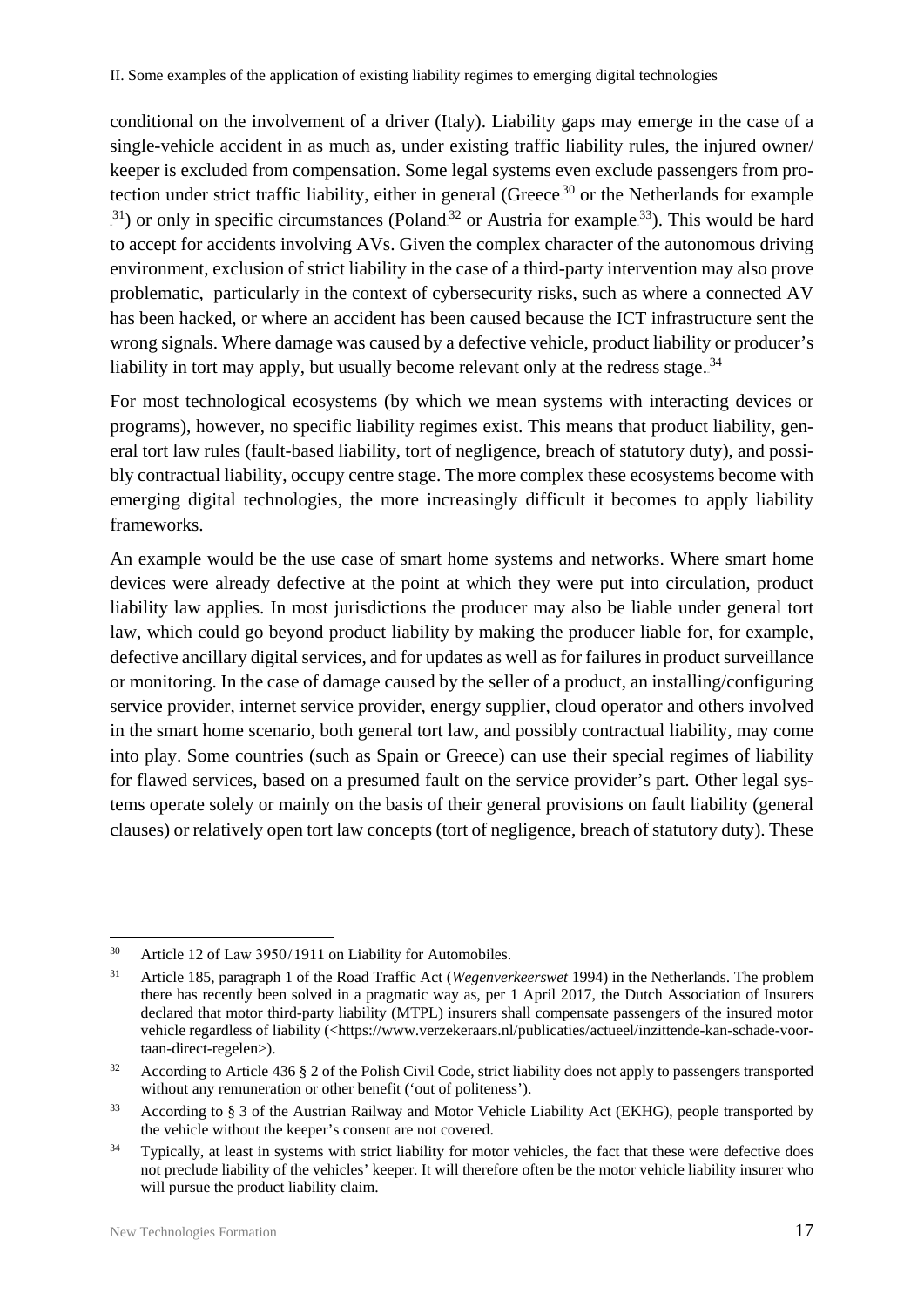provisions or legal concepts usually require proof of the defendant's failure to observe the required standard of care.<sup>35</sup>

When the user in the smart home scenario is contractually tied to the actor (seller, installing service providers, internet service provider, energy supplier, cloud operator), the latter may be liable in contract to the user for damage caused by non-performance. Some legal systems (Germany, Austria, or Greece, and to some extent Denmark, for example) extend contractual liability under certain conditions, allowing a third party to invoke a contract they were not a party to themselves. This applies to situations where the contract is deemed to establish duties to also protect such third parties, allowing the latter to sue for compensation in cases of breach.<sup>36</sup> The protected third party must be foreseeably close to the contracting partner, though, confronted in a similar way with the danger stemming from non-performance (such as family members or guests). Any kind of contractual liability is, however, usually subject to contractual (and sometimes also statutory) limitations.

Similarly, complex situations may result in cases where damage was caused by autonomous healthcare applications. Such damage would usually be subject to fault-based liability, either in contract or in tort. Many jurisdictions allow the victim to bring concurrent claims based on contract and on tort alternatively. In some jurisdictions however, this is not possible, in which case it becomes necessary to choose the one or the other. When damage is triggered by a defect present before putting these applications into circulation, product liability may apply, if the application or the device is considered a product for the purpose of product liability law. Further complexities arise from the interplay between these regimes and social insurance and/ or healthcare systems.

Damage in connection with the use of algorithms or AI in the financial market is currently subject to reparation under traditional fault-based regimes. Some jurisdictions, however, allow the claimant to invoke administrative law (financial regulations) to establish the benchmark against which the perpetrator's conduct is to be assessed. On the contractual level, information asymmetry resulting from the use of AI may justify the application of a (statutory or case law) pre-contractual liability regime (culpa in contrahendo and similar concepts). It seems more likely, however, that the reaction of the legal system to potential irregularities in contracting with the use of algorithms will rely on contract law tools for assessing and challenging the validity of contracts (vitiated consent, lack of fairness, etc.).<sup>37</sup>

The use of blockchain, in particular cryptocurrencies, is not subject to any particular liability rules, and new legislation already enacted or under discussion in some Member States, related among other things to initial coin offerings, certifications of platforms and cybersecurity, does not extend to compensation for damage. In as much as this legislation provides for the duties

<sup>&</sup>lt;sup>35</sup> The standard of care referred to in this document is the model of careful and prudent conduct required from the perpetrator of the damage. It should not be confused with standards of safety or quality of products or services established by law or by certain bodies.

<sup>&</sup>lt;sup>36</sup> This is typically used as a workaround for deficiencies of the tort law regime, whereas other legal systems come to similar solutions via their (at least in some respects such as vicarious liability) more generous law of torts.

 $37$  Cf, e.g., Spanish case law related to swap agreements according to which the infringement of financial regulations and of the duty to inform in the precontractual stage were treated as grounds for vitiated consent.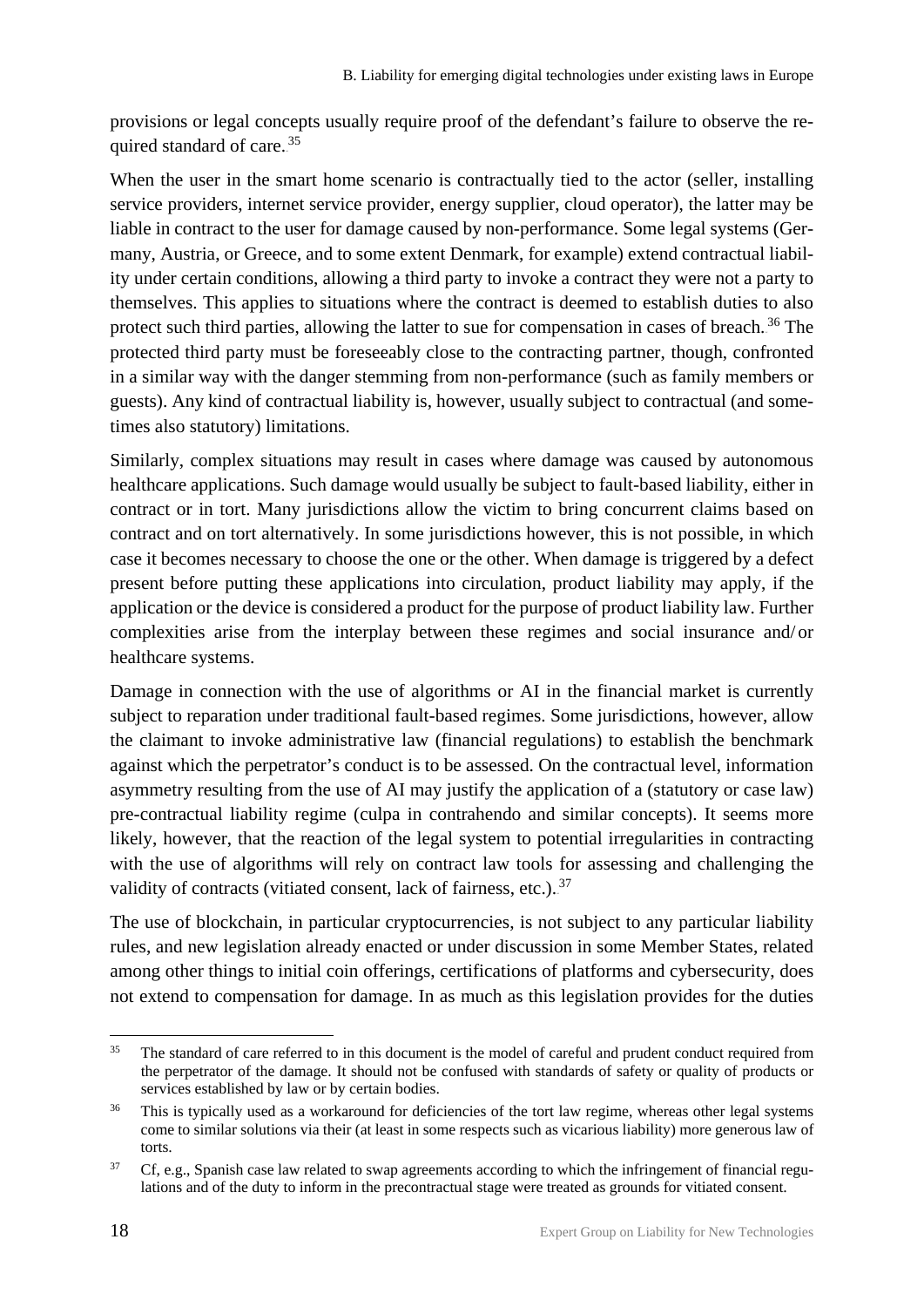II. Some examples of the application of existing liability regimes to emerging digital technologies

and responsibilities of the participants in a blockchain or of public authorities, it may be relevant for establishing the standard of care for the purpose of applying fault-based liability rules.

### <span id="page-20-0"></span>**III. Specific challenges to existing tort law regimes posed by emerging digital technologies**

It is possible to apply existing liability regimes to emerging digital technologies, but in light of a number of challenges and due to the limitations of existing regimes, doing so may leave victims under- or entirely uncompensated. The adequacy of existing liability rules may therefore be questionable, considering in particular that these rules were formulated decades or even centuries ago, based on even older concepts and incorporating a primarily anthropocentric and monocausal model of inflicting harm.

#### <span id="page-20-1"></span>**1. Damage**

The main purpose of tort law is to indemnify victims for losses they should not have to bear themselves entirely on the basis of an assessment of all the interests involved. However, only compensable harm will be indemnified, meaning damage to a limited range of interests that a legal system deems worthy of protection.<sup>38</sup>

While there is unanimous accord that injuries to a person or to physical property can trigger tortious liability,<sup>39</sup> this is not universally accepted for pure economic loss.<sup>40</sup> Damage caused by self-learning algorithms on financial markets, for example, will therefore often remain uncompensated, because some legal systems do not provide tort law protection of such interests at all or only if additional requirements are fulfilled, such as a contractual relationship between the parties or the violation of some specific rule of conduct. Nor is it universally accepted throughout Europe that damage to or the destruction of data is a property loss, since in some legal systems the notion of property is limited to corporeal objects and excludes intangibles.<sup>41</sup> Other differences exist when it comes to the recognition of personality rights, which may also be adversely affected by emerging digital technologies, if certain data is released which infringes on the right to privacy for example. $42$ 

However, generally speaking, AI and other emerging digital technologies do not call into question the existing range of compensable harm per se. Rather, some of the already recognised

<sup>38</sup> See Article VI-2:101 Draft Common Frame of Reference (DCFR), in particular paragraph 1 lit c; Article 2:101 Principles of European Tort Law (PETL). This range is defined differently at present, with some systems (such as the Romanic systems) being more generous than others, and some of those others setting out only a limited list of protected interests by statute.

<sup>39</sup> See Article 2:102 paragraphs 2 and 3 PETL.

<sup>40</sup> See Article 2:102 paragraph 4 PETL: 'Protection of pure economic interests … may be more limited in scope.' See for example W van Boom/H Koziol/Ch Witting (eds), *Pure Economic Loss* (2004); and M Bussani/V Palmer, 'The liability regimes of Europe – their façades and interiors', in M Bussani/V Palmer (eds), *Pure Economic Loss in Europe* (2003) p. 120 ff.

<sup>&</sup>lt;sup>41</sup> Compare § 90 German BGB (according to which a 'thing' by definition must be corporeal) with § 285 Austrian ABGB (which does not provide for such a limitation, so that 'things' in Austria may also be intangible).

<sup>&</sup>lt;sup>42</sup> But see Article 82 of the GDPR for a harmonised claim for compensation in cases of data breach.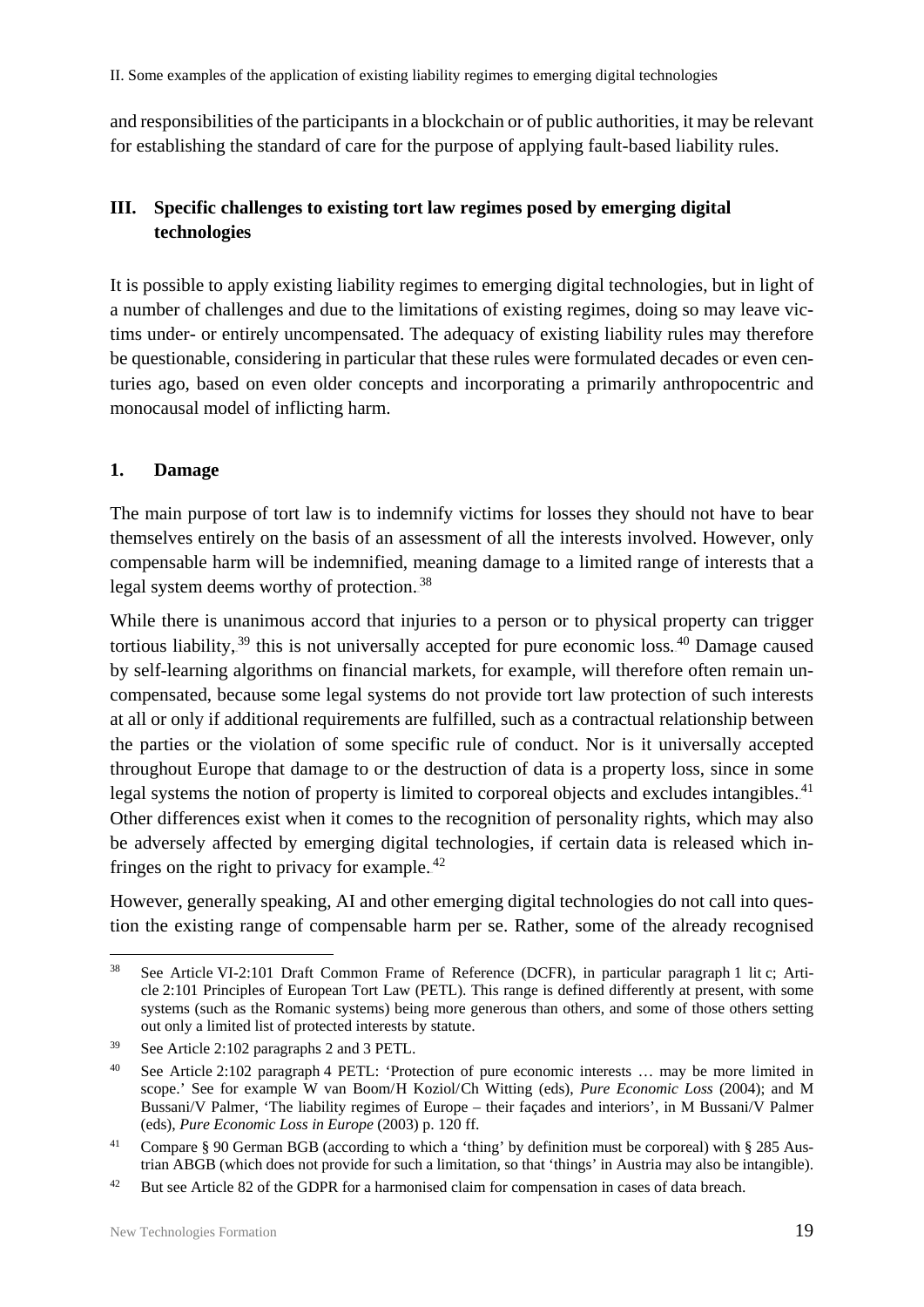categories of losses may be more relevant in future cases than in traditional tort scenarios. Damage as a prerequisite for liability is also a flexible concept – the interest at stake may be more or less significant, and the extent of damage to such an interest may also vary. This may in turn have an impact on the overall assessment of whether or not a tort claim seems justified in an individual case.<sup>43</sup>

#### <span id="page-21-0"></span>**2. Causation**

One of the most essential requirements for establishing liability is a causal link between the victim's harm and the defendant's sphere. As a rule, it is the victim who must prove that their damage originated from some conduct or risk attributable to the defendant. The victim needs to then produce evidence in support of this argument. However, the less evident the sequence of events was that led to the victim's loss, the more complex the interplay of various factors that either jointly or separately contributed to the damage, the more crucial links in the chain of events are within the defendant's control, the more difficult it will be for the victim to succeed in establishing causation without alleviating their burden of proof. If the victim fails to persuade the court, to the required standard of proof, <sup>44</sup> that something for which the defendant has to account for triggered the harm they suffered, they will lose their case, regardless of how strong it would have been against the defendant otherwise (for example, because of evident negligence on the defendant's part).

Hard as it is to prove that some hardware defect was the reason someone was injured, for example, it becomes very difficult to establish that the cause of harm was some flawed algorithm.

*Illustration 1. If a smoke detector in a smart home environment fails to trigger an alarm because of flawed wiring, this defect may be identifiable (and in this case is even visible). If, on the other hand, the smoke detector did not go off because of some firmware error, this may not be proven as easily (even though the absence of an alarm per se may be easily proven), if only because it requires a careful analysis of the firmware's code and its suitability for the hardware components of the smoke detector.* 

It is even harder if the algorithm suspected of causing harm has been developed or modified by some AI system fuelled by machine learning and deep learning techniques, on the basis of multiple external data collected since the start of its operation. Even without changes to the original software design, the embedded criteria steering the collection and analysis of data and the decision-making process may not be readily explicable and often require costly analysis by experts. This may in itself be a primary practical obstacle to pursuing a claim for compensation, even if those costs should ultimately be recoverable as long as the chances of succeeding are hard to predict for the victim upfront.

<sup>&</sup>lt;sup>43</sup> See Article 2:102 paragraph 1 PETL: 'The scope of protection of an interest depends on its nature; the higher its value, the precision of its definition and its obviousness, the more extensive is its protection'.

<sup>&</sup>lt;sup>44</sup> The standard of proof determines the degree to which a court must be persuaded of some assertion in order to hold it as true. This standard is quite different throughout Europe. Most civil law systems traditionally require that the judge be convinced to something equivalent to a certainty, or at least a high degree of probability, to find in favour of the party with the burden of proof. By contrast, common law countries require that there be a probability greater than 50% (or a preponderance of the evidence) to satisfy the burden of proof.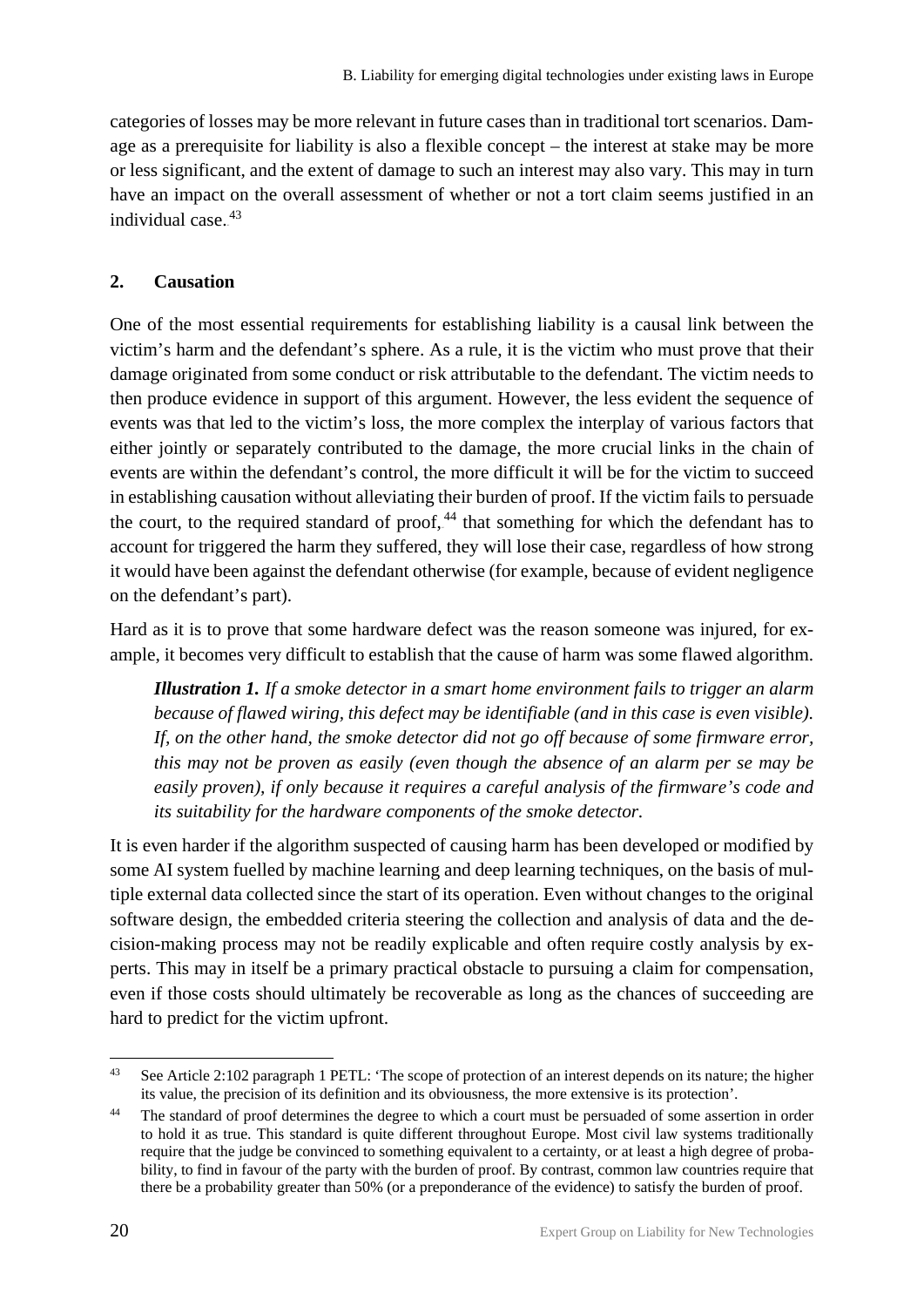In cases of strict liability, <sup>45</sup> proving causation may be easier for the victim, and not only in those jurisdictions where causation is presumed in such cases.<sup>46</sup> Instead of establishing some misconduct in the sphere of the defendant, the victim only has to prove that the risk triggering strict liability materialised. Depending on how this risk was defined by the legislator, this may be easier, considering that, for example, current motor vehicle liability statutes merely require an 'involvement' of the car or its being 'in operation' when the accident happened.

In addition to the initial complexity of AI systems upon release, they will most likely be subject to more or less frequent updates which are not necessarily supplied by the original producer. Identifying which part of a now flawed code was wrong from the beginning or adversely changed in the course of an update, will at least require (again) significant expert input, but doing so is essential in order to determine whom to sue for compensation.

The operation of AI systems often depends on data and other input collected by the system's own sensors or added by external sources. Not only may such data be flawed in itself, but the processing of otherwise correct data may also be imperfect. The latter may be due to original defects in designing the handling of data, or the consequence of distortions of the system's selflearning abilities due to the bulk of data collected, whose randomness may lead the AI system in question to misperceive and miscategorise subsequent input.

Problems of uncertain causation are of course not new to European legal systems, even though they are posed differently depending on the applicable standard of proof. $47$  As long as the uncertainty exceeds that threshold, the victim will remain uncompensated, but as soon as the likelihood of the causation theory on which the victim's case rests meets the standard of proof, they will be fully compensated (subject to the further requirements of liability).

This all-or-nothing dilemma is already being addressed throughout Europe by some modifications that aid the victim in proving causation under certain circumstances. Courts may for instance be willing to accept prima facie evidence in complex scenarios, such as those emerging digital technologies give rise to, where the exact sequence of events may be difficult to prove. While the burden of proving causation is not shifted yet, <sup>48</sup> it is clearly alleviated for the victim, who need not prove every single link in the chain of causation if courts accept that a given outcome is the typical effect of a certain development in that chain. Furthermore, as past medical malpractice cases have shown, courts tend to be willing to place the burden of producing evidence on the party who is or should be in control of the evidence, with failure to bring forward such evidence resulting in a presumption to the disadvantage of that party. If, for example, certain log files cannot be produced or properly read, courts may be prepared to hold this against

<sup>&</sup>lt;sup>45</sup> But see the differences between the tort laws of the Member States when it comes to introducing and applying strict liability infra B.III.5.

<sup>46</sup> See for example Article 1063 of the Croatian Civil Obligations Act: 'Damage caused in relation to a dangerous thing or dangerous activity shall be considered to result from that thing or activity, unless it has been proved that it did not cause the damage.' (translated by M Baretić in E Karner/K Oliphant/B Steininger (eds), *European Tort Law: Basic Texts* [2nd edition 2019] 48).

 $47$  See fn 44.

<sup>&</sup>lt;sup>48</sup> Unlike in a full reversal of the burden of proof, prima facie evidence is meant to resolve uncertainties rather than bridge *non liquet* situations, and it can be rebutted already if the opponent can prove (again adhering to traditional standards) that there is a (mere) genuine possibility of a turn of events deviating from the one expected according to experience.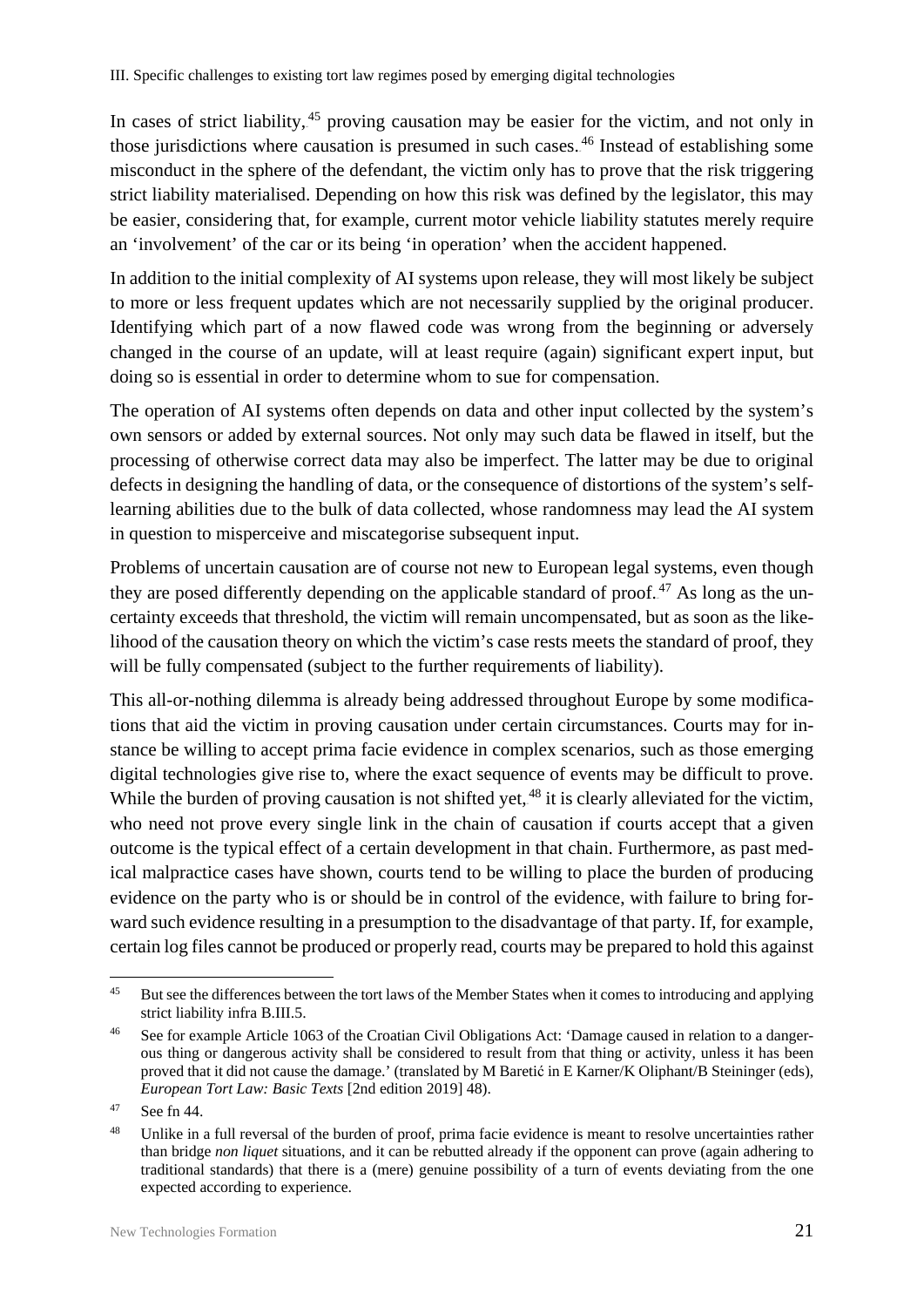the party that was in charge of these recordings (and/or of the technology for analysing them). In some cases, some European legislators have intervened and shifted the burden of proving causation altogether, <sup>49</sup> thereby presuming that the victim's harm was caused by the defendant, though leaving the defendant the possibility to rebut this.<sup>50</sup> It remains to be seen to what extent any of these tools will be used in favour of the victim if their harm may have been caused by emerging digital technologies.

It is already difficult to prove that some conduct or activity was the cause of harm, but it gets even more complex if other alternative causes come into play. This is nothing new, but it will become much more of an issue in the future, given the interconnectedness of emerging digital technologies and their increased dependency on external input and data, making it increasingly doubtful whether the damage at stake was triggered by a single original cause or by the interplay of multiple (actual or potential) causes.

Current tort law regimes in Europe handle such uncertainties in the case of multiple potential sources of harm quite differently. Even if something is proven to have triggered the harm (for example, because an autonomous car collided with a tree), the real reason for it is not always equally evident. The car may have been poorly designed (be it its hardware, pre-installed software, or both), but it may also have either misread correct, or received incorrect, data, or a software update done by the original producer or by some third party may have been flawed, or the user may have failed to install an update which would have prevented the collision, to give just a few examples, not to mention a combination of multiple such factors.

The classic response by existing tort laws in Europe in such cases of alternative causation, if it remains unclear which one of several possible causes was the decisive influence to trigger the harm, is that either no-one is liable (since the victim's evidence fails to reach the threshold to prove causation of one cause), or that all parties are jointly and severally liable, which is the majority view.<sup>51</sup> The former outcome is undesirable for the victim, the latter for those merely possible tortfeasors who in fact did not cause harm, but may still be attractive targets for litigation because of their procedural availability and/or their more promising financial ability to actually pay compensation. The problem of who really caused the harm in question will therefore often not be solved in the first round of litigation initiated by the victim, but on a recourse level, if ever. More modern approaches provide for proportional liability at least in some cases, reducing the victim's claim against each potential tortfeasor to a quota corresponding to the likelihood that each of them in fact caused the harm in question. $52$ 

<sup>49</sup> One such example is § 630h of the German BGB in the field of medical malpractice.

<sup>&</sup>lt;sup>50</sup> However, since the reason for shifting the burden of proof has often been the expectation that the victim will not succeed in establishing causation, the burden on the defendant will typically not be lighter.

<sup>51</sup> See, e.g., B Winiger et al (eds), *Digest of European Tort Law I: Essential Cases on Natural Causation* (2007), p. 387 ff.

<sup>52</sup> See I Gilead/M Green/BA Koch (eds), *Proportional Liability: Analytical and Comparative Perspectives* (2013).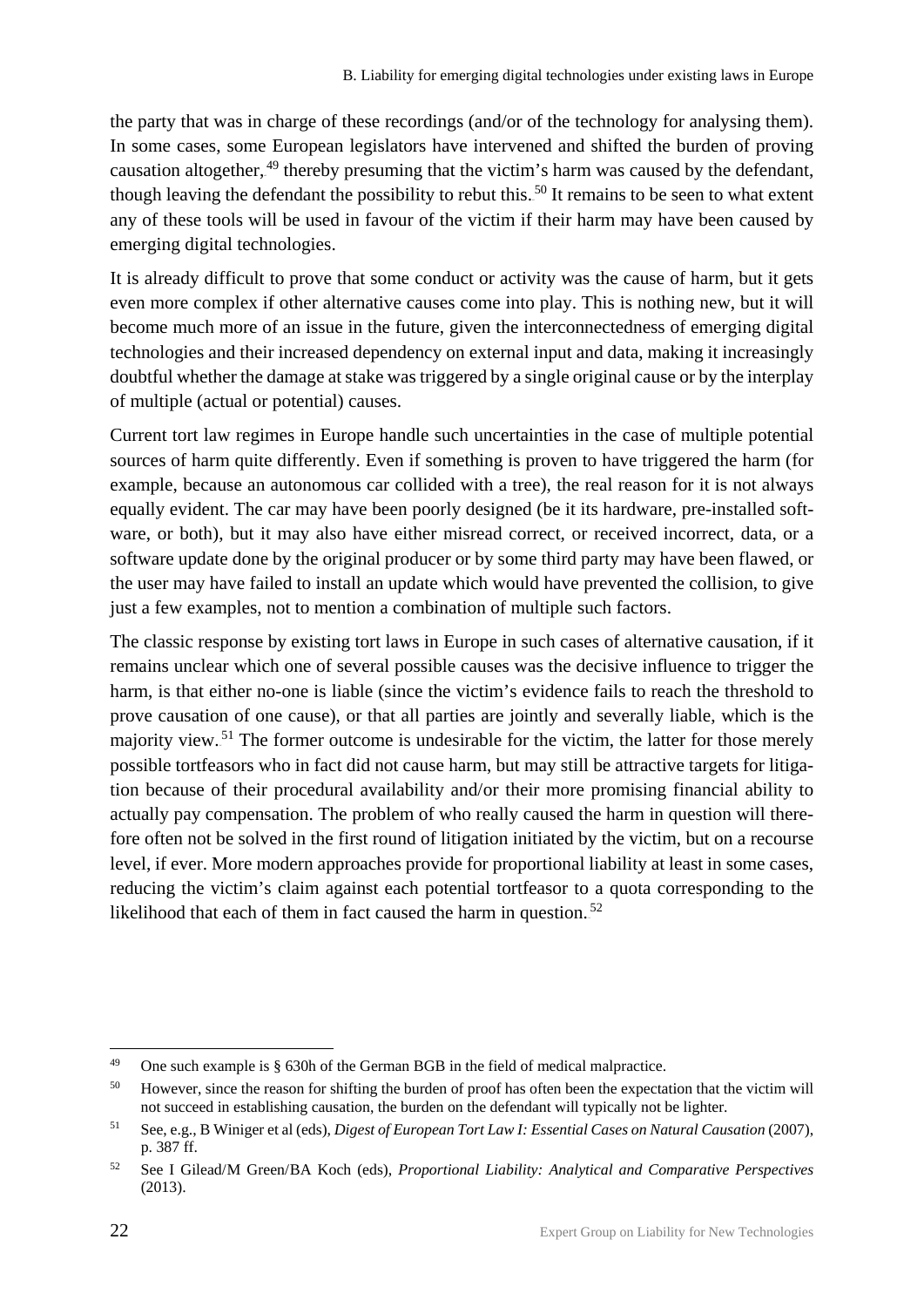III. Specific challenges to existing tort law regimes posed by emerging digital technologies

#### <span id="page-24-0"></span>**3. Wrongfulness and fault**

As already mentioned in the overview above, tort laws in Europe are traditionally fault-based, providing compensation to the victim if the defendant is to blame for the former's damage.<sup>53</sup> Such blame is commonly linked to the deviation from some conduct expected of, but not shown, by the tortfeasor. Whether or not a legal system distinguishes between objective or subjective wrongdoing and/or divides the basis of liability for misconduct into wrongfulness and fault,<sup>54</sup> two things remain crucial: to identify the duties of care the perpetrator should have discharged and to prove that the conduct of the perpetrator of the damage did not discharge those duties.

The duties in question are determined by various factors. Sometimes they are defined beforehand by statutory language prescribing or prohibiting certain specific conduct, but often they must be reconstructed after the fact by the court on the basis of social beliefs about the prudent and reasonable course of action in the circumstances.<sup>55</sup>

Emerging digital technologies make it difficult to apply fault-based liability rules, due to the lack of well established models of proper functioning of these technologies and the possibility of their developing as a result of learning without direct human control.

The processes running in AI systems cannot all be measured according to duties of care designed for human conduct, or not without adjustments that would require further justification. As European legal systems tend to regulate product and safety requirements in advance more than other jurisdictions,<sup>56</sup> it may well be the case that at least certain minimum rules will be introduced (if only, for example, logging requirements alleviating an analysis, after the fact, of what actually happened), to help define and apply the duties of care relevant for tort law should damage occur. A violation of such statutory or regulatory requirements may also trigger liability more easily for the victim, by shifting the burden of proving fault in many systems for example.<sup>57</sup> Still, such requirements will not be present from the beginning, and it may take years for such rules to emerge, either in legislation or in the courts.

Legal requirements have to be distinguished from industry standards (or practices) not yet recognised by the lawmaker. Their relevance in a tort action is necessarily weaker, even though the courts may look at such requirements as well when assessing in retrospect whether or not conduct complied with the duties of care that needed to be discharged under the circumstances.

Taking a step back and shifting the focus onto a software developer who wrote the firmware for some smart gadget, for example, does not resolve the problem entirely, since – as already

 <sup>53</sup> See also the Commission Staff Working Document (fn 8), p. 7.

<sup>&</sup>lt;sup>54</sup> On the range of existing approaches in this regard throughout Europe, see H Koziol, 'Comparative Conclusions', in H Koziol (ed), *Basic Questions of Tort Law from a Comparative Perspective* (2015), p. 685 (782 ff).

<sup>55</sup> See the notion of a 'Schutzgesetz' (protective norm) in a comparative overview, see B Winiger et al (eds), *Digest of European Tort Law III: Essential Cases on Misconduct* (2018), p. 696 ff.

<sup>56</sup> See *U Magnus*, 'Why is US Tort Law so Different?', JETL 2010, 1 (20).

<sup>57</sup> See for example § 2911 Czech Civil Code: 'If a wrongdoer causes damage to the injured party by breaching a legal obligation, he shall be deemed to have caused the damage through negligence.' (translated by J Hradek in *European Tort Law: Basic Texts*² [fn 46] 68). There are also tort law systems where fault is presumed in general (see Article 45(2) of the Bulgarian Law on Obligations and Contracts; § 1050 of the Estonian Law of Obligations Act; § 6:519 of the Hungarian Civil Code; § 420(3) of the Slovak Civil Code).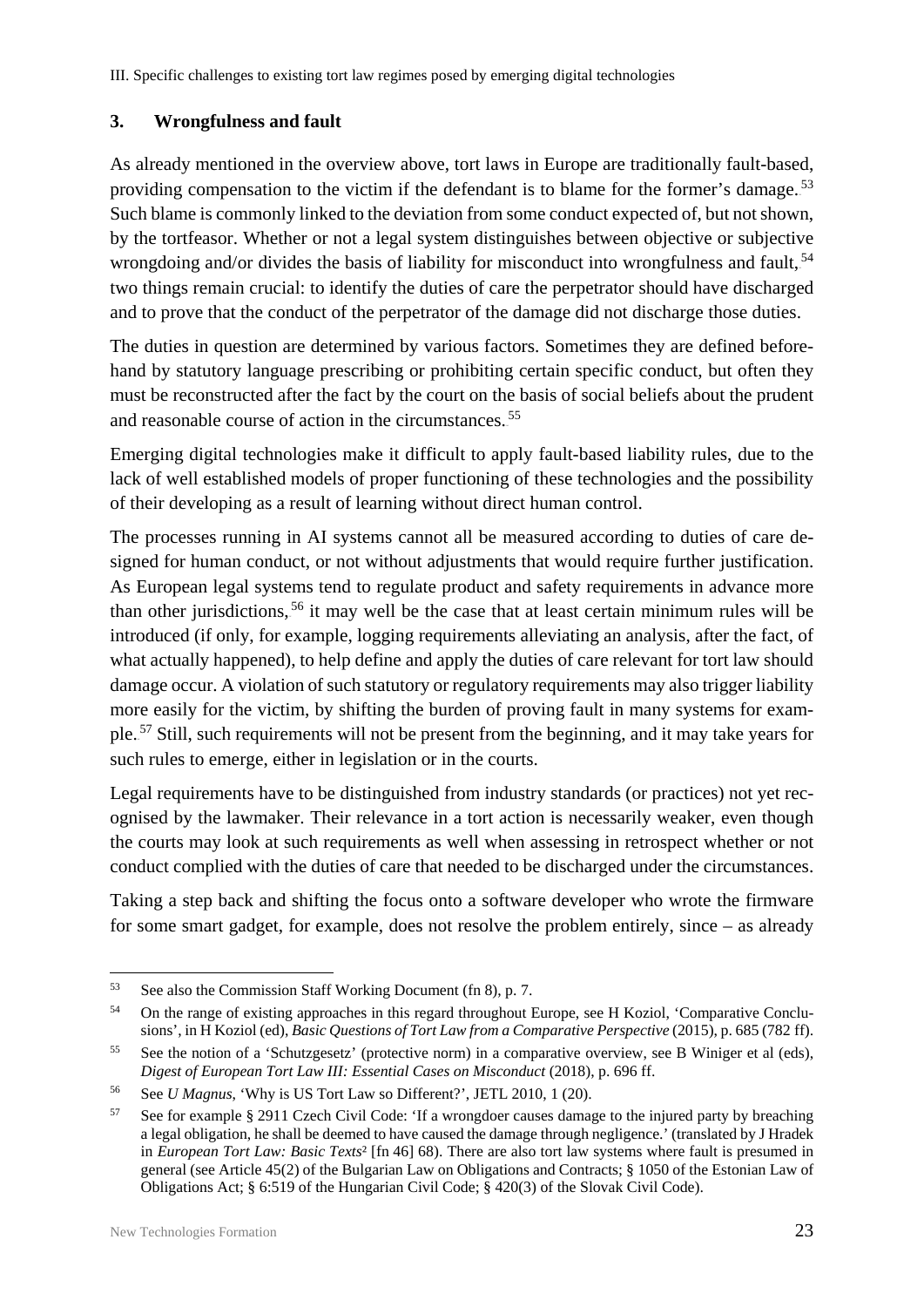mentioned – the software may have been designed to adjust itself to unprecedented situations or at least to cope with novel input not matching any pre-installed data. If the operation of some technology that includes AI, for example, is legally permissible, presuming that the developer made use of state-of-the-art knowledge at the time the system was launched, any subsequent choices made by the AI technology independently may not necessarily be attributable to some flaw in its original design. The question therefore arises whether the choice to admit it to the market, or implement the AI system in an environment where harm was subsequently caused, in itself is a breach of the duties of care applicable to such choices.

In addition to the difficulties of determining what constitutes fault in the case of damage caused by an emerging digital technology, there may also be problems with proving fault. Generally, the victim has to prove that the defendant (or someone whose conduct is attributable to them) was at fault. The victim therefore not only needs to identify which duties of care the defendant should have discharged, but also to prove to the court that these duties were breached. Proving the defendant is at fault entails providing the court with evidence that may lead it to believe what the applicable standard of care was and that it has not been met. The second part of this is to provide evidence of how the event giving rise to the damage occurred. The more complex the circumstances leading to the victim's harm are, the harder it is to identify relevant evidence. For example, it can be difficult and costly to identify a bug in a long and complicated software code. In the case of AI, examining the process leading to a specific result (how the input data led to the output data) may be difficult, very time-consuming and expensive.

#### <span id="page-25-0"></span>**4. Vicarious liability**

Existing tort laws in Europe differ substantially in their approach to holding someone (the principal) liable for the conduct of another (the auxiliary).<sup>58</sup> Some attribute an auxiliary's conduct to the principal without further requirements, other than that the auxiliary acted under the direction of the principal and for the benefit of the principal. Others hold the principal liable in tort law only under very exceptional circumstances, such as known dangerousness of the auxiliary or the auxiliary's complete unsuitability for the assigned task,  $59$  or if the defendant was at fault in selecting or supervising the auxiliary.<sup>60</sup> There are also jurisdictions which use both approaches.<sup>61</sup>

 <sup>58</sup> See the overview by *H Koziol*, 'Comparative Conclusions' (fn 54), p. <sup>795</sup> ff.

<sup>59</sup> The latter is true in Austria for example. See § 1315 ABGB: 'Whosoever, for the conduct of his affairs, avails himself either of an unfit person, or knowingly of a dangerous person, is liable for the harm such a person causes to another in that capacity.' (translated by B Steininger in *European Tort Law: Basic Texts*² [fn 46] 5).

<sup>60</sup> See, e.g., the German § 831 BGB, according to which the principal can excuse himself 'where the principal has exercised due care in the selection of the agent and – in so far as he has to provide equipment or tools or has to supervise the performance of the duties – has acted with due care in such provision and supervision, or where the loss would have occurred even if such care had been exercised' (translated by F Wagner von Papp/ J Fedtke in *European Tort Law: Basic Texts*² [fn 46] 144).

 $61$  See, e.g., Article 429 of the Polish Civil Code, according to which the principal is liable for the agent's unlawful (but not necessarily culpable) conduct, unless the principal has chosen the agent carefully or has chosen a professional agent, and Article 430 of the Polish Civil Code, which makes the principal strictly liable for the culpable conduct of the agent if the agent is a subordinate of the principal. See also Article 3-19-2 of Act no 11000 of 15 April 1683, King Christian the Fifth's law of Denmark.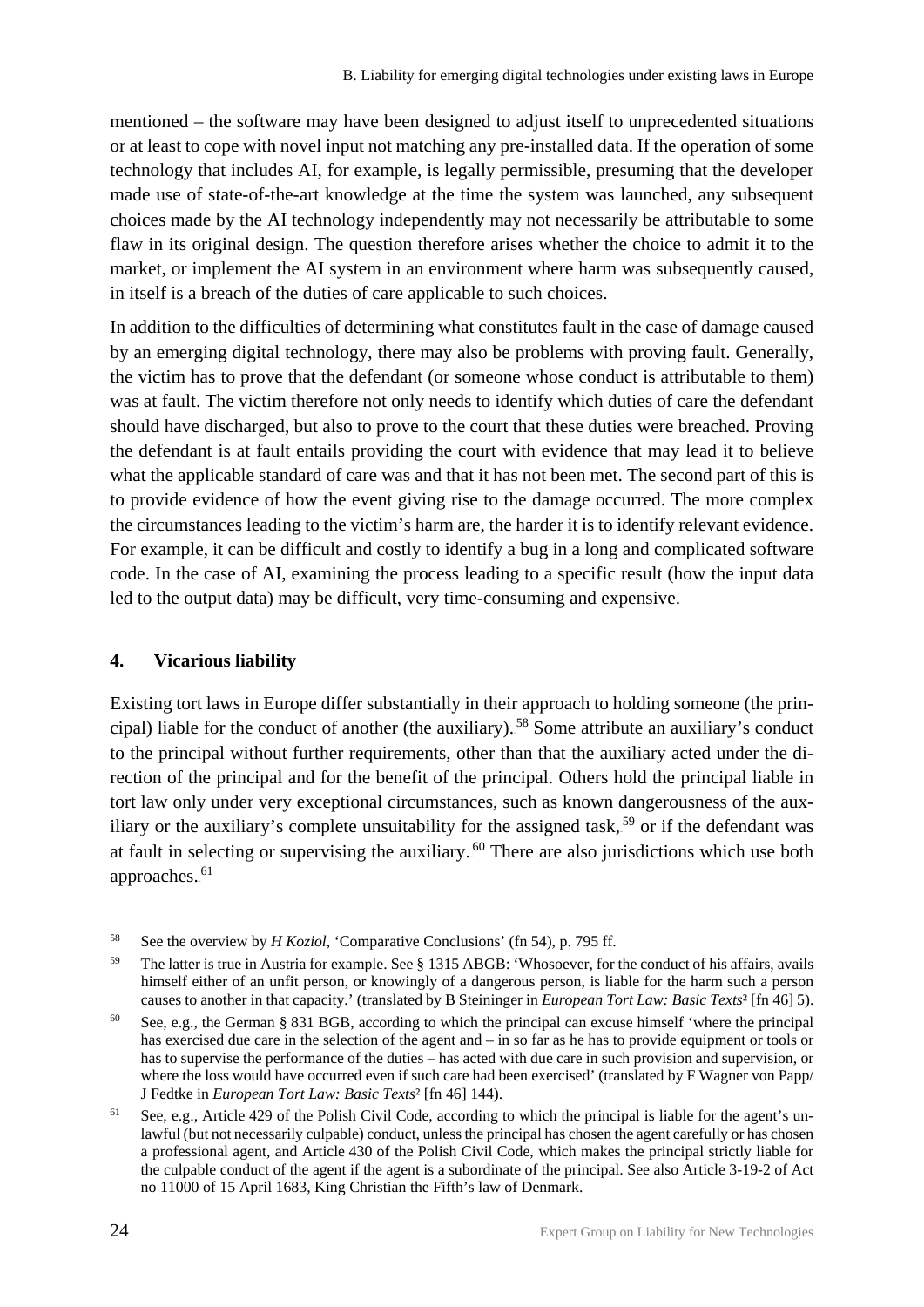III. Specific challenges to existing tort law regimes posed by emerging digital technologies

Jurisdictions with a neutral (and therefore broader) definition of strict liability (as liability without fault of the liable person in general) regard vicarious liability as a mere variant of this strict (or no-fault) liability. If the notion of strict liability is equated with liability for some specific risk, dangerous object or activity instead, vicarious liability is rather associated with fault liability, as liability of the principal without personal fault of their own, but for the (passed-on) 'fault' of their auxiliary instead, even though the auxiliary's conduct is then not necessarily evaluated according to the benchmarks applicable to themselves, but to the benchmarks for the principal.<sup>62</sup>

Irrespective of such differences, the concept of vicarious liability is considered by some as a possible catalyst for arguing that operators of machines, computers, robots or similar technologies should also be strictly liable for their operations, based on an analogy to the basis of vicarious liability. If someone can be held liable for the wrongdoing of some human helper, why should the beneficiary of such support not be equally liable if they outsource their duties to a non-human helper instead, considering that they equally benefit from such delegation?<sup>63</sup> The policy argument is quite convincing that using the assistance of a self-learning and autonomous machine should not be treated differently from employing a human auxiliary, if such assistance leads to harm of a third party ('principle of functional equivalence'). However, at least in those jurisdictions which consider vicarious liability a variant of fault liability, holding the principal liable for the wrongdoing of another, it may be challenging to identify the benchmark against which the operations of non-human helpers will be assessed in order to mirror the misconduct element of human auxiliaries. The potential benchmark should take into account that in many areas of application non-human auxiliaries are safer, that is less likely to cause damage to others than human actors, and the law should at least not discourage their use.<sup>64</sup>

#### <span id="page-26-0"></span>**5. Strict liability**

Particularly from the 19<sup>th</sup> century onwards, legislators often responded to risks brought about by new technologies by introducing strict liability, replacing the notion of responsibility for misconduct with liability irrespective of fault, attached to specific risks linked to some object or activity which was deemed permissible, though at the expense of a residual risk of harm linked to it.<sup>65</sup> So far, these changes to the law have concerned, for example, means of transport (such as trains or motor vehicles), energy (such as nuclear power, power lines), or pipelines.<sup>66</sup> Even before that, tort laws often responded to increased risks by shifting the burden of proving

 <sup>62</sup> On this divide, see *S Galand-Carval*, 'Comparative Report on Liability for Damage Caused by Others', in J Spier (ed), *Unification of Tort Law: Liability for Damage Caused by Others* (2003), 289 (290).

<sup>&</sup>lt;sup>63</sup> One might even draw support for such a solution from the analogy to a historic precedent – the Roman legal concept of noxal liability for slaves, whom the law at the time treated as property and not as persons, see, e.g., W Buckland/A McNair, *Roman Law and Common Law* (1952), p. 359 ff; AJB Sirks, 'Delicts', in D Johnston (ed), *The Cambridge Companion to Roman Law* (2015), p. 246 (265 ff).

<sup>64</sup> R Abbott*,* 'The Reasonable Computer: Disrupting the Paradigm of Tort Liability', 86 Geo. Wash. L. Rev. 1 (2018).

<sup>65</sup> See the contributions to M Martín-Casals (ed), *The Development of Liability in Relation to Technological Change* (2010). See also the Commission Staff Working Document (fn 8) 8 f.

<sup>66</sup> See the overview provided by BA Koch/H Koziol, 'Comparative Conclusions', in BA Koch/H Koziol (eds), *Unification of Tort Law: Strict Liability* (2002), p. 395 ff.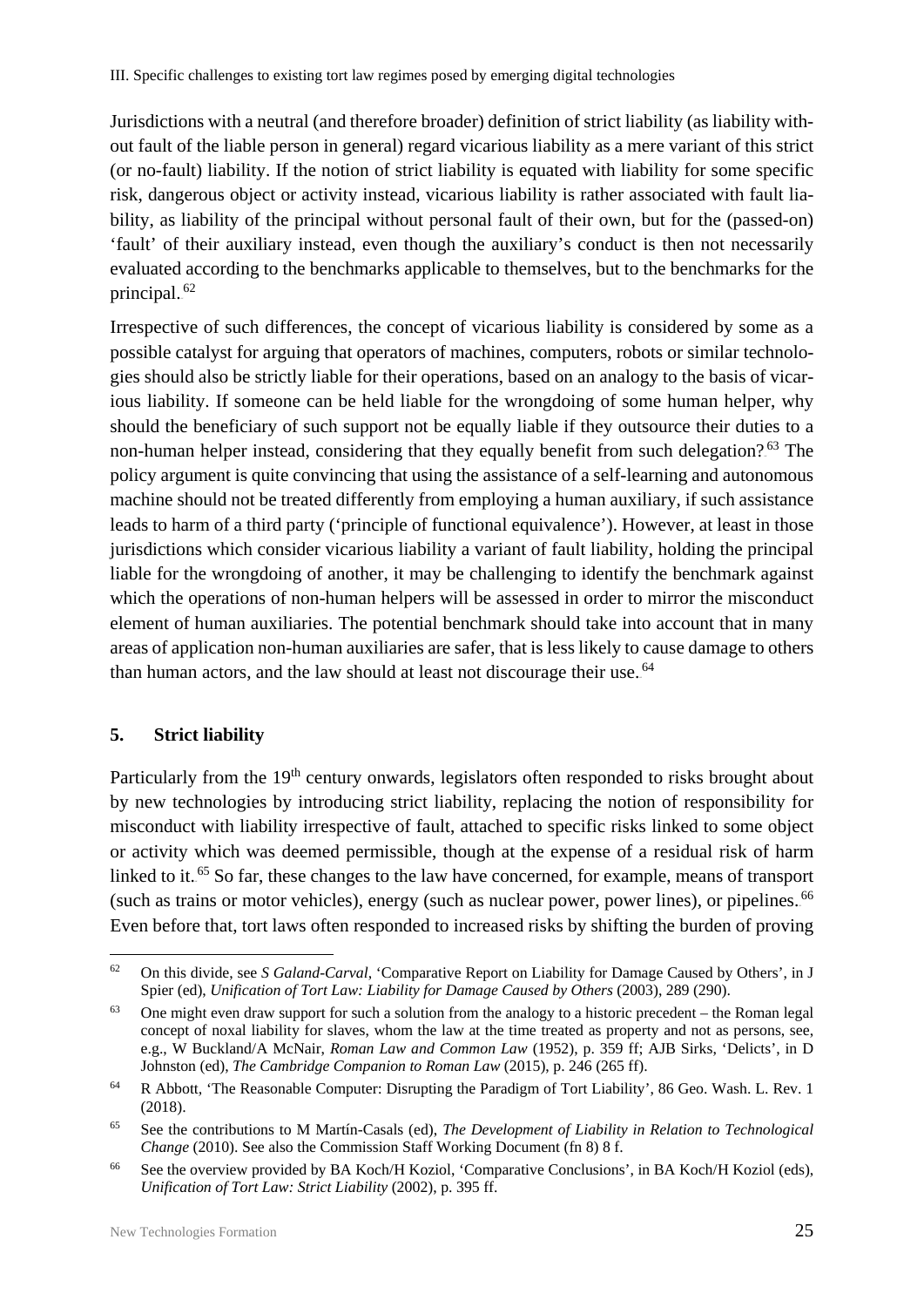fault, making it easier for the victim to succeed if the defendant was in control of particular sources of harm such as animals.<sup>67</sup> or defective immovables..<sup>68</sup>

The landscape of strict liability in Europe is quite varied. Some legal systems are restrictive and have made very limited use of such alternative liability regimes (often expanding fault liability instead). Others are more or less generous, while not allowing analogy to individually defined strict liabilities (with the sole exception of Austria<sup>69</sup>). Some Member States have also introduced a (more or less broad) general rule of strict liability, typically for some 'dangerous activity',<sup>70</sup> which the courts in those jurisdictions interpret quite differently.<sup>71</sup> In some jurisdictions, the keeping of a thing triggers strict liability,  $72$  which is another way to provide for a rather farreaching deviation from the classic fault requirement.

Existing rules on strict liability for motor vehicles (which can be found in many, but not all EU Member States) or aircrafts may well also be applied to autonomous vehicles or drones, but there are many potential liability gaps.<sup>73</sup>

Strict liability for the operation of computers, software or the like is so far widely unknown in Europe, even though there are some limited examples where countries provide for the liability of the operator of some (typically narrowly defined) computer system, such as databases operated by the state. $74$ 

The advantage of strict liability for the victim is obvious, as it exempts them from having to prove any wrongdoing within the defendant's sphere, let alone the causal link between such wrongdoing and the victim's loss, allowing the victim to focus instead only on whether the risk brought about by the technology materialised by causing them harm. However, one has to bear in mind that often strict liabilities are coupled with liability caps or other restrictions in order to counterbalance the increased risk of liability of those benefiting from the technology. Such

 $67$  See the notes to Article VI-3:202 DCFR, describing the rather diverse landscape in Europe, which sometimes holds the keeper of the animal regardless of fault, or based on a presumption of the keeper's fault (in particular of an omission). Some jurisdictions also distinguish between the types of animal (wild or farm animals).

<sup>&</sup>lt;sup>68</sup> See the notes to Article VI-3:202 DCFR, which sets out strict liability 'for damage caused by the unsafe state of an immovable, inspired by existing laws in Europe, which typically either provide for strict liability or liability based on a presumption of flawed maintenance (which may or may not be rebutted).

<sup>69</sup> BA Koch/H Koziol, 'Austria', in *Unification of Tort Law: Strict Liability* (fn 66), 14.

See Article 1064 of the Croatian Civil Obligations Act (dangerous things and activities); § 2925 of the Czech Civil Code (extraordinarily dangerous operation); § 1056 of the Estonian Law of Obligations Act (major source of danger); § 6:535 of the Hungarian Civil Code (extraordinarily dangerous activity); Article 2050 of the Italian Civil Code (dangerous activity); Article 2347 of Latvian Civil Law (activity associated with increased risk for other persons); § 432 of the Slovakian Civil Code (extremely dangerous operation); Article 149 ff of the Slovenian Obligations Code (dangerous objects or activities). The French liability for things (Article 1242 of the Civil Code) is another peculiar solution not limited to any specific object or risk.

<sup>71</sup> See also the variety of causes of action in the Czech Civil Code (<http://obcanskyzakonik.justice.cz/images/ pdf/Civil-Code.pdf>): Article 2924 (damage caused by an operating gainful activity unless all reasonable care exercised), Article 2925 (damage caused by a particularly hazardous operation, 'if the possibility of serious damage cannot be reasonably excluded in advance even by exercising due care'), Article 2937 (damage caused by a thing, though with a reversal of the burden of proof that the defendant had properly supervised it).

<sup>72</sup> See Article 1242 of the French Civil Code and Article 1384 of the Belgian Civil Code.

<sup>73</sup> See supra B.II.

<sup>74</sup> See §§ 89e, 91b paragraph 8 of the Austrian *Gerichtsorganisationsgesetz* (Court Organisation Act).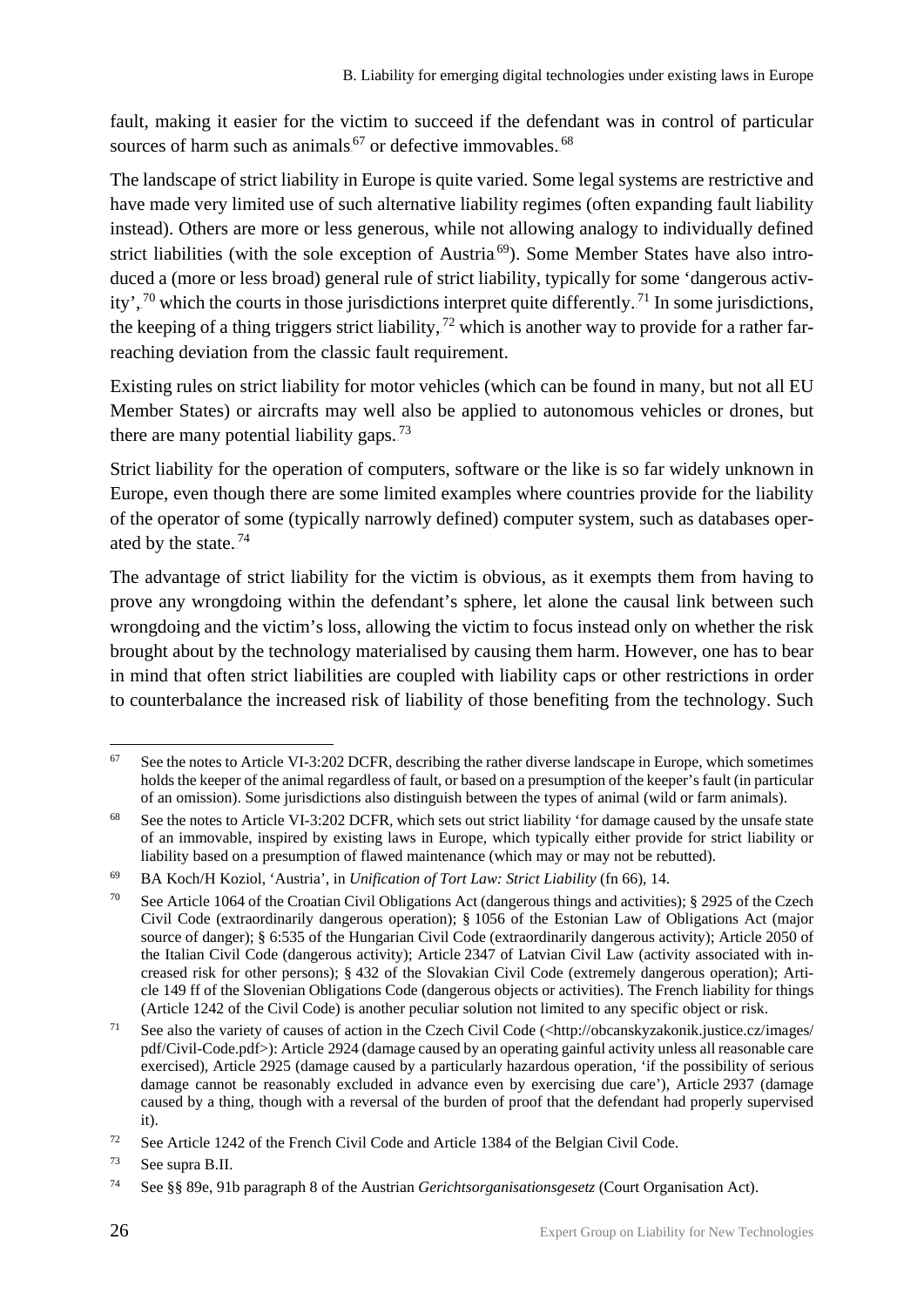caps are often further justified as contributing to making the risk insurable, as strict liability statutes often require adequate insurance cover for the liability risks.

A factor which any legislator considering the introduction of strict liability will have to take into account is the effect that such introduction may have on the advancement of the technology, as some may be more hesitant to actively promote technological research if the risk of liability is considered a deterrent. On the other hand, this allegedly chilling effect of tort law is even stronger as long as the question of liability is entirely unresolved and therefore unpredictable, whereas the introduction of a specific statutory solution at least more or less clearly delimits the risks and contributes to making them insurable.

#### <span id="page-28-0"></span>**6. Product liability**

For more than 30 years, the principle of strict producer liability for personal injury and damage to consumer property caused by defective products has been an important part of the European consumer protection system. At the same time, the harmonisation of strict liability rules has helped to achieve a level playing field for producers supplying their products to different countries. However, while all EU Member States have implemented the Product Liability Directive (PLD.<sup>75</sup>), liability for defective products is not harmonised entirely. Apart from differences in implementing the directive, <sup>76</sup> Member States also continue to preserve alternative paths to compensation in addition to the strict liability of producers for defective products under the PLD.

The PLD is based on the principle that the producer (broadly defined along the distribution channel) is liable for damage caused by the defect in a product they have put into circulation for economic purposes or in the course of their business.<sup>77</sup> Interests protected by the European product liability regime are limited to life and health and consumer property.

The PLD was drawn up on the basis of the technological neutrality principle. According to the latest evaluation of the directive's performance, its regime continues to serve as an effective tool and contributes to enhancing consumer protection, innovation, and product safety.<sup>78</sup> Nonetheless, some key concepts underpinning the EU regime, as adopted in 1985, are today an inadequate match for the potential risks of emerging digital technologies.<sup>79</sup> The progressive sophistication of the market and the pervasive penetration of emerging digital technologies reveal that some key concepts require clarification. This is because the key aspects of the PLD's lia-

 <sup>75</sup> Council directive of 25 July 1985 on the approximation of the laws, regulations and administrative provisions of the Member States concerning liability for defective products (85/374/EEC).

<sup>&</sup>lt;sup>76</sup> Apart from variations allowed by the directive itself (art 15 f PLD), there is, for example, no accord on whether the threshold of 500 ECU in art 9 lit b PLD is a minimum loss (allowing recovery for the entire harm as long as it exceeds this amount) or a deductible (granting only compensation for any loss above the minimum).

<sup>77</sup> Art 4 and 7 PLD.

<sup>78</sup> Commission Staff Working Document, Evaluation of Council Directive 85/374/EEC, SWD(2018) 157.

<sup>&</sup>lt;sup>79</sup> This was also acknowledged by the (Fifth) Report from the Commission to the European Parliament, the Council and the European Economic and Social Committee on the Application of the Council Directive on the approximation of the laws, regulations, and administrative provisions of the Member States concerning liability for defective products (85/374/EEC), COM(2018) 246 final, 8 f.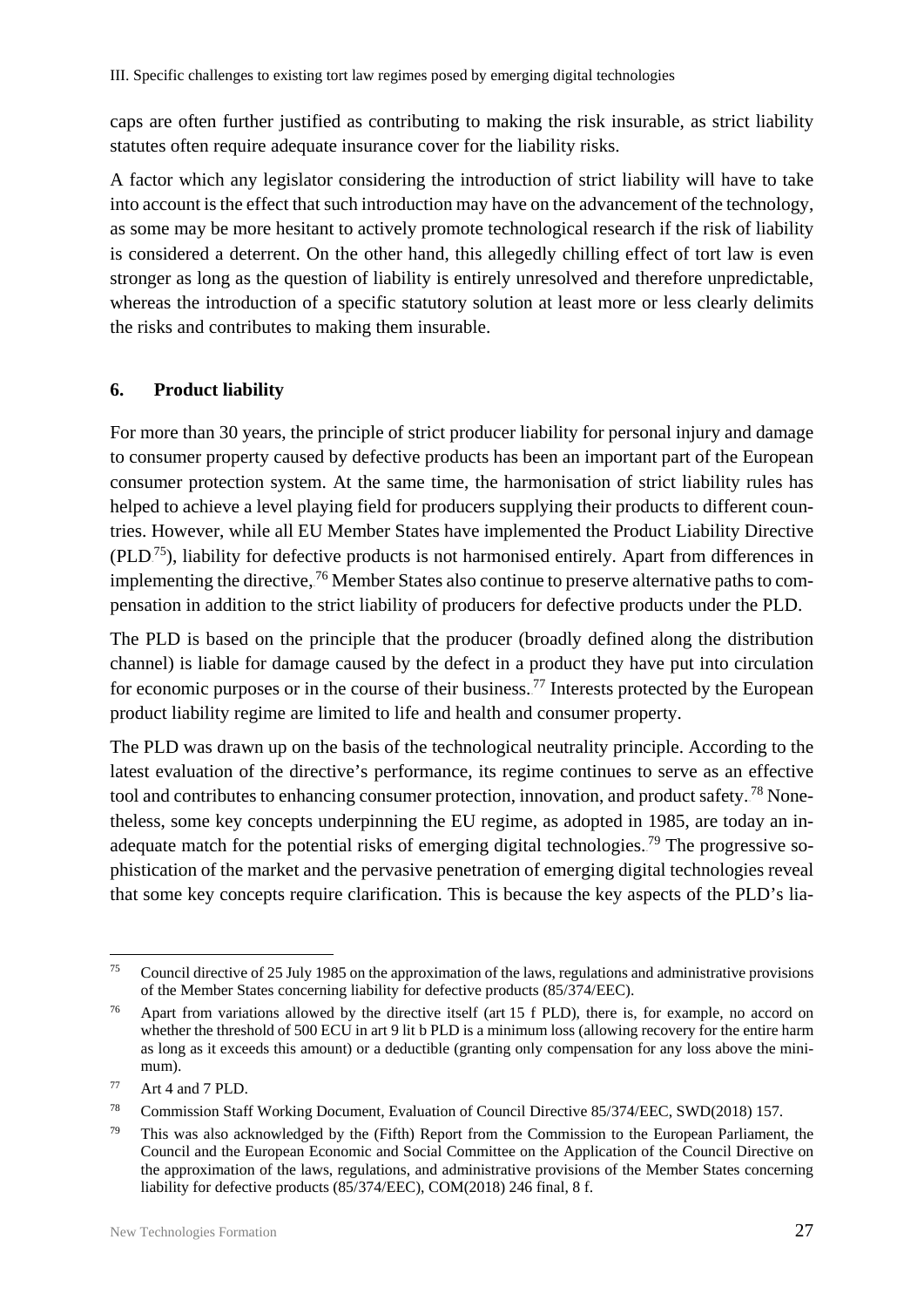bility regime have been designed with traditional products and business models in mind – material objects placed on the market by a one-time action of the producer, after which the producer does not maintain control over the product. Emerging digital technologies put the existing product liability regime to the test in several respects concerning notions of product, defect and producer.

The scope of the product liability regime rests on the concept of product. For the purposes of the Directive, products are defined as movable objects, even when incorporated into another movable or immovable object, and include electricity. So far, the distinction of products and services has not encountered insurmountable difficulties. However, emerging digital technologies, especially AI systems, challenge that clear distinction and raise open questions. In AI systems, products and services permanently interact and a sharp separation between them is unfeasible. It is also questionable whether software is covered by the legal concept of product or product component. It is particularly discussed whether the answer should be different for embedded and non-embedded software, including over-the-air software updates or other data feeds. In any case, where such updates or other data feeds are provided from outside the EEA, the victim may not have anybody to turn to within the EEA, as there will typically not be an intermediary importer domiciled within the EEA in the case of direct downloads.

The second key element of the product liability regime is the notion of defect. Defectiveness is assessed on the basis of the safety expectations of an average consumer, <sup>80</sup> taking into account all relevant circumstances. The interconnectivity of products and systems makes it hard to identify defectiveness. Sophisticated AI autonomous systems with self-learning capabilities also raise the question of whether unpredictable deviations in the decision-making path can be treated as defects. Even if they constitute a defect, the state-of-the-art defence may apply. Additionally, the complexity and the opacity of emerging digital technologies complicate chances for the victim to discover and prove the defect and prove causation.

As the PLD focuses on the moment when the product was put into circulation as the key turning point for the producer's liability, this cuts off claims for anything the producer may subsequently add via some update or upgrade. In addition, the PLD does not provide for any duties to monitor the products after putting them into circulation.<sup>81</sup> Highly sophisticated AI systems may not be finished products that are put on the market in a traditional way. The producer may retain some degree of control over the product's further development in the form of additions or updates after circulation. At the same time, the producer's control may be limited and nonexclusive if the product's operation requires data provided by third parties or collected from the environment, and depends on self-learning processes and personalising settings chosen by the user. This dilutes the traditional role of a producer, when a multitude of actors contribute to the design, functioning and use of the AI product/system.

This is related to another limitation of liability – most Member States adopted the so-called development risk defence, which allows the producer to avoid liability if the state of scientific

 <sup>80</sup> "Safety which a person is entitled to expect" (Article 6 paragraph 1 PLD).

<sup>81</sup> On the manifold difficulties with the PLD today, see P Machnikowski, 'Conclusions', in P Machnikowski (ed), *European Product Liability: An Analysis of the State of the Art in the Era of New Technologies* (2016) 669 (691 ff).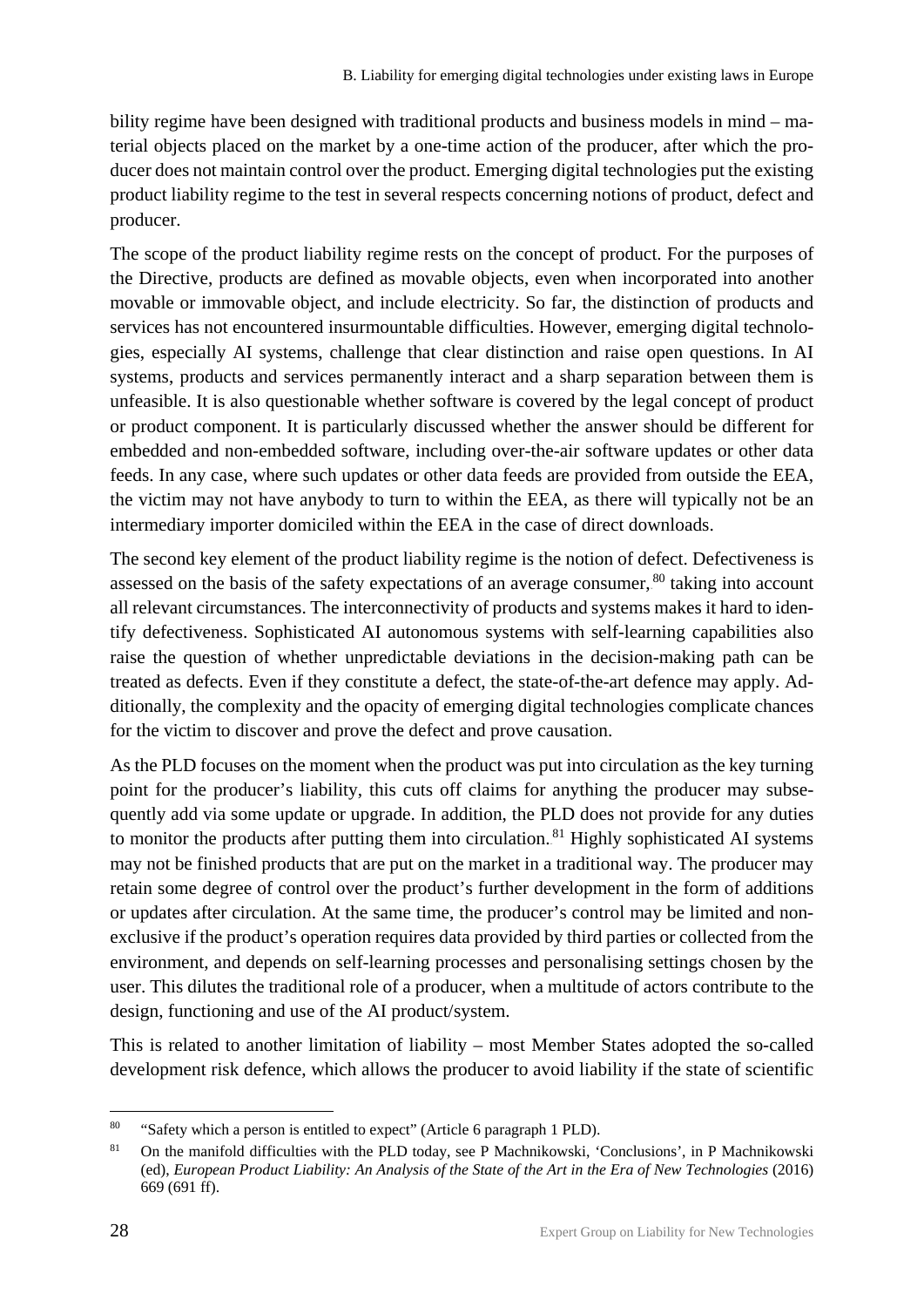and technical knowledge at the time when he put the product into circulation was not such as to enable the existence of the defect to be discovered (Article 7 lit e PLD). The defence may become much more important practically with regard to sophisticated AI-based products.

It has been mentioned that the PLD regime protects life and health as well as consumer property. With regard to the latter, it is not clear whether it covers damage to data, as data may not be an 'item of property' within the meaning of Article 9 lit b PLD.

#### <span id="page-30-0"></span>**7. Contributory conduct**

While balancing liability in light of the victim's own conduct contributing to their harm does not raise new problems in the era of emerging digital technologies, one should keep in mind that all challenges listed above with respect to the tortfeasor apply correspondingly to the victim. This is particularly true if the victim was involved in or somehow benefited from the operation of some smart system or other interconnected digitalised device, e.g. by installing (or failing to install) updates, by modifying default system settings, or by adding their own digital content. Apart from collisions of autonomous vehicles, further obvious examples include the home owner who fails to properly install and combine multiple components of a smart home system despite adequate instructions. In the former case, two similar risks meet, whereas in the latter the risks of an emerging digital technology have to be weighed against failure to abide by the expected standard of care.

#### <span id="page-30-1"></span>**8. Prescription**

While there is a certain trend throughout Europe to reform the laws regarding prescription of tort claims,  $82$  it is unproblematic to apply these rules to scenarios involving emerging digital technologies. However, one should be aware that particularly in jurisdictions where the prescription period is comparatively short,  $83$  the complexities of these technologies, which may delay the fact-finding process, may run counter to the interests of the victim by cutting off their claim prematurely, before the technology could be identified as the source of her harm.

#### <span id="page-30-2"></span>**9. Procedural challenges**

In addition to the problems of substantive tort law already indicated, the application of liability frameworks in practice is also affected by challenges in the field of procedural law. Considering the tendency of case law experience in some Member States to alleviate the burden of proving causation in certain complex matters (such as medical malpractice), <sup>84</sup> one could easily envisage that courts might be similarly supportive of victims of emerging digital technologies who have

 <sup>82</sup> See, e.g., BA Koch, '15 Years of Tort Law in Europe – 15 Years of European Tort Law?', in E Karner/B Steininger (eds), *European Tort Law 2015* (2016) 704 (719 f).

<sup>83</sup> For example, only one year, as in Spain (Article 1968 of the Civil Code), as opposed to, e.g., three to six years elsewhere.

<sup>84</sup> See, e.g., BA Koch, 'Medical Liability in Europe: Comparative Analysis', in BA Koch (ed), *Medical Liability in Europe* (2011) 611 (632 ff).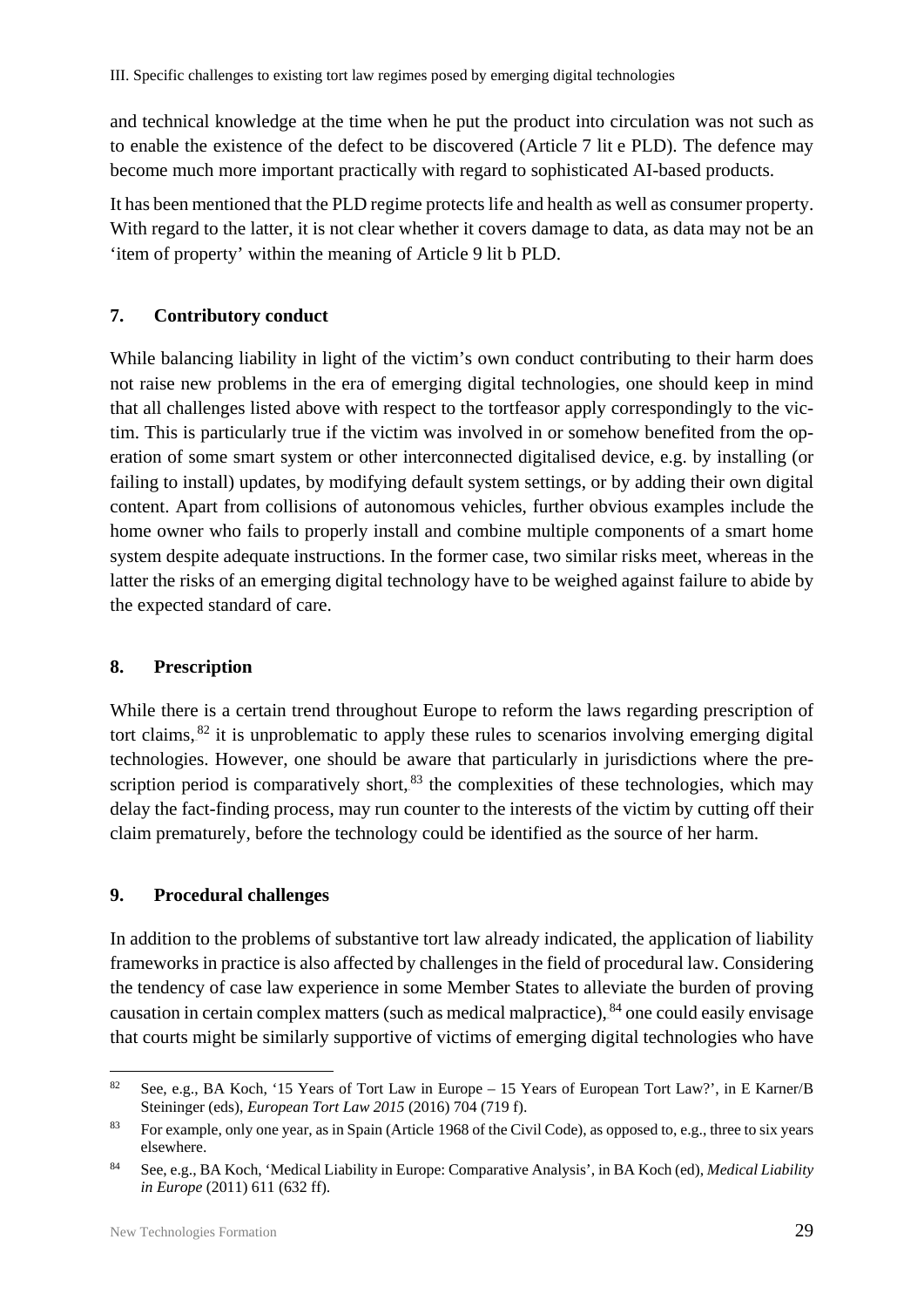a hard time proving that the technology in question was the actual cause of their harm. However, again this is likely to differ from case to case and most certainly from Member State to Member State. As far as purely procedural issues are concerned, there may equally be problems, as wellestablished procedural law concepts like prima facie evidence may be difficult to apply to situations involving emerging technological developments.

The ensuing differences in the outcome of cases which result from differences in the procedural laws of the Member States may be alleviated at least in part by harmonising the rules on the burden of proof.

#### <span id="page-31-0"></span>**10. Insurance**

An obligatory insurance scheme for certain categories of AI/robots has been proposed as a possible solution to the problem of allocating liability for damage caused by such systems (sometimes combined with compensation funds for damage not covered by mandatory insurance policies). <sup>85</sup> However, an obligatory insurance scheme cannot be considered the only answer to the problem of how to allocate liability and cannot completely replace clear and fair liability rules. Insurance companies form a part of the whole social ecosystem and need liability rules to protect their own interests in relation to other entities (redress rights). Moreover, in order to keep emerging digital technologies as safe as possible and, therefore, trustworthy, a duty of care should be affected by insurance as little as possible. Yet, at the same time, cases of very high or catastrophic risks need to be insured in order to secure compensation for potentially serious damage.

Hence, the question relates to whether first-party or third-party insurance, or a combination of both, should be required or at least recommended and in which cases.<sup>86</sup> Currently, EU law requires obligatory liability (third-party) insurance e.g. for the use of motor vehicles, <sup>87</sup> air carriers and aircraft operators, <sup>88</sup> or carriers of passengers by sea.<sup>89</sup> Laws of the Member States require obligatory liability insurance in various other cases, mostly coupled with strict liability schemes, or for practising certain professions.

New optional insurance policies (e.g. cyber-insurance) are offered to those interested in covering both first- and third-party risks. Overall, the insurance market is quite heterogeneous and can adapt to the requirements of all involved parties. However, this heterogeneity, combined with a multiplicity of actors involved in an insurance claim, can lead to high administrative

 <sup>85</sup> See points 57 et seq. of the EP Resolution cited in fn 4 above.

<sup>&</sup>lt;sup>86</sup> The whole insurance system is a combination of public and private obligatory or optional insurance that takes the form of first-party or third-party insurance.

<sup>&</sup>lt;sup>87</sup> Directive 2009/103/EC of the European Parliament and of the Council of 16 September 2009 relating to insurance against civil liability in respect of the use of motor vehicles, and the enforcement of the obligation to insure against such liability.

<sup>88</sup> Regulation (EC) No 785/2004 of the European Parliament and of the Council of 21 April 2004 on insurance requirements for air carriers and aircraft operators.

<sup>89</sup> Regulation (EC) No 392/2009 of the European Parliament and of the Council of 23 April 2009 on the liability of carriers of passengers by sea in the event of accidents.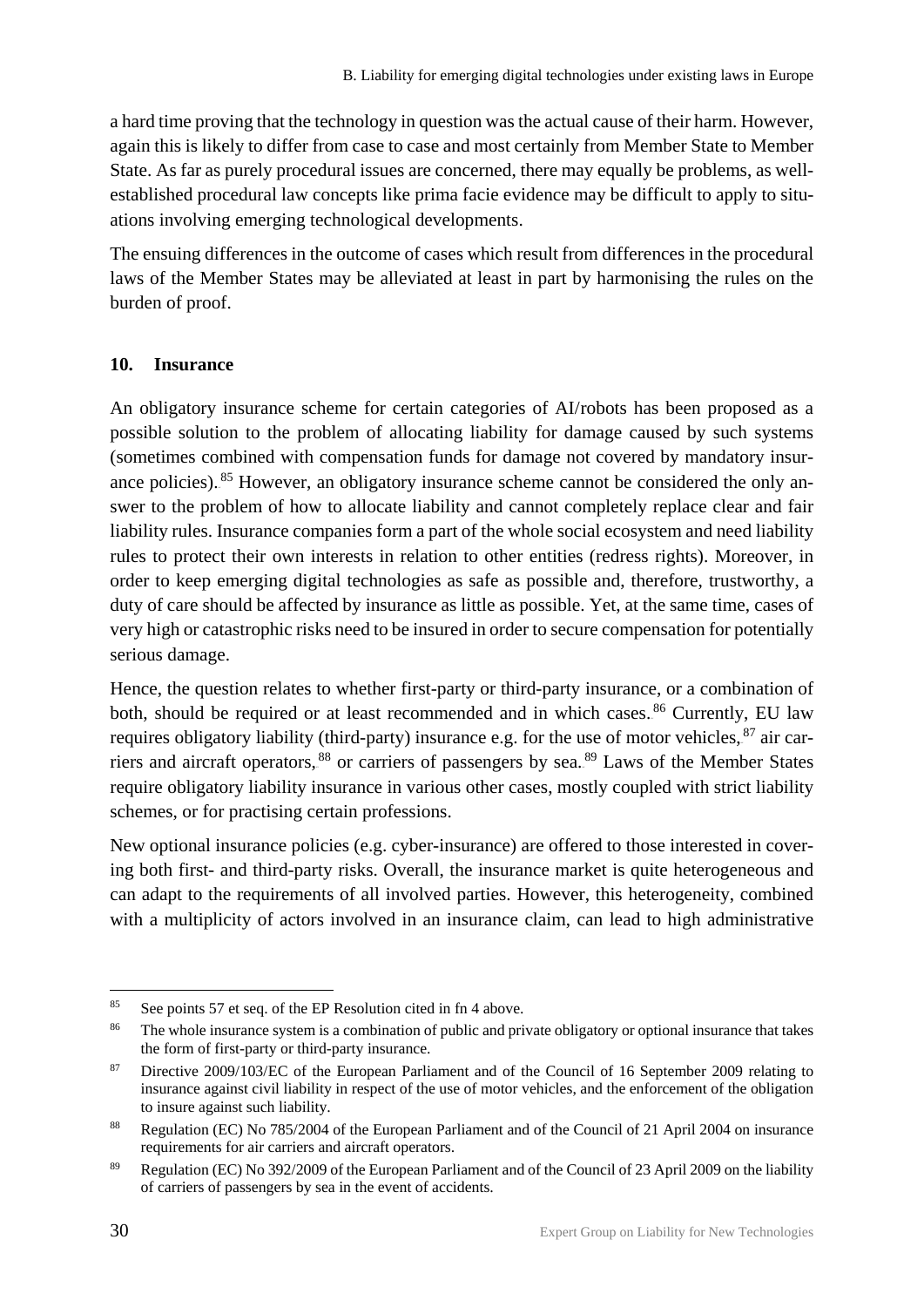costs both on the side of insurance companies and potential defendants, the lengthy processing of insurance claims, and unpredictability of the final result for the parties involved.

Insurers traditionally use historical claims data to assess risk frequency and severity. In the future, more complex systems, using highly granular risk profiles based on data analytics, including by analysing data logged or streamed in real time, will be gaining ground. In the light of this, the issue of access to data for insurance companies is very pertinent.

The cost efficiency of the claims process is also an important consideration.<sup>90</sup>

<sup>&</sup>lt;sup>90</sup> F Pütz et al, 'Reasonable, Adequate and Efficient Allocation of Liability Costs for Automated Vehicles: A Case Study of the German Liability and Insurance Framework', European Journal of Risk Regulation (2018) 9.3: 548-563.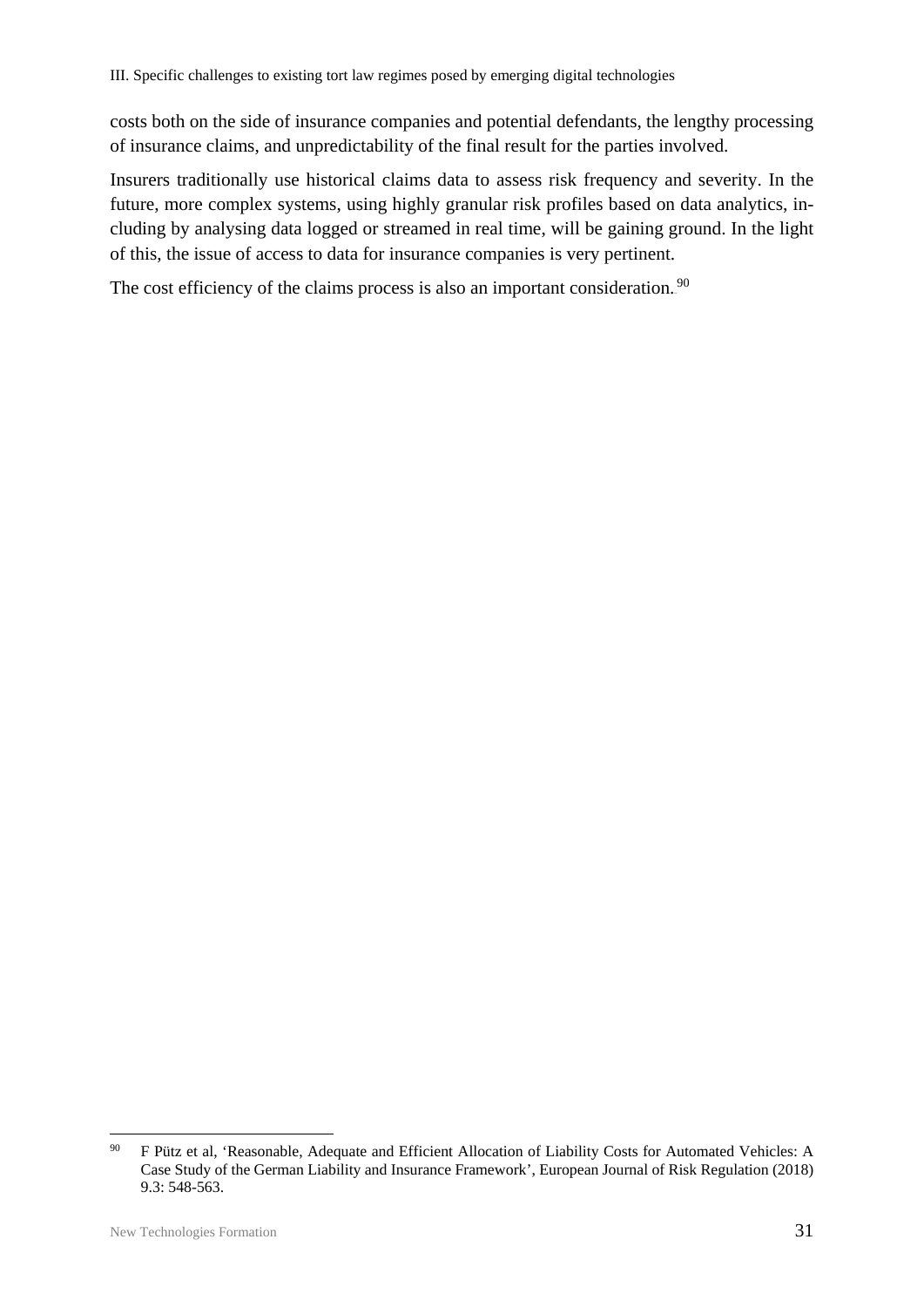# <span id="page-33-0"></span>**C. Perspectives on liability for emerging digital technologies**

The promise of benefits and remarkable opportunities for society enabled by a multitude of uses and applications of emerging digital technologies is incontestable. Despite these indisputable gains, the pervasive use of increasingly sophisticated systems and combinations of technologies, in multiple economic sectors and societal contexts, creates risks and can cause losses. The adequacy of current liability legal regimes in Europe to fully compensate damages caused by these technologies is, however, questionable.<sup>91</sup> To that end, certain key concepts underpinning classical liability regimes need legal clarification. Furthermore, to deal with some situations, the formulation of specific rules, principles and concepts might also be necessary to accommodate legal liability regimes to new realities.

#### <span id="page-33-1"></span>**1. Challenges of emerging digital technologies for liability law ([1]–[2])**

- **[1] Digitalisation brings fundamental changes to our environments, some of which have an impact on liability law. This affects, in particular, the**
	- **(a) complexity,**
	- **(b) opacity,**
	- **(c) openness,**
	- **(d) autonomy,**
	- **(e) predictability,**
	- **(f) data-drivenness, and**
	- **(g) vulnerability**

**of emerging digital technolgies.** 

**[2] Each of these changes may be gradual in nature, but the dimension of gradual change, the range and frequency of situations affected, and the combined effect, results in disruption.**

Digitalisation has changed and is still changing the world. The law of liability in European jurisdictions has evolved over the course of many centuries and has already survived many disruptive developments. It therefore does not come as a surprise that, in principle, the law of liability is able to also cope with emerging digital technologies. However, there are some fundamental changes, each of which may be only gradual in nature, but whose dimension and combined effect results in disruption.<sup>92</sup>

**(a) Complexity:** Modern-day hardware can be a composite of multiple parts whose interaction requires a high degree of technical sophistication. Combining it with an increasing percentage

<sup>91</sup> Supra B.III.

<sup>&</sup>lt;sup>92</sup> See also the Commission Staff Working Document (fn 8) 9 ff, 22 f.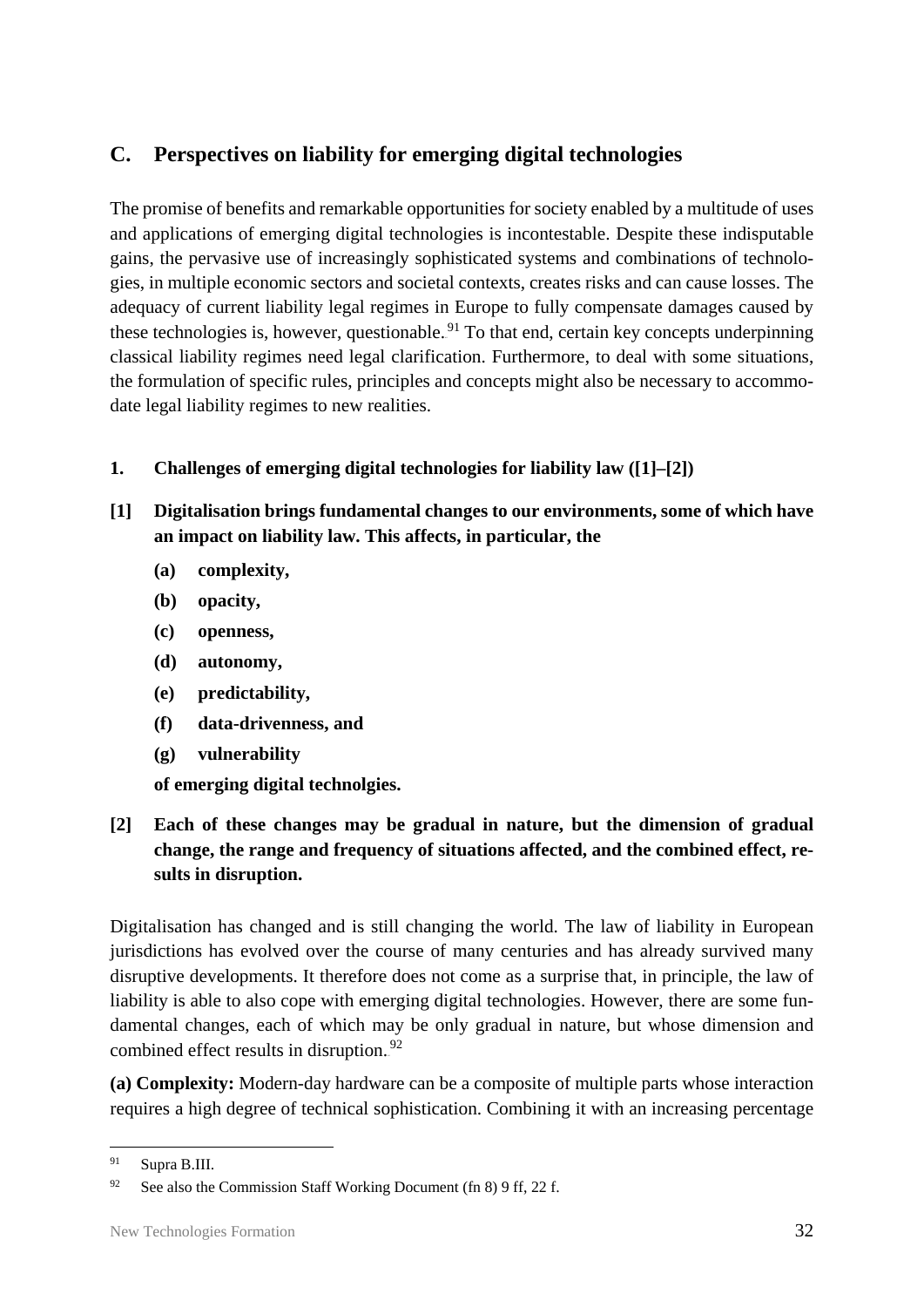of digital components, including AI, makes such technology even more complex and shifts it far away from the archetypes of potentially harmful sources on which the existing rules of liability are based. Where, for example, an AV interacts with other AVs, a connected road infrastructure and various cloud services, it may be increasingly difficult to find out where a problem has its source and what ultimately caused an accident. The plurality of actors in digital ecosystems makes it increasingly difficult to find out who might be liable for the damage caused. Another dimension of this complexity is the internal complexity of the algorithms involved.

**(b) Opacity:** The more complex emerging digital technologies become, the less those taking advantage of their functions or being exposed to them can comprehend the processes that may have caused harm to themselves or to others. Algorithms often no longer come as more or less easily readable code, but as a black-box that has evolved through self-learning and which we may be able to test as to its effects, but not so much to understand. It is therefore becoming increasingly difficult for victims to identify such technologies as even a possible source of harm, let alone why they have caused it. Once a victim has successfully claimed damages from a tortfeasor, the tortfeasor may face similar difficulties at the redress level.

**(c) Openness:** Emerging digital technologies are not completed once put into circulation, but by their nature depend upon subsequent input, in particular more or less frequent updates or upgrades. Often they need to interact with other systems or data sources in order to function properly. They therefore need to remain open by design, i.e. permit external input either via some hardware plug or through some wireless connection, and come as hybrid combinations of hardware, software, continuous software updates, and various continuous services. This shift from the classic notion of a product completed at a certain point in time to a merger of products and ongoing services has a considerable impact on, among other things, product liability.

**(d) Autonomy:** Emerging new technologies increasingly perform tasks with less, or entirely without, human control or supervision. They are themselves capable of altering the initial algorithms due to self-learning capabilities that process external data collected in the course of the operation. The choice of such data and the degree of impact it has on the outcome is constantly adjusted by the evolving algorithms themselves.

**(e) Predictability:** Many systems are designed to not only respond to pre-defined stimuli, but to identify and classify new ones and link them to a self-chosen corresponding reaction that has not been pre-programmed as such. The more external data systems are capable of processing, and the more they are equipped with increasingly sophisticated AI, the more difficult it is to foresee the precise impact they will have once in operation.

**(f) Data-drivenness:** Emerging digital technologies increasingly depend on external information that is not pre-installed, but generated either by built-in sensors or communicated from the outside, either by regular data sources or by ad hoc suppliers. Data necessary for their proper functioning may, however, be flawed or missing altogether, be it due to communication errors or problems of the external data source, due to flaws of the internal sensors or the built-in algorithms designed to analyse, verify and process such data.

**(g) Vulnerability:** Emerging digital technologies are typically subject to more or less frequent updates and operate in more or less constant interaction with outside information. The built-in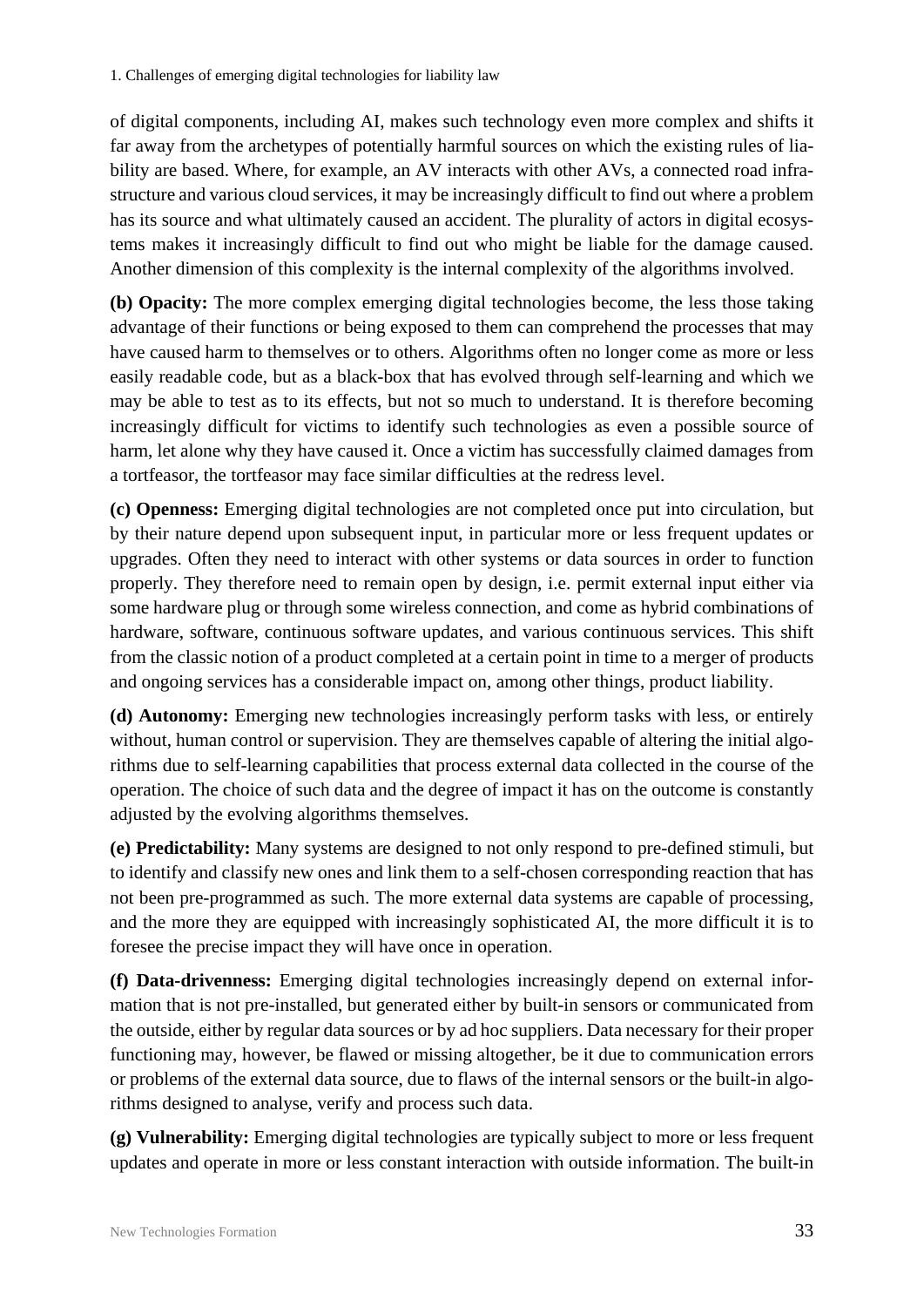features granting access to such input make these technologies particularly vulnerable to cybersecurity breaches. These may cause the system itself to malfunction and/or modify its features in a way more likely to cause harm.

#### <span id="page-35-0"></span>**2. Impact of these challenges and need for action ([3]–[4])**

- **[3] While existing rules on liability offer solutions with regard to the risks created by emerging digital technologies, the outcomes may not always seem appropriate, given the failure to achieve:**
	- **(a) a fair and efficient allocation of loss, in particular because it could not be attributed to those:** 
		- **whose objectionable behaviour caused the damage; or**
		- **who benefitted from the activity that caused the damage; or**
		- **who were in control of the risk that materialised; or**
		- **who were cheapest cost avoiders or cheapest takers of insurance.**
	- **(b) a coherent and appropriate response of the legal system to threats to the interests of individuals, in particular because victims of harm caused by the operation of emerging digital technologies receive less or no compensation compared to victims in a functionally equivalent situation involving human conduct and conventional technology;**
	- **(c) effective access to justice, in particular because litigation for victims becomes unduly burdensome or expensive.**
- **[4] It is therefore necessary to consider adaptations and amendments to existing liability regimes, bearing in mind that, given the diversity of emerging digital technologies and the correspondingly diverse range of risks these may pose, it is impossible to come up with a single solution suitable for the entire spectrum of risks.**

Existing liability regimes in all Member States already now provide answers to the question of whether the victim of any risk that materialises can seek compensation from another, and under what conditions.<sup>93</sup>

However, these answers may not always be satisfying when harm is caused by emerging digital technologies given the challenges, and for various reasons.

One reason why existing rules on liability may produce unsatisfactory results is that **loss** resulting from emerging digital technologies is **not allocated to the party** who is the **most appropriate to bear that loss**. As a general rule, loss normally falls on the victim themselves (*casum sentit dominus*) unless there is a convincing reason for shifting it to another party to whom the loss can be attributed. Reasons for attributing loss to another party vary depending on which type of liability is at stake. Under fault-based liability, the pivotal point is that the tortfeasor's objectionable and avoidable behaviour caused the damage, which in turn translates both into a

<sup>93</sup> B.III.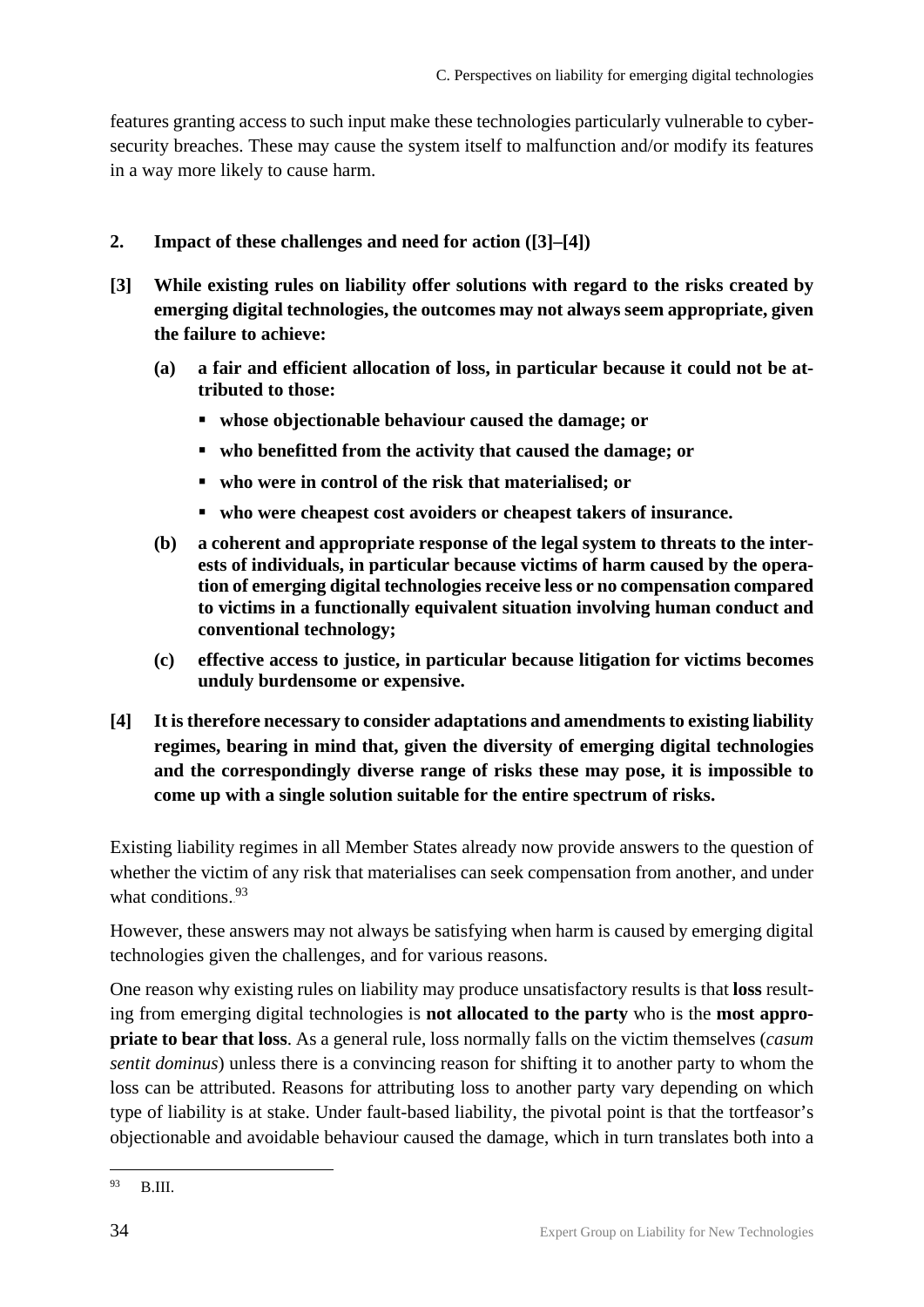corrective justice argument and an argument about providing the right incentives to avoid harm. Under many regimes of strict liability, the pivotal points are benefit and control, i.e. that the liable person exposed others to the risks of an activity from which the liable person benefited and which was under their control. This again translates into arguments both of corrective justice and of the right incentives. Economic analysis re-phrased these elements by putting the stress on the cheapest cost avoider or the cheapest taker of insurance, with the cheapest cost avoider usually being precisely the person who could simply desist from objectionable behaviour, or who controls a risk and its extent.

*Illustration 2. For traditional road vehicles, it used to be the individual owner (O) who was the most appropriate person to be liable, where damage was caused by the vehicle's operation. Regardless of whether or not the damage was caused by O's intent or negligence, it was definitely O who benefited from the operation in general, who had the highest degree of control of the risk by deciding when, where and how to use, maintain and repair the vehicle, and who was therefore also the cheapest cost avoider and taker of insurance. Where modern autonomous vehicles (AVs) are privately owned, it is still the individual owner who decides when to use the AV and puts the destination into the system, but all other decisions (route, speed etc.) are taken by algorithms provided by the producer (P) of the AV or a third party acting on P's behalf. P is also in charge of maintaining the vehicle. P may therefore be the much more appropriate person to be liable than O.*

Existing rules on liability may also lead to inappropriate results for reasons related more to coherence and consistency, in particular taking into account the principle of **functional equivalence**, such as where compensation is denied in a situation involving emerging digital technologies when there would be compensation in a functionally equivalent situation involving human conduct and conventional technology.

*Illustration 3. Hospital H uses an AI-based surgical robot. Despite the fact that H and its staff have discharged all possible duties of care, damage is caused to patient P by way of some malfunctioning of the robot nobody could have foreseen, and which is unrelated to the condition in which the robot was shipped. If P were not indemnified for the ensuing harm, this would be inconsistent with the outcome in the functionally equivalent situation in which H has employed a human doctor and is liable for that doctor's comparable misconduct under national rules of vicarious liability (see C.8).*

The application of traditional liability rules may also lead to unsatisfactory results because, while the victim might theoretically receive compensation, litigation would be unduly burdensome and expensive, leaving them without **effective access to justice.** This may be the case if the liability requirements they would have to prove either are entirely unsuitable for the risk posed by emerging digital technologies or too difficult to establish. Leaving the victim uncompensated or undercompensated in such cases may be undesirable, as it may effectively deprive the victim of basic protection with regard to significant legally protected interests of theirs (such as life, health, bodily integrity and property, or other important rights).

In many situations, a particular outcome is not satisfactory for two or more of the above reasons.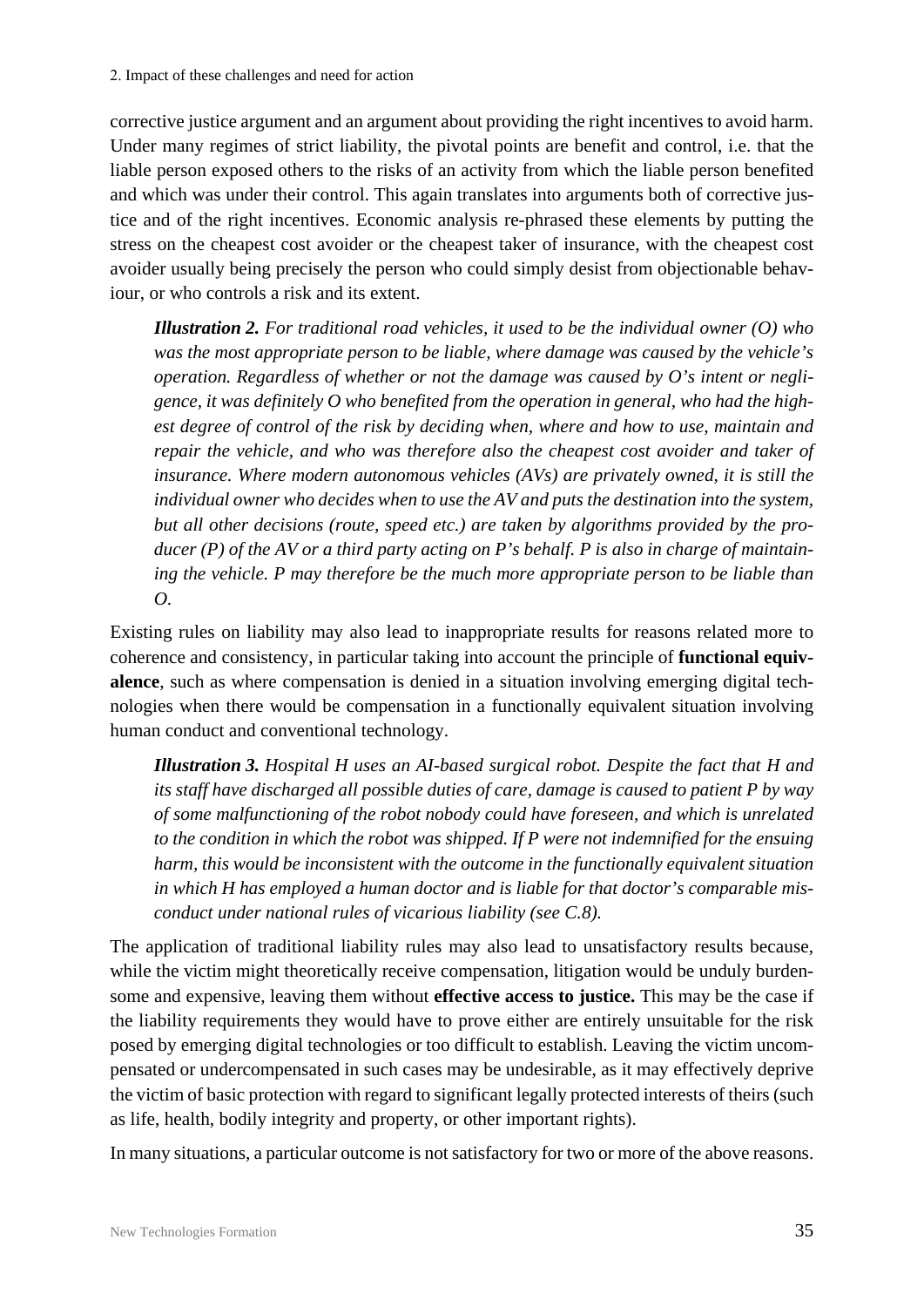It is clear from the outset that **no one-size-fits-all solution** can (or should) be offered. Instead, it is necessary to consider a range of options, with the choice within that range to be determined by various factors. Various policy arguments have shown that strict liability of the operator of some emerging digital technology may be justified, given the competing interests of said operator and of the victim, as well as the victim's alternatives to getting compensation ([9]-[12]). In the case of a product defect, the manufacturer of that product may be the appropriate addressee of claims arising out of such defects ([13]-[15]). However, adapting the notion of fault liability by specifying further duties of care ([16]-[17]), or by shifting the burden of proving fault ([22](b), [24](b), [27]), for example, may already resolve disruptive effects of emerging digital technologies in the field of tort law, if necessary and appropriate at all. Remaining gaps may often be filled by extending vicarious liability to the use of autonomous technology in lieu of human auxiliaries ([18]). If there are systemic practical difficulties in proving causation and other factors, it may be necessary to make some adjustments in this respect ([22], [24], [25]- [26], [29]-[30]). An insurance requirement may be necessary in some cases, to ensure that victims will get compensation ([33]). Compensation funds can also play a complementary role  $(I34)$ .

- <span id="page-37-0"></span>**3. Bases of liability ([5]–[7])**
- **[5] Comparable risks should be addressed by similar liability regimes, existing differences among these should ideally be eliminated. This should also determine which losses are recoverable to what extent.**
- **[6] Fault liability (whether or not fault is presumed), as well as strict liability for risks and for defective products, should continue to coexist. To the extent these overlap, thereby offering the victim more than one basis to seek compensation against more than one person, the rules on multiple tortfeasors ([31]) govern.**
- **[7] In some digital ecosystems, contractual liability or other compensation regimes will apply alongside or instead of tortious liability. This must be taken into account when determining to what extent the latter needs to be amended.**

In most cases, also with emerging digital technologies, **more than one basis of liability** may be invoked if the risks they carry with them materialise. These bases of liability may either all or in part be available to the immediate victim, or to the various parties involved. This raises the question of whether the first person who paid compensation to the victim can recover at least part of their compensation payment from another party.

*Illustration 4. For example, if the operator of an autonomous vehicle (O) is held strictly liable for any losses caused by its operation, but the producer of the autonomous vehicle (P) is also liable because the accident was caused by a product defect, O may pass on*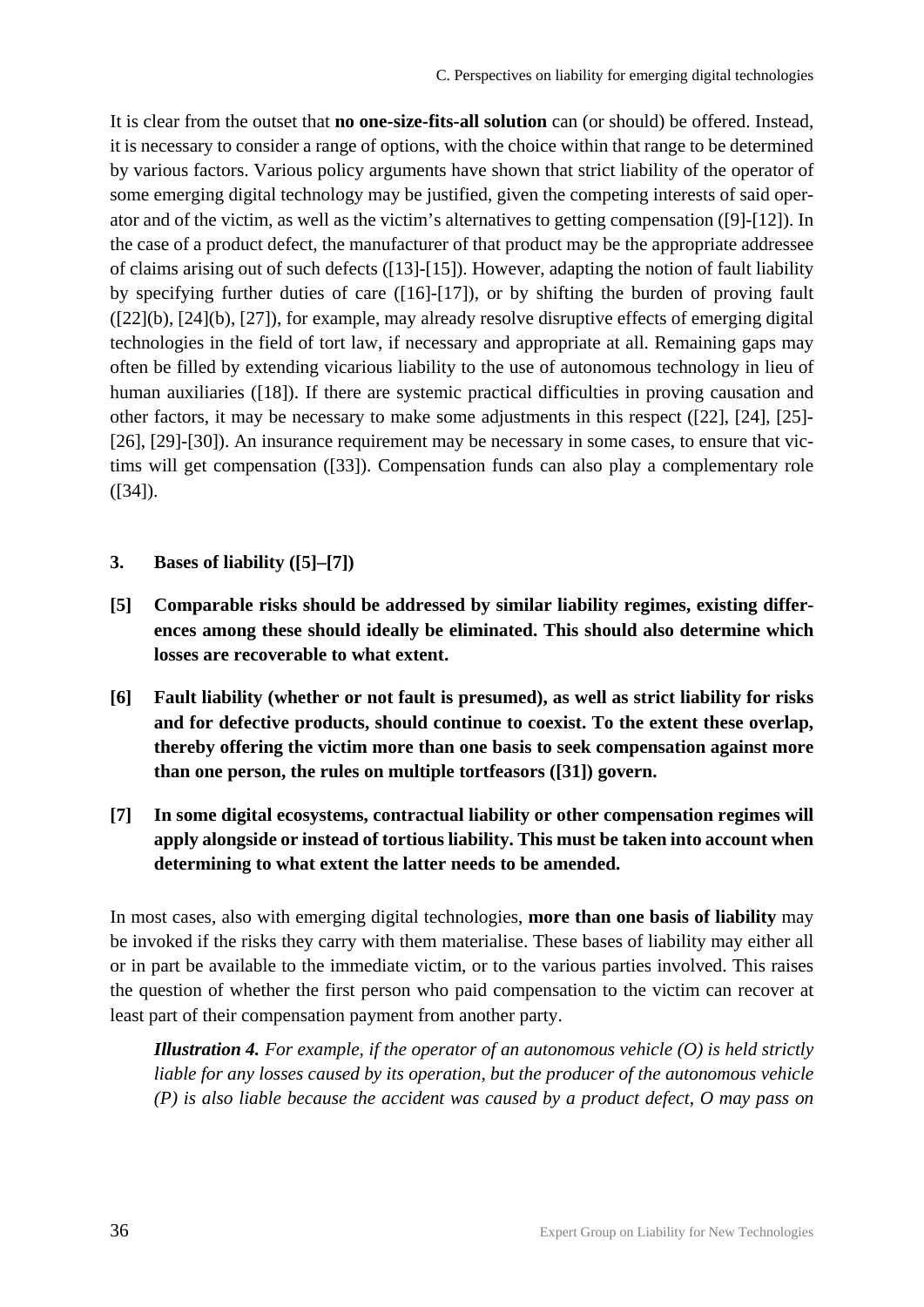*some or all of that risk on the recourse level to P, if it is O, or O's insurer, who has paid*  damages to the victim in the first place.<sup>94</sup>

Drawing the line between liability in tort and contractual liability is often difficult. Doing so becomes all the more important in jurisdictions that do not allow concurrent claims under both regimes, such as France.<sup>95</sup> Jurisdictions that do allow concurrent claims tend to overcome deficiencies of tort law by shifting tort cases into the realm of **contractual liability**, for example by creating quasi-contractual obligations with the prime purpose of allowing the beneficiaries of such obligations to avail themselves of the benefits of a contractual claimant.<sup>96</sup> However, there is always a limited group of victims who benefit from such contract theories, and victims who are outside the scope of application may still face serious difficulties.

To the extent that victims of emerging digital technologies already have claims under such contract theories, the liability gap created by the disruptive effects of these technologies may be narrow or even non-existant, at least with regard to the immediate victims of the risks of the technologies in question. However, those paying compensation to them under contract liability may still want to seek recourse against, for example, the manufacturer of the product they sold, which caused harm to their customers or users.

The availability of a contractual claim of recourse against another party may also come into play in deciding whether or not the party in question may be the appropriate addressee of the victim's tort claim.<sup>97</sup>

In certain damage scenarios, such as healthcare, there may be **other systems** in place to protect the immediate victims. This has to be taken into account when determining to what extent (and where exactly) emerging digital technologies pose challenges to existing liability regimes.

## <span id="page-38-0"></span>**4. Legal personality ([8])**

## **[8] For the purposes of liability, it is not necessary to give autonomous systems a legal personality**

Over the years, there have been many proposals for extending some kind of legal personality to emerging digital technologies, some even dating from the last century.<sup>98</sup> In recent times, the EP report on 'Civil Law Rules on Robotics'.<sup>99</sup> called on the Commission to create a legislative instrument to deal with liability caused by robots. It also asked the Commission to consider 'a

<sup>&</sup>lt;sup>94</sup> See the choices made in the PLD in this respect.

<sup>95</sup> See M Martín-Casals (ed), *The Borderlines of Tort Law: Interactions With Contract Law* (2019).

<sup>&</sup>lt;sup>96</sup> See, for example, the concept of a contract with protective duties in relation to third parties, which was (and is still being) used in Austria to pursue direct claims of the victims of defective products against the manufacturer alongside the strict liability regime of the PLD.

<sup>&</sup>lt;sup>97</sup> This is one reason why the manufacturer of the final product is typically singled out as the primary person to address product liability claims to, because they may have a contractual claim against the producer of a component (or at least have assigned the risk of harm to third parties internally).

<sup>98</sup> See, e.g., L Solum, 'Legal Personhood for Artificial Intelligences', 70 NC L Rev 1231 (1992).

<sup>99</sup> Footnote 4 above.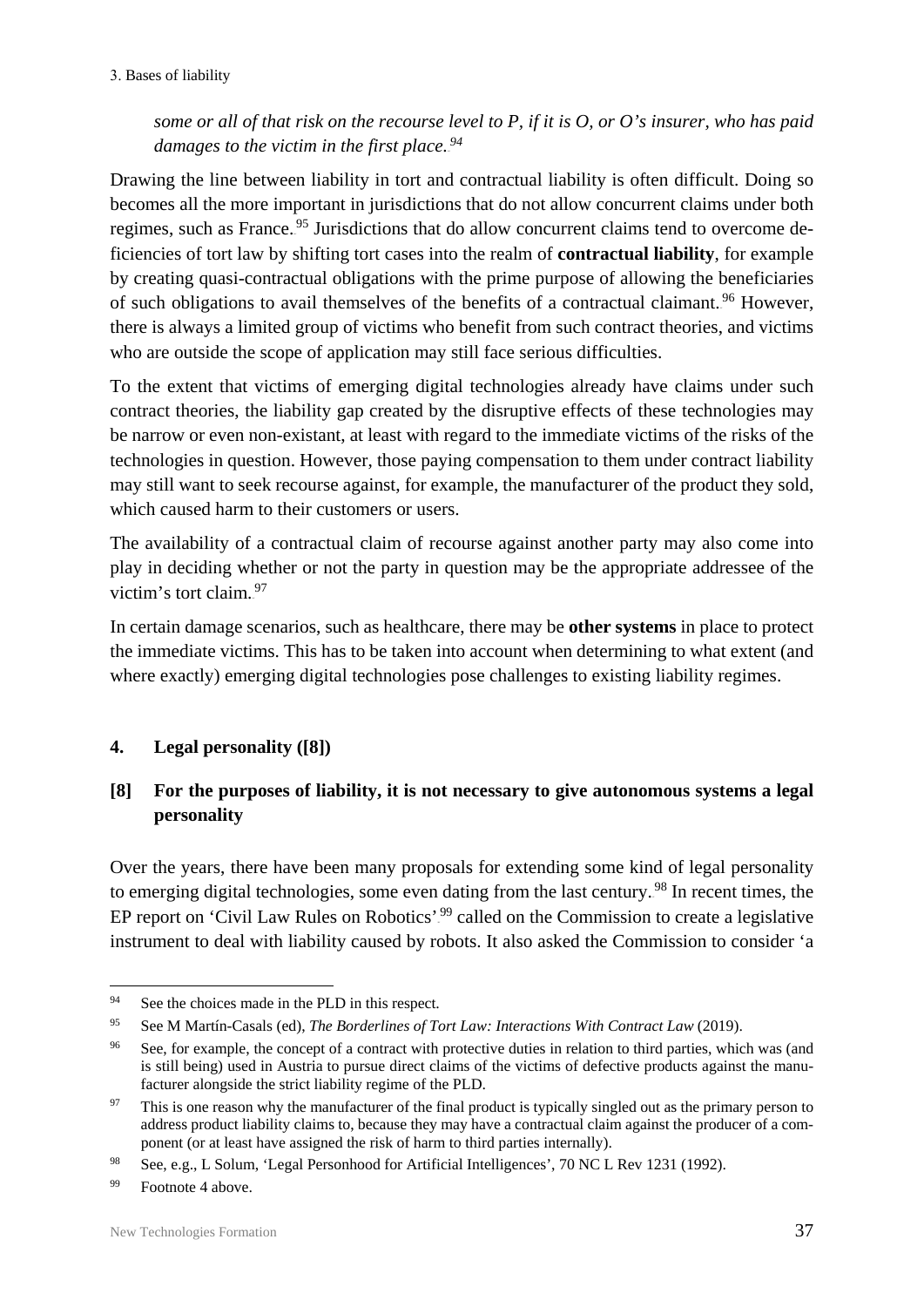specific legal status for robots', 'possibly applying electronic personality', as one liability solution.  $100$  Even in such a tentative form, this proposal proved highly controversial.  $101$ 

Legal personality comes in many forms, even for natural persons, such as children, who may be treated differently from adults. The best-known class of other-than-natural persons, corporations, have long enjoyed only a limited set of rights and obligations that allows them to sue and be sued, enter into contracts, incur debt, own property, and be convicted of crimes. Giving robots or AI a legal personality would not require including all the rights natural persons, or even companies, have. Theoretically, a legal personality could consist solely of obligations. Such a solution, however, would not be practically useful, since civil liability is a property liability, requiring its bearer to have assets.

Still, the experts believe there is currently **no need to give a legal personality** to emerging digital technologies. Harm caused by even fully autonomous technologies is generally reducible to risks attributable to natural persons or existing categories of legal persons, and where this is not the case, new laws directed at individuals are a better response than creating a new category of legal person.<sup>102</sup> Any sort of legal personality for emerging digital technologies may raise a number of ethical issues. More importantly, it would only make sense to go down that road if it helps legal systems to tackle the challenges of emerging digital technologies. <sup>103</sup> Any additional personality should go hand-in-hand with funds assigned to such electronic persons, so that claims can be effectively brought against them. This would amount to putting a cap on liability and – as experience with corporations has shown – subsequent attempts to circumvent such restrictions by pursuing claims against natural or legal persons to whom electronic persons can be attributed, effectively 'piercing the electronic veil'.<sup>104</sup> In addition, in order to give a real dimension to liability, electronic agents would have to be able to acquire assets on their own. This would require the resolution of several legislative problems related to their legal capacity and how they act when performing legal transactions.

*Illustration 5. Imagine liability for a fully autonomous car were on the car instead of its operator. Victims of accidents would receive compensation only if insurance is taken out for the car and someone (who?) pays the premiums, or if someone (who?) provides the car with assets from which damages could be paid. If such assets did not suffice to fully compensate the victims of an accident, said victims would have a strong incentive to seek compensation from the person benefiting from the operation of the car instead. If the* 

<sup>100</sup> Id.

 $101$  See the Open Letter to the European Commission Artificial Intelligence And Robotics (2018),  $\lt$ http:// www.robotics-openletter.eu/>

<sup>102</sup> R Abbott/A Sarch*,* 'Punishing Artificial Intelligence: Legal Fiction or Science Fiction', UC Davis Law Review, [forthcoming 2019, http://dx.doi.org/10.2139/ssrn.3327485].

<sup>&</sup>lt;sup>103</sup> U Pagallo, 'Apples, oranges, robots: four misunderstandings in today's debate on the legal status of AI systems', in *Philosophical Transactions of the Royal Society A: Mathematical, Physical and Engineering Sciences* 376 (2018), p. 2133. See also G Wagner, 'Roboter als Haftungssubjekte? Konturen eines Haftungsrechts für autonome Systeme', in F Faust/H-B Schäfer (eds), *Zivilrechtliche und rechtsökonomische Probleme des Internets und der künstlichen Intelligenz* (2019) 1.

<sup>104</sup> BA Koch, 'Product Liability 2.0 – Mere Update or New Version?' in S Lohsse/R Schulze/D Staudenmayer (eds), *Liability for Artificial Intelligence and the Internet of Things* (2019) 99 (115).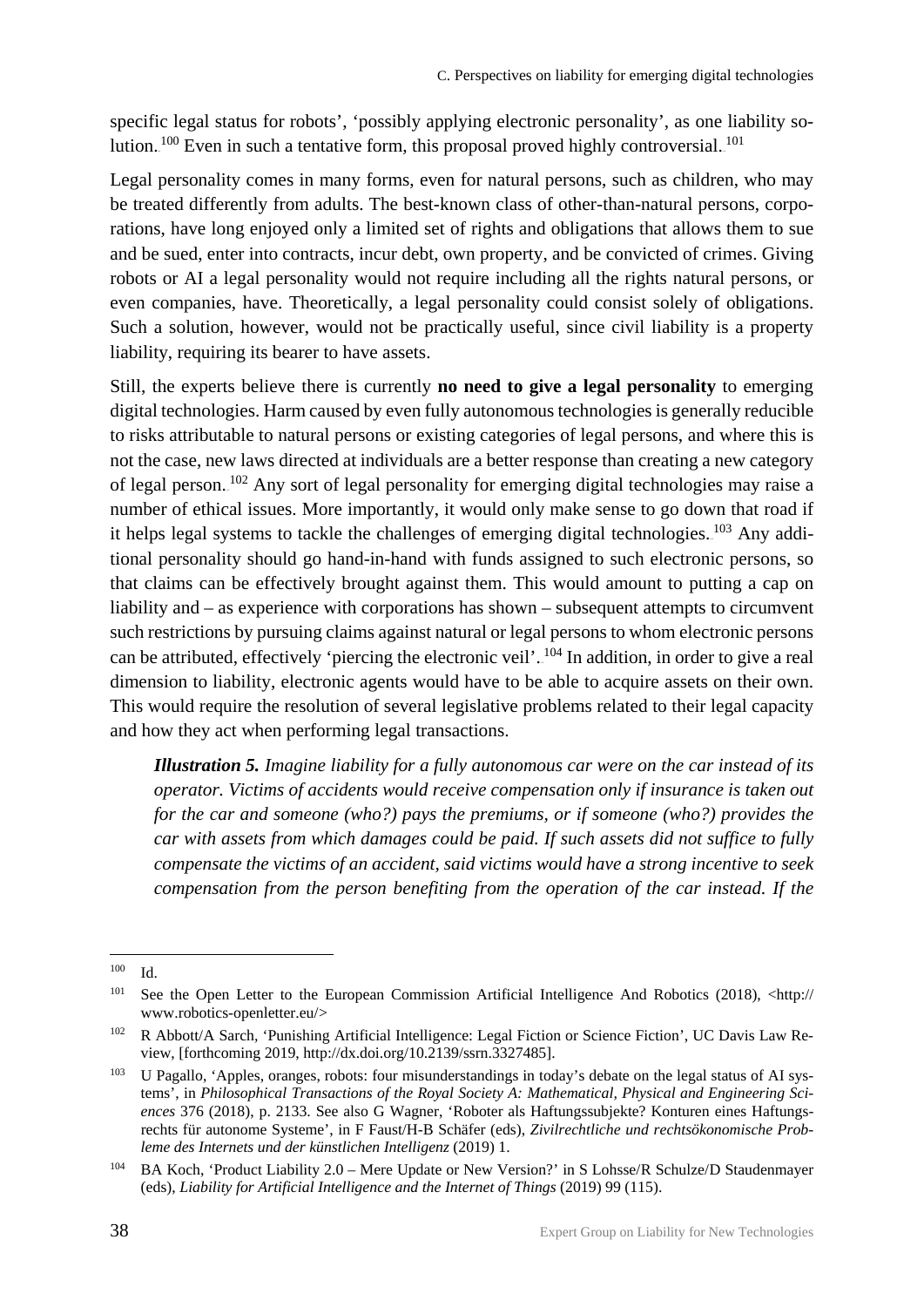*car's assets were sufficient to pay the same level of compensation as under existing liability and insurance regimes, there would not be any cause for discussion, but in that case, giving the car a legal personality would be a mere formality and not really change the situation.* 

The experts wish to stress, however, that they only look at the liability side of things and do not take any kind of position on the future development of company law – whether an AI could act as a member of a board, for example.

- <span id="page-40-0"></span>**5. Operator's strict liability ([9]–[12])**
- **[9] Strict liability is an appropriate response to the risks posed by emerging digital technologies, if, for example, they are operated in non-private environments and may typically cause significant harm.**
- **[10] Strict liability should lie with the person who is in control of the risk connected with the operation of emerging digital technologies and who benefits from their operation (operator).**
- **[11] If there are two or more operators, in particular**
	- **(a) the person primarily deciding on and benefitting from the use of the relevant technology (frontend operator) and**
	- **(b) the person continuously defining the features of the relevant technology and providing essential and ongoing backend support (backend operator),**

**strict liability should lie with the one who has more control over the risks of the operation.** 

**[12] Existing defences and statutory exceptions from strict liability may have to be reconsidered in the light of emerging digital technologies, in particular if these defences and exceptions are tailored primarily to traditional notions of control by humans.**

Existing strict liability rules in the Member States may already apply to emerging digital technologies. The best example of this is liability regimes for motorised vehicles that will most likely already apply to autonomous cars, or for aircraft, (that may already include at least some drones). However, the situation in Europe still varies a lot. Some jurisdictions have more or less generous general clauses, or at least allow analogy to existing statutory regimes, whereas others do without the fault requirement in only very few, narrowly defined situations, but often expand the notion of fault. Strict liability typically only applies in cases of physical harm to persons or property, but not for pure economic loss. Even in the same jurisdiction, there can be considerable differences between the various strict liability regimes, as shown by the diverse range of defences available to the liable person, or by the legislator's choice in favour of or against caps.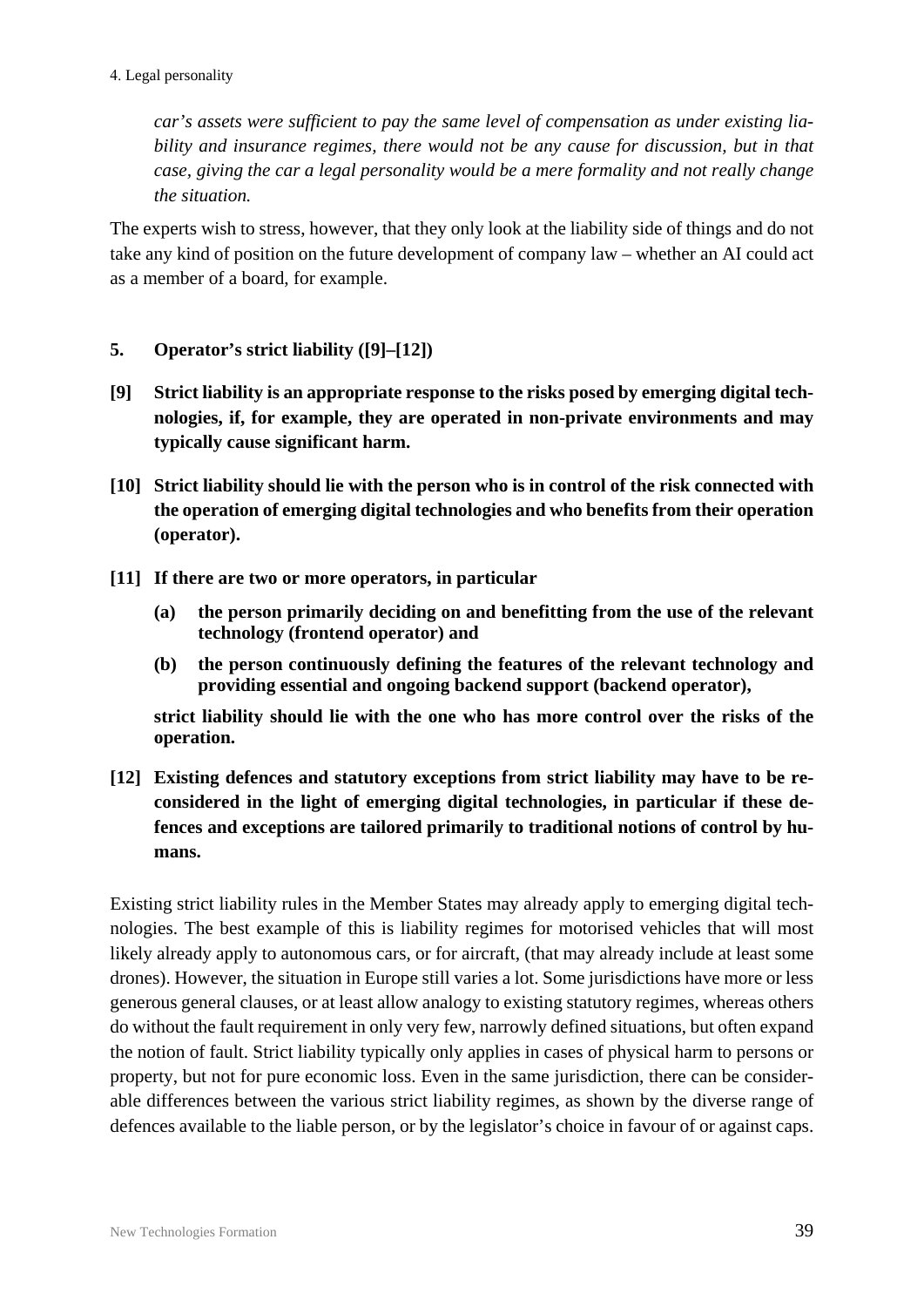The mere fact that technology is new is not justification enough for introducing strict liability. Nevertheless, emerging digital technologies that may typically cause significant harm.<sup>105</sup> comparable to the risks already subject to strict liability should also be subject to strict liability. This is because victims should be treated alike if they are exposed to and ultimately harmed by similar dangers.

For the time being, this applies primarily to emerging digital **technologies which move in public spaces,** such as vehicles, drones, or the like. Smart home appliances will typically not be proper candidates for strict liability. It is in particular objects of a certain minimum weight, moved at a certain minimum speed, that are candidates for additional bases of strict liability, such as AI-driven delivery or cleaning robots, at least if they are operated in areas where others may be exposed to risk. Strict liability may not be appropriate for merely stationary robots (e.g. surgical or industrial robots), even if AI-driven, which are exclusively employed in a confined environment, with a narrow range of people exposed to risk, who in addition are protected by a different – including contractual – regime (in the illustrations below, patients protected by contractual liability or factory staff covered by workmen's compensation schemes).  $^{106}$ 

*Illustration 6. The sensors controlling the path of an AI-driven robot transporting heavy component parts in Factory F malfunction, causing the robot to leave its intended path, exit the factory and run into passer-by P on the street. Even if existing rules of strict motor vehicle liability may not apply in this case, P should still be able to seek compensation from F without having to prove that F or of one of its staff is at fault.* 

If the relevant risk threshold for an emerging digital technology is reached and it therefore seems appropriate to make the operation of this technology subject to a strict liability regime, said regime should **share the same features as other no-fault liabilities** for comparable risks. This also applies to the question which losses are recoverable to what extent, including whether caps should be introduced and whether non-pecuniary damage is recoverable.

The introduction of strict liability should offer victims easier access to compensation, without excluding, of course, a parallel fault liability claim if its requirements are fulfilled. <sup>107</sup> Furthermore, while strict liability will typically channel liability onto the liable person (for example, the operator of the technology), this person will retain the right to seek recourse from others contributing to the risk, such as the producer.

The experts have discussed extensively whether strict liability for emerging digital technologies should rather be on the owner/user/keeper of the technology than on its producer. It has been pointed out, in particular in the context of autonomous cars, that while the vast majority of accidents used to be caused by human error in the past, most accidents will be caused by the malfunctioning of technology in the future (though not necessarily of the autonomous car itself). This in turn could mean that it would not be appropriate to hold the owner/user/keeper strictly liable in the first place, because it is the producer who is the cheapest cost avoider and who is primarily in a position to control the risk of accidents. On the other hand, it is still the

<sup>&</sup>lt;sup>105</sup> The significance being determined by the interplay of the potential frequency and the severity of possible harm.

<sup>106</sup> See also Illustration 3 above.

<sup>107</sup> See Illustration 9 below.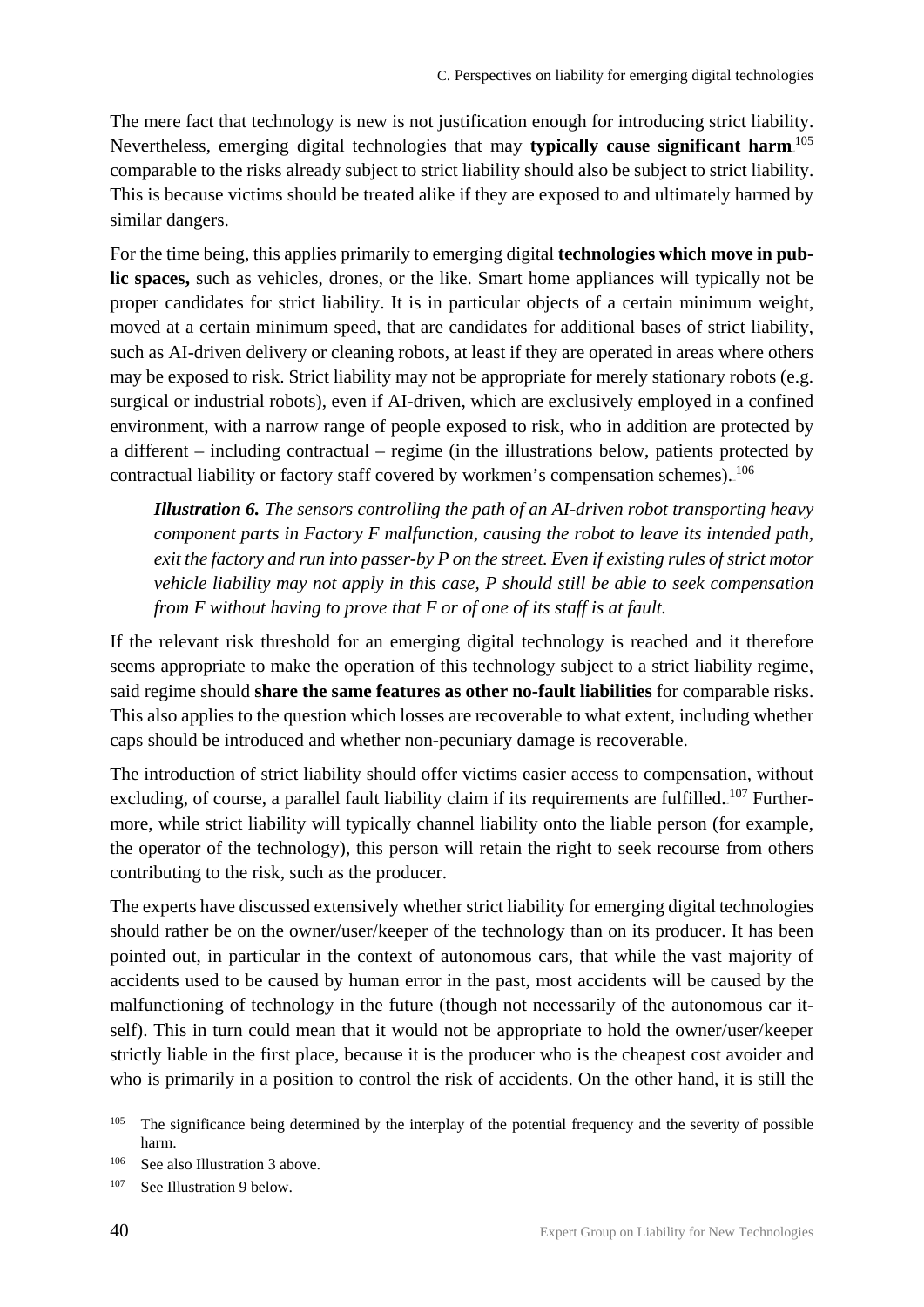owner/user/keeper who decides when, where and for which purposes the technology is used, and who directly benefits from its use. Also, if strict liability for operating the technology (besides product liability) were on the producer, the cost of insurance would be passed on to the owners anyway through the price mechanism.

On balance the NTF of the Expert Group does not consider the traditional concepts of owner/ user/keeper helpful in the context of emerging digital technologies. Rather, they prefer the more neutral and flexible concept of '**operator**', which refers to the person who is in control of the risk connected with the operation of emerging digital technologies and who benefits from such operation. 'Control' is a variable concept, though, ranging from merely activating the technology, thus exposing third parties to its potential risks, to determining the output or result (such as entering the destination of a vehicle or defining the next tasks of a robot), and may include further steps in between, which affect the details of the operation from start to stop. However, the more sophisticated and more autonomous a system, the less someone exercises actual 'control' over the details of the operation, and defining and influencing the algorithms, for example by continuous updates, may have a greater impact than just starting the system.

With emerging digital technologies, there is often more than just one person who may, in a meaningful way, be considered as 'operating' the technology. The owner/user/keeper may operate the technology on the frontend, but there is often also a **central backend provider** who, on a continuous basis, defines the features of the technology and provides essential backend support services. This backend operator may have a high degree of control over the operational risks others are exposed to. From an economic point of view, the backend operator also benefits from the operation, because that operator profits from data generated by the operation, or that operator's remuneration is directly calculated on the basis of the duration, continuous nature or intensity of the operation, or because a one-off payment this backend operator has received reflects the estimated overall duration, continuous nature and intensity of the operation.

*Illustration 7. An AV may be privately owned by an individual who decides whether to use the AV for shopping or for going on a business trip, and how often, when and where. This individual is the frontend operator. The producer of the AV or another service provider is likewise controlling the AV on a continuous basis, e.g. by continuously providing cloud navigation services, continuously updating map data or the AV software as a result of supervised fleet machine learning, and deciding when the AV needs what kind of maintenance. This person is the backend operator. Of course frontend and backend operator may also be the same person, such as in a 'mobility as a service' scheme (MaaS), where an AV is operated by a fleet operator who is also the backend operator.*

Where there is more than one operator, such as a frontend and a backend operator, the experts find that strict liability should be on the one who has more control over the risks posed by the operation. While both control and benefit are decisive for qualifying a person as operator, the benefit is often very difficult to quantify, so relying only on benefit as the decisive factor for deciding who, out of two operators, should be liable, would lead to uncertainty.

Very often, the frontend operator will have more control, but where emerging digital technologies become more backend-focused, there may be cases where so much continuous control over the technology remains with the backend operator that – despite the fact that the technology is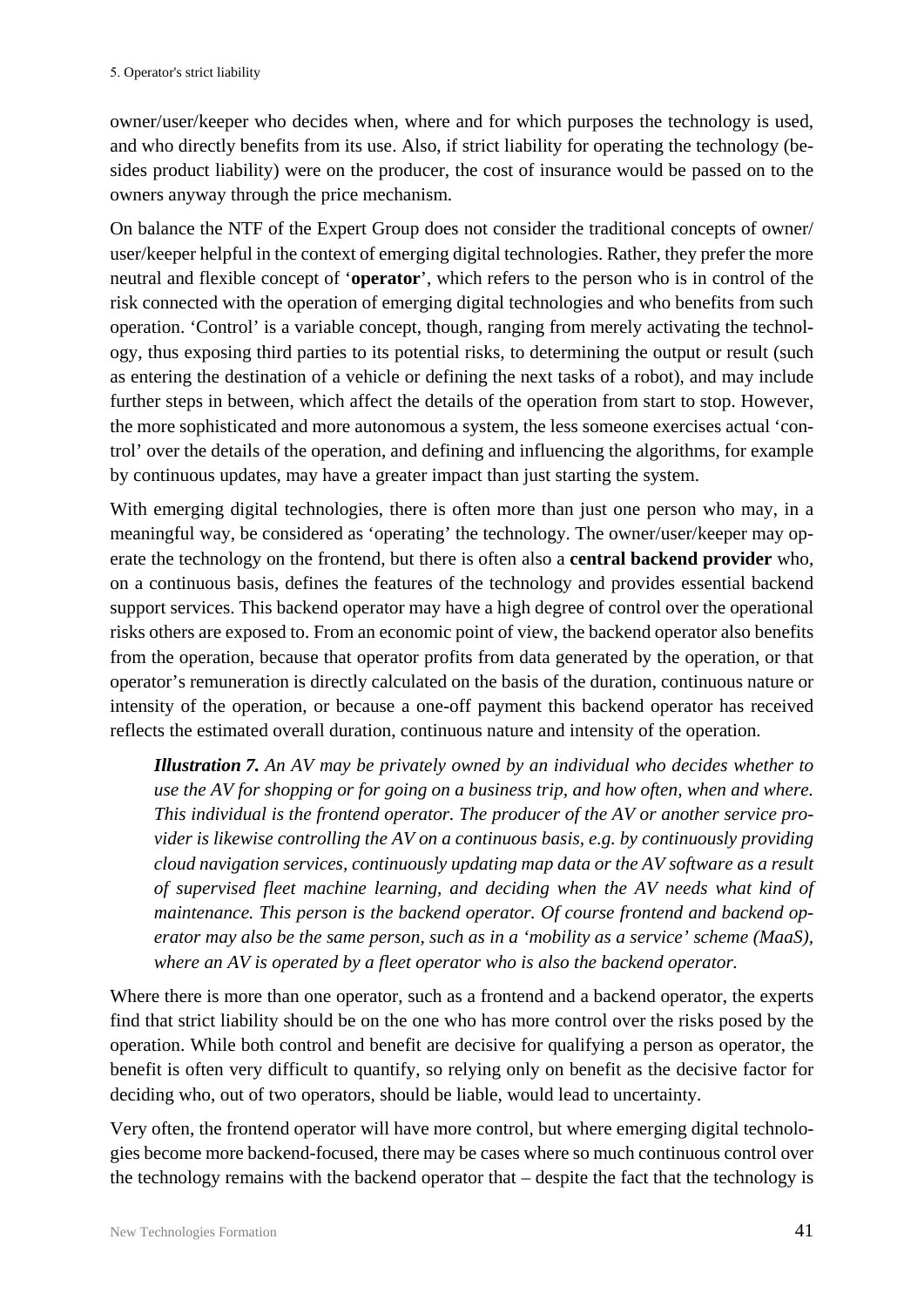sold to individual owners – it **is more convincing to hold the backend operator liable** as the person primarily in a position to control, reduce and insure the risks associated with the use of the technology.

Ideally, in order to avoid uncertainty, the legislator should define which operator is liable under which circumstances, and all other matters that need to be regulated (concerning insurance for example). For instance, the legislator could decide that for AVs with a level of automation of 4 or 5, it is the provider running the system and who enters the AV in the national registry who is liable. This provider would therefore also take out insurance and could pass on the premiums through the fees paid for its services. Where several providers fulfil the function of backend operators, one of them would have to be designated as responsible operator for every AV.

What has been said so far can, in most Member States, largely be implemented by way of a simple extension of existing schemes of strict liability. However, as these schemes stand today in many Member States, they include a range of **defences**, exceptions and exclusions that may not be appropriate for emerging digital technologies, because they reflect a focus on continuous control by humans for example.

*Illustration 8. Several national traffic liability schemes focus on the existence of a driver or allow for a defence in case of an unavoidable event or similar notions. These concepts do not translate properly into risk scenarios involving emerging digital technologies because the driver of an AV more resembles a passenger and because liability (or the exclusion of it) can no longer be linked to human control, which is typically missing entirely, at least with level 5 AVs.*

#### <span id="page-43-0"></span>**6. Producer's strict liability ([13]–[15])**

- **[13] Strict liability of the producer should play a key role in indemnifying damage caused by defective products and their components, irrespective of whether they take a tangible or a digital form.**
- **[14] The producer should be strictly liable for defects in emerging digital technologies even if said defects appear after the product was put into circulation, as long as the producer was still in control of updates to, or upgrades on, the technology. A development risk defence should not apply.**
- **[15] If it is proven that an emerging digital technology has caused harm, the burden of proving defect should be reversed if there are disproportionate difficulties or costs pertaining to establishing the relevant level of safety or proving that this level of safety has not been met. This is without prejudice to the reversal of the burden of proof referred to in [22] and [24].**

In the opinion of the NTF of the Expert Group, the principle of producer responsibility, adopted in relation to traditional products, should also apply to emerging digital technologies. The **motives** behind it, such as a fair distribution of the risks and benefits associated with commercial production, the spreading of the costs of individual harm to all buyers of a given type of product,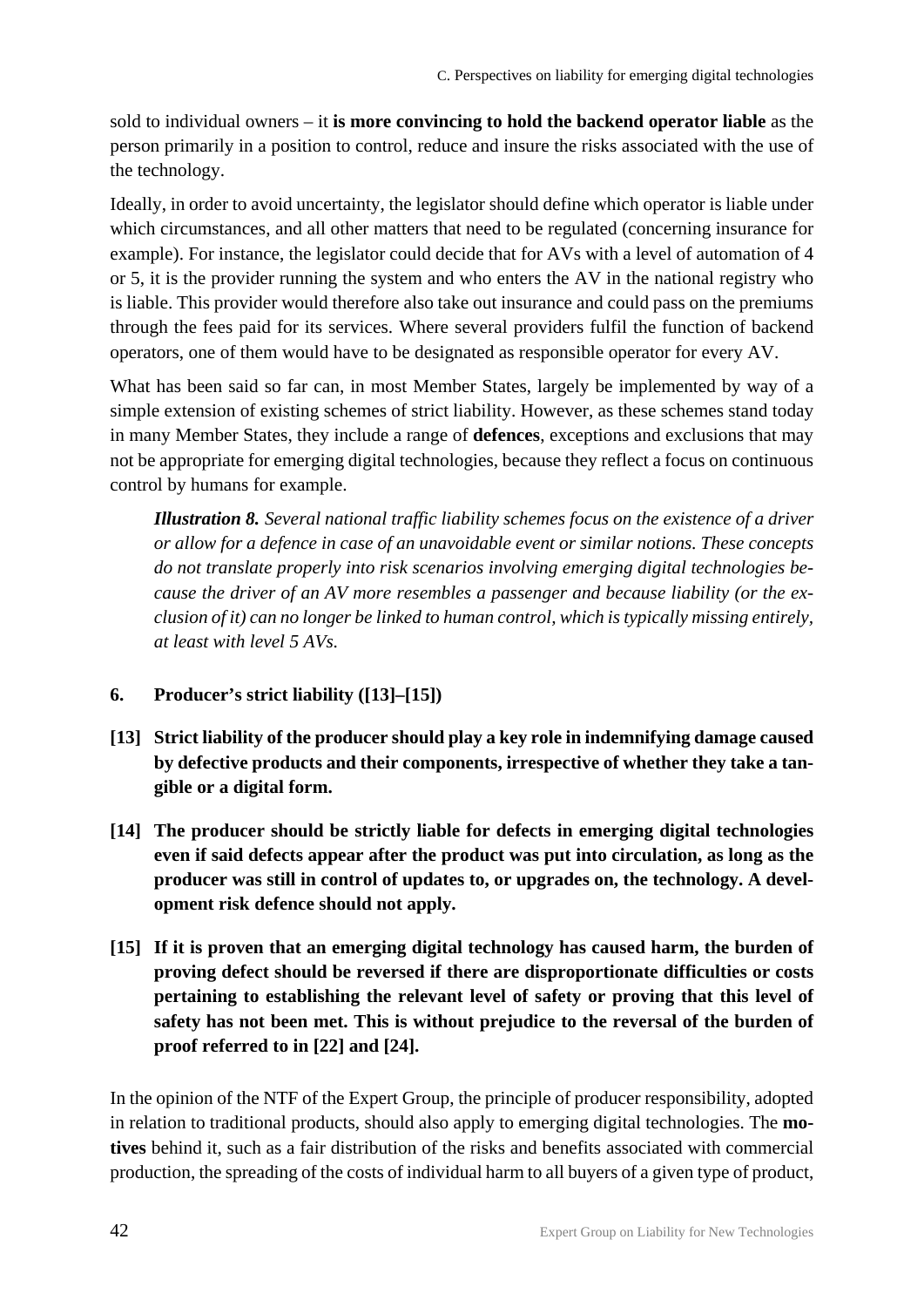and prevention, are fully valid even if the product or one of its essential components is in digital form.

It is in line with the principle of **functional equivalence** (see [3](b)), that damage caused by defective digital content should trigger the producer's liability because digital content fulfils many of the functions tangible movable items used to fulfil when the PLD was drafted and passed. This is all the more true for defective digital elements of other products, some of which come separately from the tangible item (for example, as a control app to be downloaded onto the user's smartphone), or as over-the-air updates after the product has been put into circulation (security updates for example), or as digital services provided on a continuous basis during the time the product is being used (for example, navigation cloud services).

When the defect came into being as a result of the producer's interference with the product already put into circulation (by way of a software update for example), or the producer's failure to interfere, it should be regarded as a defect in the product for which the producer is liable. The point in time **at which a product is placed on the market** should not set a strict limit on the producer's liability for defects where, after that point in time, the producer or a third party acting on behalf of the producer remains in charge of providing updates or digital services. The producer should therefore remain liable where the defect has its origin (i) in a defective digital component or digital ancillary part or in other digital content or services provided for the product with the producer's assent after the product has been put into circulation; or (ii) in the absence of an update of digital content, or of the provision of a digital service which would have been required to maintain the expected level of safety within the time period for which the producer is obliged to provide such updates.

Only recently, the EU has confirmed in Directive (EU) 2019/771 on the sale of goods that a seller is also liable for such digital elements being in conformity with the contract, including for updates provided for as long a period as the consumer may reasonably expect, and Directive (EU 2019/770 establishes a similar regime for digital content and digital services. The proposed features of a producer's strict liability are very much in the same vein and follow very much the same logic, though on different grounds.

As indicated above, emerging digital technologies are characterised by limited predictability. This phenomenon will intensify with the dissemination of machine learning. The interconnectedness of devices, as well as threats to cyber security, also contribute to difficulties in predicting the product's performance. A defect in digital content or in a product with digital elements may therefore result from the impact of the environment in which the product operates or from the product's evolution, for which the manufacturer only created a general framework but which they did not design in detail. In view of the need to share benefits and risks efficiently and fairly, the development risk defence, which allows the producer to avoid liability for unforeseeable defects, should not be available in cases where it was predictable that unforeseen developments might occur.

Features of emerging digital technologies, such as opacity, openness, autonomy and limited predictability (see [1]), may often result in unreasonable difficulties or costs for the victim to establish both what safety an average user is entitled to expect, and the failure to achieve this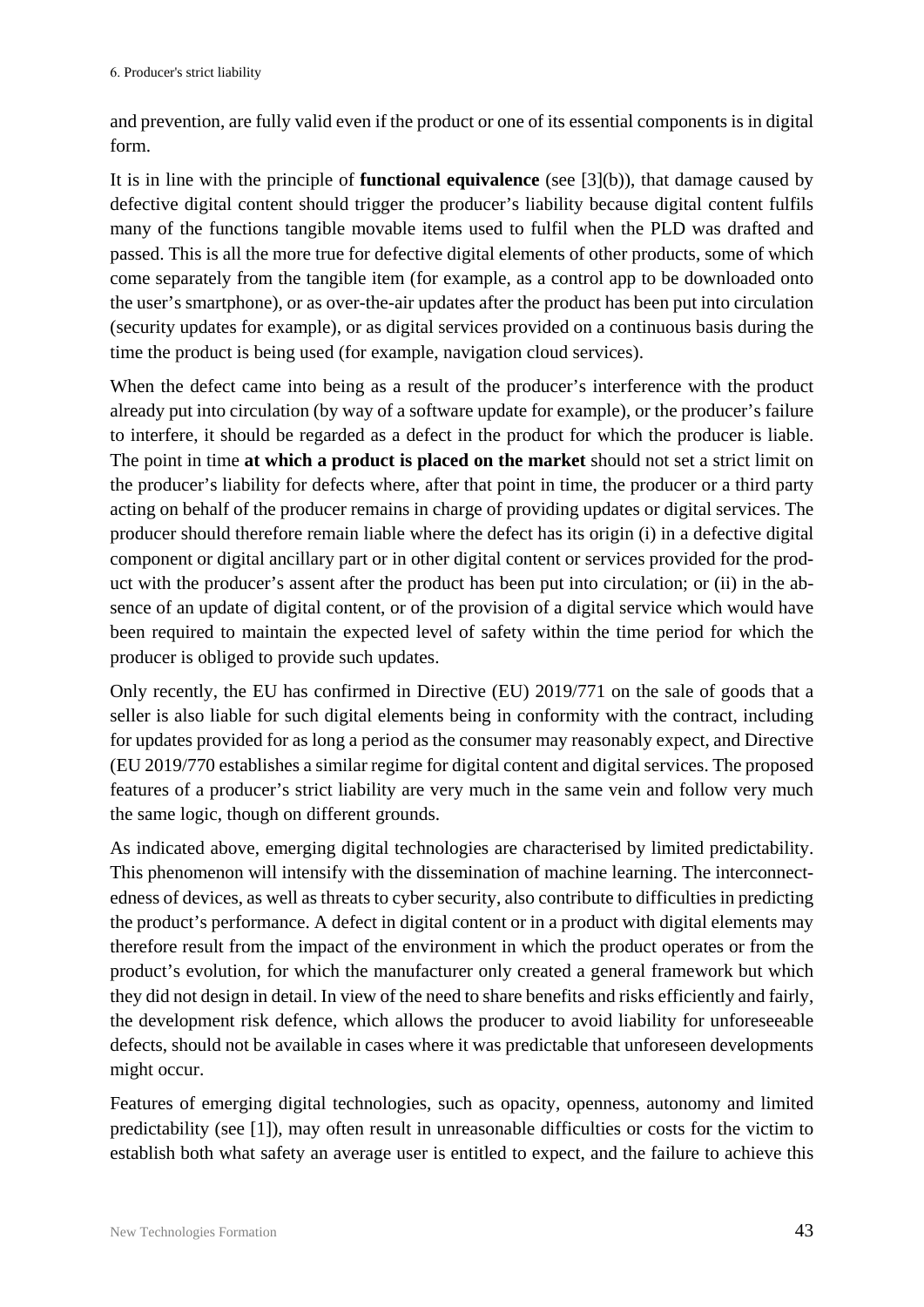level of safety. At the same time, it may be significantly easier for the producer to prove relevant facts. This asymmetry justifies the reversal of the burden of proof.

The victim should also benefit from an alleviation of evidentiary burden with regard to the causal relationship between a defect and the damage (see [26]).

Producers' strict liability for defective products should be supplemented with fault-based liability for failure to discharge monitoring duties (see [17](b)).

#### <span id="page-45-0"></span>**7. Fault liability and duties of care ([16]–[17])**

- **[16] Operators of emerging digital technologies should have to comply with an adapted range of duties of care, including with regard to**
	- **(a) choosing the right system for the right task and skills;**
	- **(b) monitoring the system; and**
	- **(c) maintaining the system.**
- **[17] Producers, whether or not they incidentally also act as operators within the meaning of [10], should have to:** 
	- **(a) design, describe and market products in a way effectively enabling operators to comply with the duties under [16]; and**
	- **(b) adequately monitor the product after putting it into circulation.**

For the use of more traditional technologies, it is already recognised that their **operators** have to discharge a range of duties of care. They relate to the choice of technology, in particular in light of the tasks to be performed and the operator's own skills and abilities; the organisational framework provided, in particular with regard to proper monitoring; and maintenance, including any safety checks and repair. Failure to comply with such duties may trigger **fault liability** regardless of whether the operator may also be strictly liable for the risk created by the technology.

*Illustration 9. Despite adverse weather conditions due to a heavy storm, which were entirely foreseeable, retailer (R) continues to employ drones to deliver goods to customers. One of the drones is hit by a strong wind, falls to the ground and severely injures a passer*by.<sup>108</sup> *R* may not only be strictly liable for the risks inherent in operating drones, but also *for its failure to interrupt the use of such drones during the storm.* 

In many national legal systems, courts have raised the relevant duty of care to a point where it is difficult to draw the line between fault liability and strict liability. With emerging digital technologies, such duties of care – despite all new opportunities and safety-enhancing technologies these systems may feature – are often magnified even more.

<sup>&</sup>lt;sup>108</sup> This illustration is inspired by a hypothetical of the Commission Staff Working Document (fn 8) 12.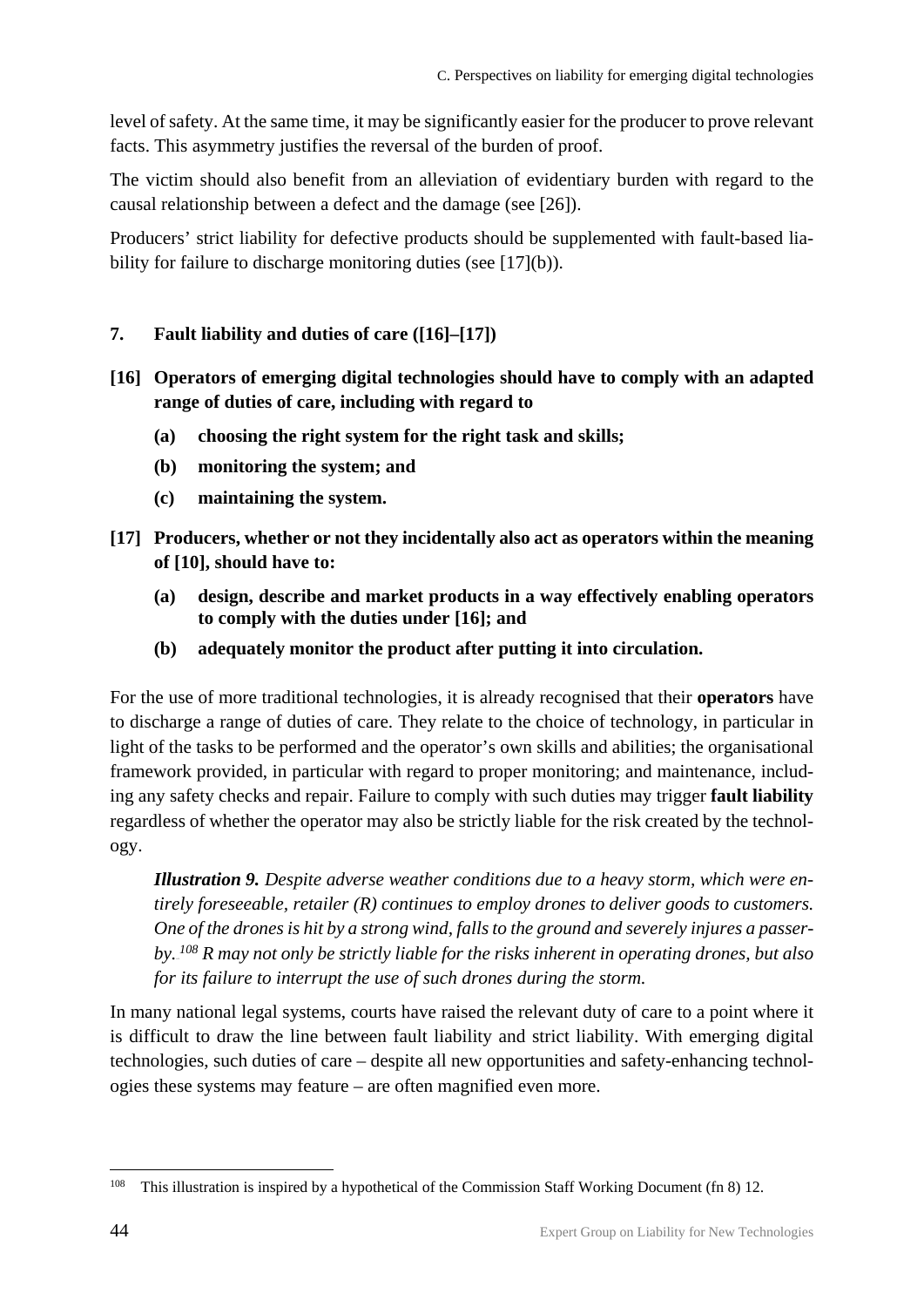*Illustration 10. Airline A buys a plane from producer P. A new AI element of the auto pilot may, under very exceptional circumstances, cause the plane to crash if the software is not manually disabled by the pilot. Airline A has a duty of care to make itself familiar with the new feature, to monitor the plane and to make sure pilots receive appropriate training and exchange information about and experience of dealing with the new software. If A breaches this duty, A may be liable under fault liability (without prejudice to existing international legal instruments that may limit A's liability).*

The more advanced technologies become, the more difficult it is for operators to develop the right skills and discharge all duties. While the risk of insufficient skills should still be borne by the operators, it would be unfair to leave **producers** entirely out of the equation. Rather, producers have to design, describe and market products in a way effectively enabling operators to discharge their duties.

*Illustration 11. In Illustration 10, it is primarily P who has to alert its customer (A) to the particular features and risks of the software in question, and possibly to offer the necessary training courses, and to monitor the system once it is on the market.* 

Under many national jurisdictions, a general product monitoring duty on the part of producers has already been developed for the purposes of tort law. In the light of the characteristics of emerging digital technologies, in particular their openness and dependency on the general digital environment, including the emergence of new malware, such a monitoring duty would also be of paramount importance.

- <span id="page-46-0"></span>**8. Vicarious liability for autonomous systems ([18]–[19])**
- **[18] If harm is caused by autonomous technology used in a way functionally equivalent to the employment of human auxiliaries, the operator's liability for making use of the technology should correspond to the otherwise existing vicarious liability regime of a principal for such auxiliaries.**
- **[19] The benchmark for assessing performance by autonomous technology in the context of vicarious liability is primarily the one accepted for human auxiliaries. However, once autonomous technology outperforms human auxiliaries, this will be determined by the performance of comparable available technology which the operator could be expected to use, taking into account the operator's duties of care ([16]).**

One option proposed for addressing the risks of emerging digital technology is the potential expansion of the notion of vicarious liability, leaving the respective national regime of liability for others intact, but expanding it (either directly or by way of analogy) to **functionally equiv-**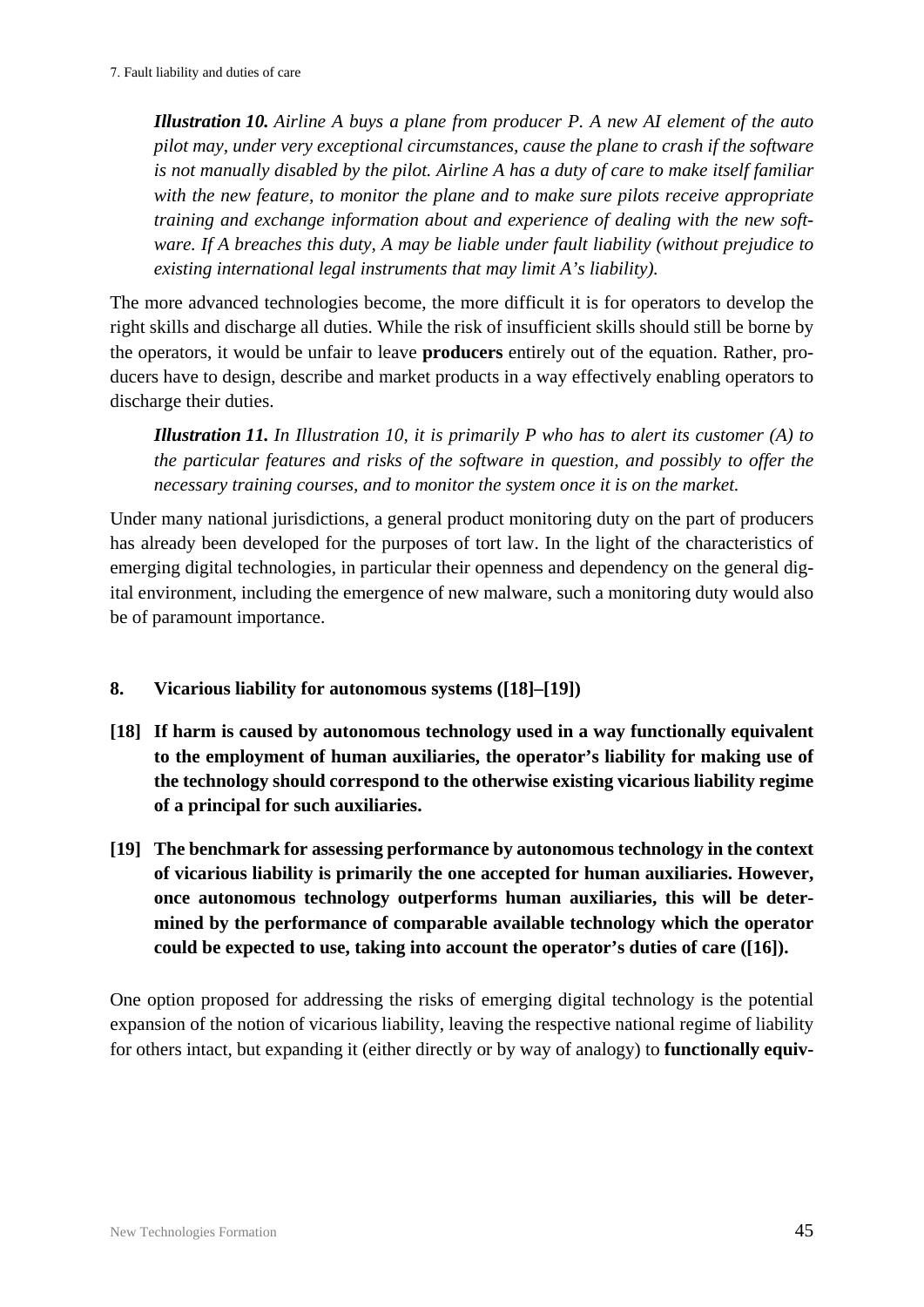**alent situations** where use is made of autonomous technology instead of using a human auxiliary.<sup>109</sup> This may complement strict liability within the meaning of [9]-[12], and fault liability based on the notion of enhanced duties of care within the meaning of  $[16]$ .<sup>110</sup>

*Illustration 12. A hospital uses an AI-driven surgical robot. Despite the fact that the hospital has complied with all possible duties of care, a patient is harmed because the robot malfunctions in a way nobody could have foreseen. The hospital should be liable, in any case, under the principle outlined in [18].* 

The scope and conditions for the application of vicarious liability vary from one country to another, as a result of the different ways national legal systems have developed and the resulting broader or narrower scope of application of strict liability they adopted. However, the development of emerging digital technologies, in particular systems with a high degree of decisionmaking autonomy, requires that the requirements of equivalence be respected (see 2[3](b)). Where the use of a human auxiliary would give rise to the liability of a principal, the use of a digital technology tool instead should not allow the principal to avoid liability. Rather, it should give rise to such liability to the same extent.

However, as the laws stand in many jurisdictions, the notion of vicarious liability at present requires the auxiliary to have **misbehaved** (though as assessed according to the standards applicable to the principal). In the case of a machine or technology, this triggers the question according to which benchmarks such "conduct" should be assessed. The experts discussed this in some depth, but did not come to a final conclusion. However, the most convincing answer seemed to be that the benchmark for assessing performance by autonomous technology should primarily be the benchmark accepted for human auxiliaries, but once autonomous technology outperforms human auxiliaries in terms of preventing harm, the benchmark should be determined by the performance of comparable technology that is available on the market.<sup>111</sup> As there is usually a broad range of technologies available, which may feature very different safety benchmarks, in choosing the appropriate point of comparison, the same principles should apply as with traditional technologies (such as x-ray machines or other equipment), i.e. reference should be made to the operator's duty of care with regard to the choice of system (see [16](a)).

*Illustration 13. In the example of the surgical robot (Illustration 12), it is not difficult to establish relevant misconduct where, for example, the cut made by the robot is twice as long as one a human surgeon would have made. If the cut is longer than the best robots on the market would have made, but still shorter than that of a human surgeon, the question of whether the hospital should have bought a better robot must be answered according to the same principles as the question of whether a hospital should have bought a better X-ray machine or employed extra doctors.* 

<sup>&</sup>lt;sup>109</sup> See B.III.4 above.

<sup>&</sup>lt;sup>110</sup> In many legal systems, some or all types of vicarious liability are in any case considered a subcategory of the former or the latter.

<sup>111</sup> R Abbott*,* 86 Geo Wash L Rev 1 (2018).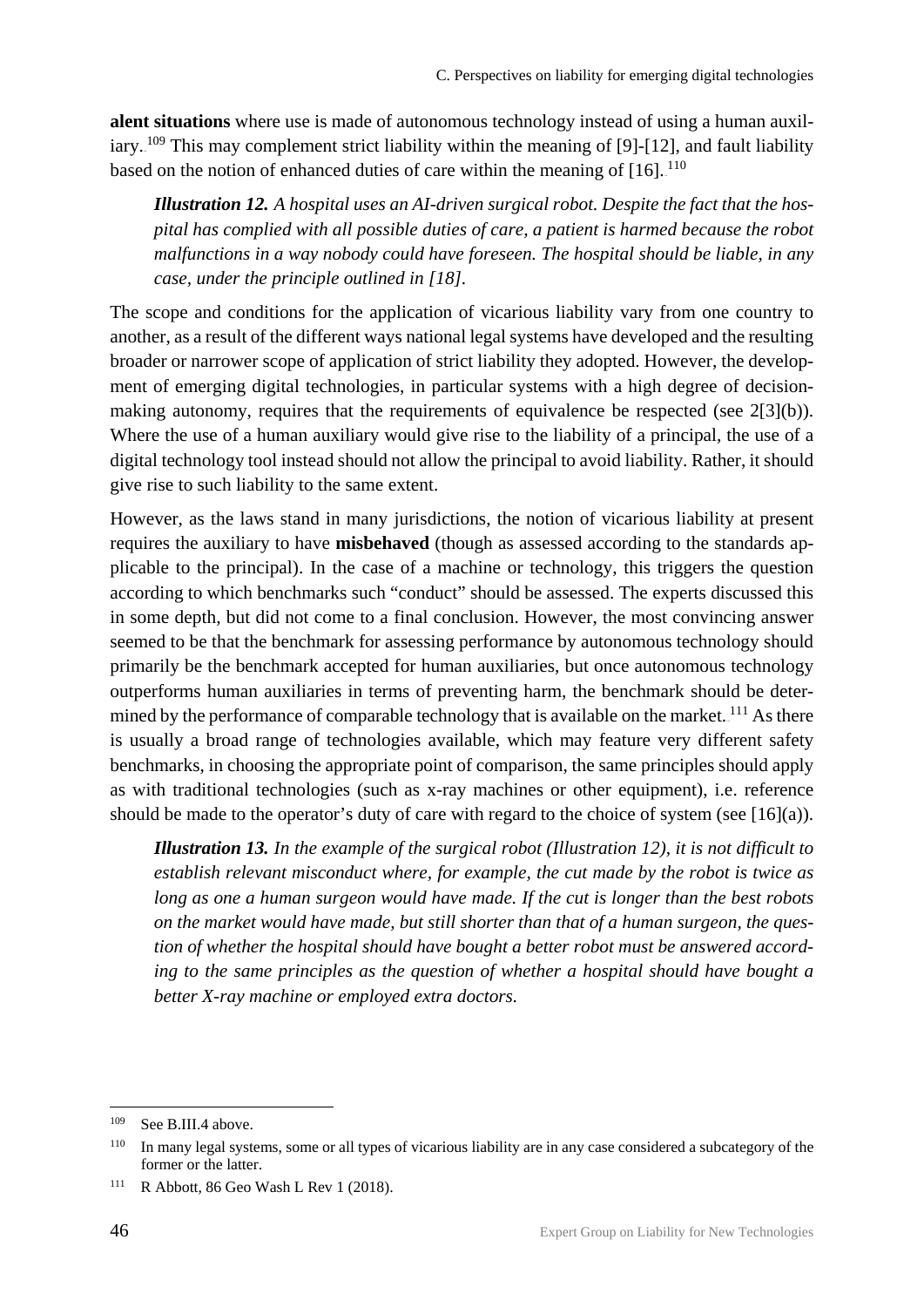#### <span id="page-48-0"></span>**9. Logging by design ([20]–[23])**

- **[20] There should be a duty on producers to equip technology with means of recording information about the operation of the technology (logging by design), if such information is typically essential for establishing whether a risk of the technology materialised, and if logging is appropriate and proportionate, taking into account, in particular, the technical feasibility and the costs of logging, the availability of alternative means of gathering such information, the type and magnitude of the risks posed by the technology, and any adverse implications logging may have on the rights of others.**
- **[21] Logging must be done in accordance with otherwise applicable law, in particular data protection law and the rules concerning the protection of trade secrets.**
- **[22] The absence of logged information or failure to give the victim reasonable access to the information should trigger a rebuttable presumption that the condition of liability to be proven by the missing information is fulfilled.**
- **[23] If and to the extent that, as a result of the presumption under [22], the operator were obliged to compensate the damage, the operator should have a recourse claim against the producer who failed to equip the technology with logging facilities.**

Emerging digital technologies not only give rise to unprecedented complexity and opacity. They also offer unprecedented possibilities of reliable and detailed **documentation** of events that may enable the identification inter alia of what has caused an accident. This can usually be done using log files, which is why it seems desirable to impose, under certain circumstances, a duty to provide for appropriate logging and to disclose the data to the victim in readable format.

Any **requirements** must definitely be suitable for the goals to be achieved and proportionate, taking into account, in particular, the technical feasibility and costs of logging, the values at stake, the magnitude of the risk, and any adverse implications for the rights of others. Logging would have to be done in such a way that no interested party could manipulate the data and that the victim and/or the person who compensates the victim in the first place, for example an insurance provider, has access to it. Furthermore, it goes without saying that logging must be done **in accordance with otherwise applicable law**, notably on data protection and the protection of trade secrets.

*Illustration 14. There would be a logging duty in the case of AVs. Traffic accidents occur rather frequently and often cause severe harm to the life and health of humans. Motor vehicles are very sophisticated and expensive anyway, so adding logging technology should not significantly increase the costs of production. There is a lot of data that can reasonably be logged and will serve to reconstruct events and causal chains that are both essential for allocating liability (for example by finding out which AV has caused the crash by not replying to a signal sent by the other AV) and could hardly be reconstructed otherwise.*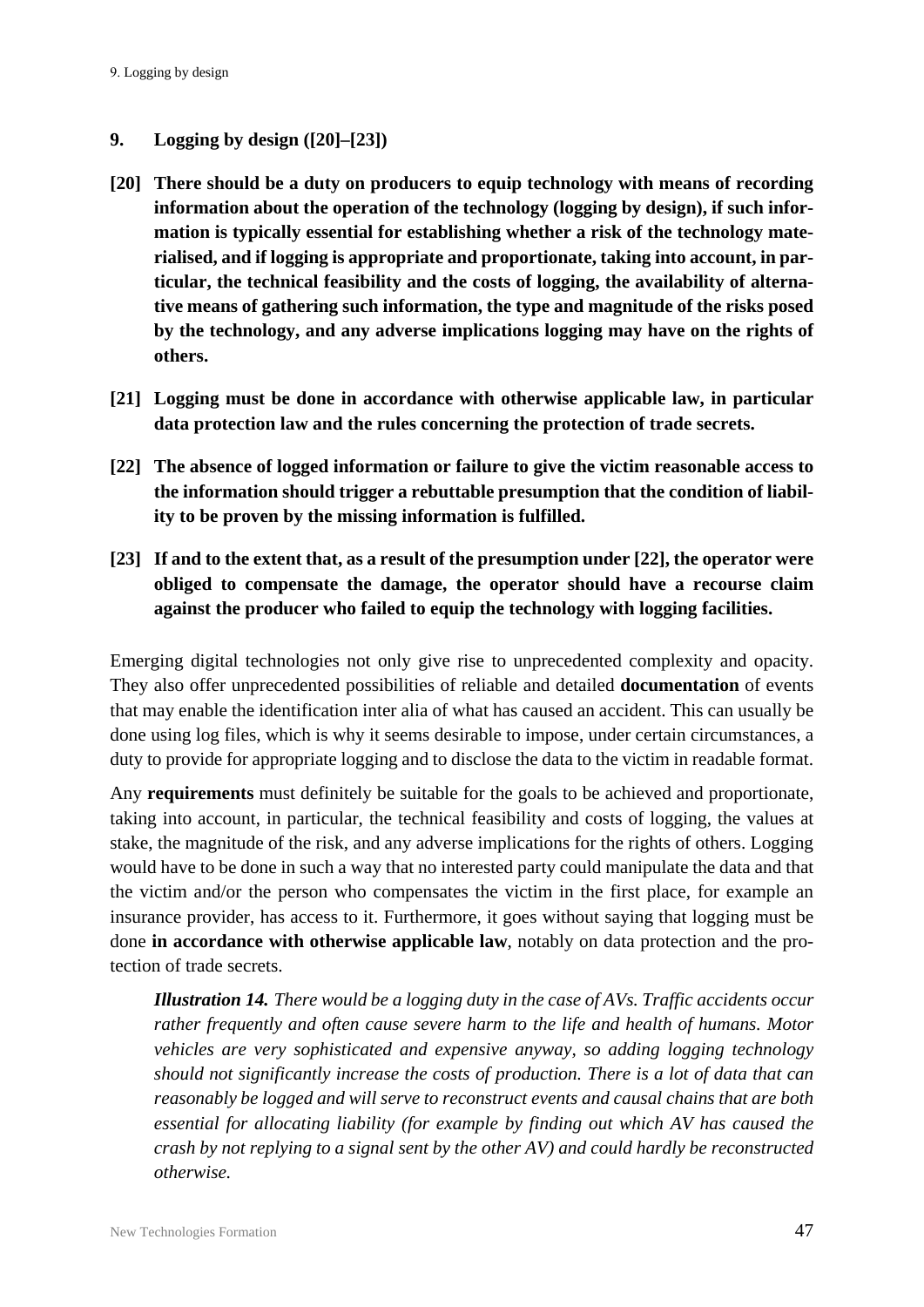*Illustration 15. Logging would not be advisable, however, in the case of an AI-equipped doll for children. The risks associated with the doll are not of a kind where logging would be a suitable response. With regard to the risk of hidden merchandising, meaning that the doll manipulates the child's mind by mentioning and repeating certain product brands, the negative implications of logging (which would have to include, to a certain extent, the recording of conversations) for data protection would outweigh any possible benefit. With regard to the risk of a stranger hacking into the doll, the proper response is more cybersecurity to prevent this, not a duty to log.* 

Failure to comply with a logging and disclosure duty should lead to a **rebuttable presumption** that the information would, if logged and disclosed, have revealed that the relevant element of liability is fulfilled.

*Illustration 16. Take the example of a crash between A's AV and B's AV, injuring B. The traffic situation was one where, normally, the two AVs would exchange data and "negotiate" which AV enters the lane first. When sued by B, A refuses to disclose the data logged in her AV's recordings. It is therefore presumed that her AV sent a signal telling B's AV to enter the lane first, but nevertheless went first itself.*

If a product used by the operator failed to contain a logging option (for example, in violation of mandatory regulatory requirements or in contrast to other products of such kind) and the operator is, for this reason, exposed to liability, the operator should be able to pass on the loss resulting from her inability to comply with the duty of disclosing logged data to the victim (typically resulting in the operator's liability towards the victim) to the producer. This can be achieved in various ways, including by allowing a separate claim, or by subrogation.

*Illustration 17. Imagine that, in Illustration 16, it is not that A refused to disclose the data, but that A's AV failed to log the kind of data in question. If A had to pay damages to B for this reason only, she should also be able to sue the producer.* 

- <span id="page-49-0"></span>**10. Safety rules ([24])**
- **[24] Where the damage is of a kind that safety rules were meant to avoid, failure to comply with such safety rules, including rules on cybersecurity, should lead to a reversal of the burden of proving**
	- **(a) causation, and/or**
	- **(b) fault, and/or**
	- **(c) the existence of a defect.**

With enhanced complexity, openness and vulnerability, there comes a greater need to introduce new safety rules. Digital product safety differs from product safety in traditional terms in a number of ways, including by taking into account any effect a product may have on the user's digital environment. Even more importantly, cybersecurity has become essential.<sup>112</sup>

<sup>&</sup>lt;sup>112</sup> Cf the Commission Staff Working Document (fn 8) 20.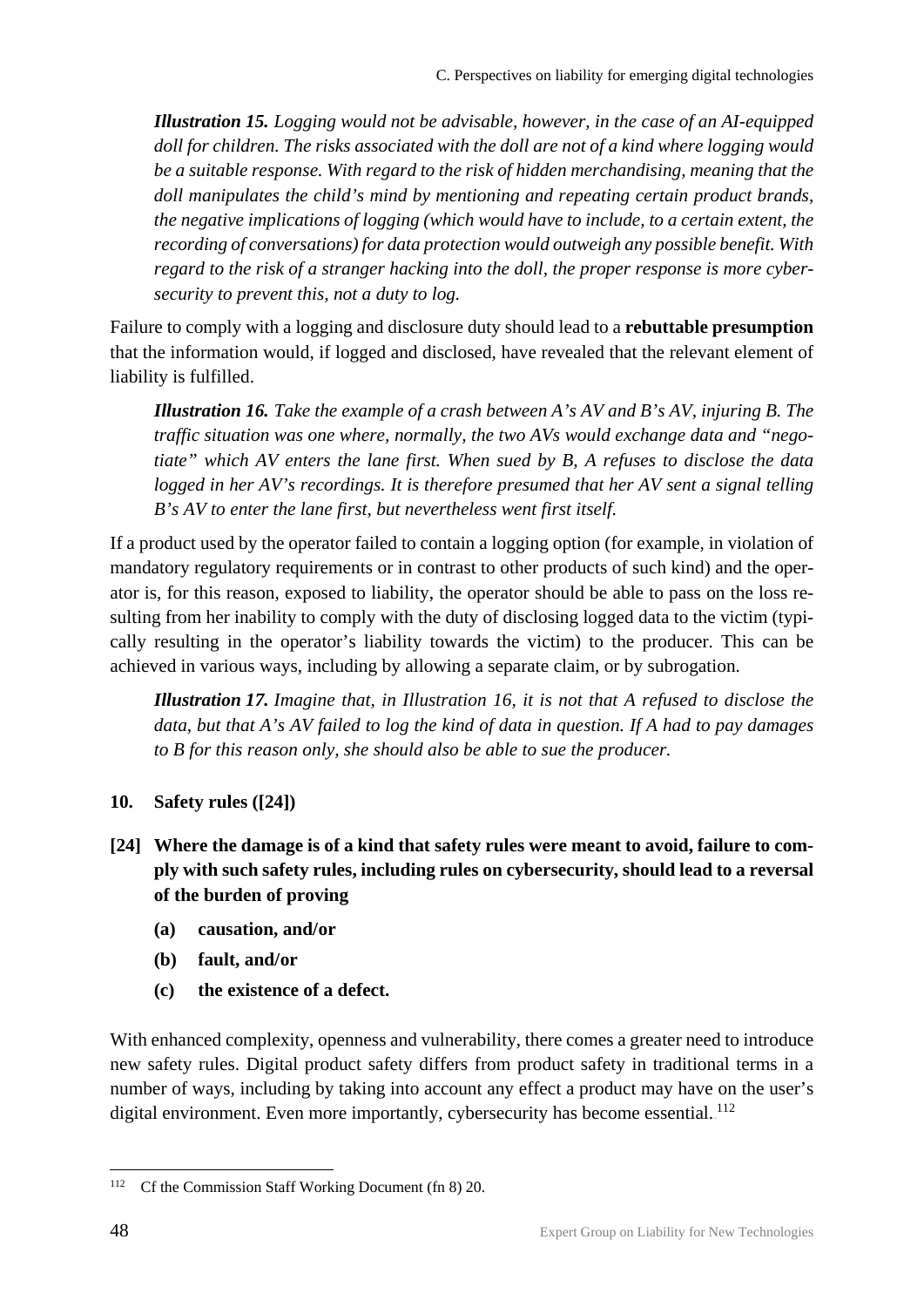As to the consequences of compliance or non-compliance with such rules, the experts considered two different solutions. One solution was that failure to comply with the rules may lead to a **reversal of the burden of proof** concerning key elements of liability, including causation and fault. The other solution was that compliance with the rules leads to a presumption of the absence of causation or fault. The experts decided in favour of the first solution, because it is better suited to addressing the difficulties of victims when it comes to proving the elements of liability in settings that involve emerging digital technologies. It is in particular the pace at which these technologies are evolving, and the necessity of imposing a duty on providers to monitor the market and react more quickly to new threats than any rulemaker could, that made it seem inappropriate to have a presumption of the absence of causation or fault where a provider complied with the rules.

*Illustration 18. Imagine there is a new rule on cybersecurity of IoT household equipment, designed to prevent hacking and the resulting harm. The victim's private Wi-Fi is hacked in a way typical of cybersecurity gaps in IoT equipment. Where the victim can show that a water kettle produced by P failed to comply with the standard of safety under adopted safety rules, the victim could sue P, and the onus would be on P to prove that the damage had been caused by a different device.* 

It should be stressed that this refers only to rules adopted by the lawmaker, such as those adopted under the "New Regulatory Approach", and not to mere technical standards developing in practice.

The reversal of the burden of proof discussed here is essential in the area of fault-based liability. In the case of producer liability, a similar principle is already applied in many jurisdictions in the context of national PLD implementations. It is assumed that failure to meet a safety standard means that the product does not provide the level of safety that the consumer is entitled to expect. Similar reasoning should apply to the liability of the producer of an emerging digital technology  $([13] - [15])$ .

#### <span id="page-50-0"></span>**11. Burden of proving causation ([25]–[26])**

- **[25] As a general rule, the victim should continue to be required to prove what caused her harm.**
- **[26] Without prejudice to the reversal of the burden of proof proposed in [22] and [24](a), the burden of proving causation may be alleviated in light of the challenges of emerging digital technologies if a balancing of the following factors warrants doing so:** 
	- **(a) the likelihood that the technology at least contributed to the harm;**
	- **(b) the likelihood that the harm was caused either by the technology or by some other cause within the same sphere;**
	- **(c) the risk of a known defect within the technology, even though its actual causal impact is not self-evident;**
	- **(d) the degree of ex-post traceability and intelligibility of processes within the technology that may have contributed to the cause (informational asymmetry);**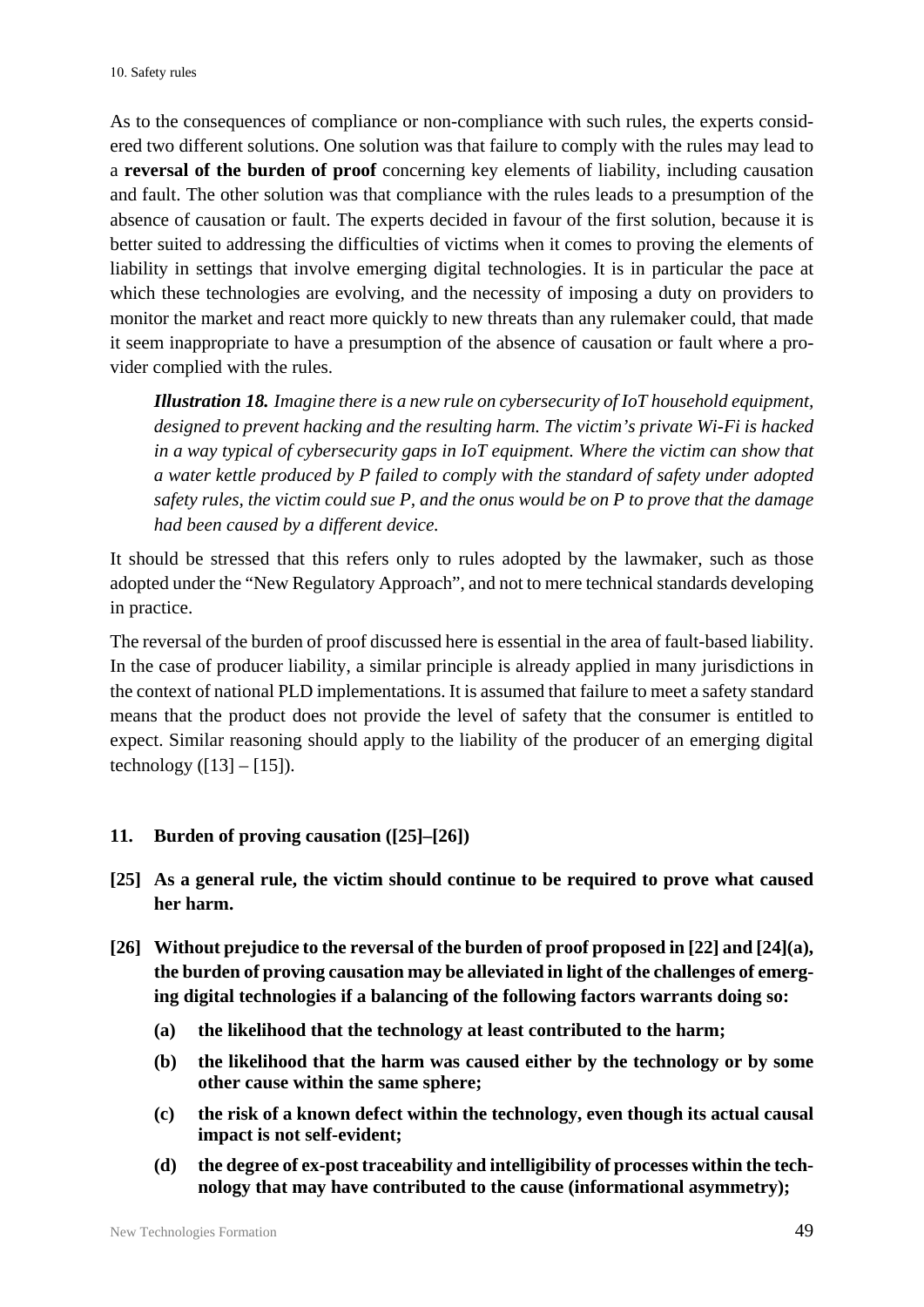- **(e) the degree of ex-post accessibility and comprehensibility of data collected and generated by the technology**
- **(f) the kind and degree of harm potentially and actually caused.**

As is already the standard rule in all jurisdictions, whoever demands compensation from another should in general prove all necessary requirements for such a claim, including in particular the causal link between the harm to be indemnified on the one hand and the activities or risks within the sphere of the addressee of the claim may trigger the latter's liability on the other. This **general principle** is supported inter alia by concerns of fairness and results from the need to consider and balance the interests of both sides.

However, given the practical implications of the complexity and opacity of emerging digital technologies in particular, victims may be in a weaker position to establish causation than in other tort cases, where the events leading to the harm can be more easily analysed in retrospect, even from the victim's point of view.

As is true in all jurisdictions, courts have already in the past found ways to **alleviate the burden**  of proving causation if the claimant's position is deemed weaker than in typical cases.<sup>113</sup> This includes procedural options such as allowing *prima facie* evidence, <sup>114</sup> applying the theory of res ipsa loquitur, <sup>115</sup> or lowering the standard of proof in certain categories of cases. <sup>116</sup> Some jurisdictions are also prepared to even shift the burden of proving causation entirely if the basis for holding the defendant liable can be proven as particularly strong by the claimant (such as the defendant's grave misconduct), but the causal link between such faulty behaviour and the claimant's harm is merely suspected, but not proven, by the evidence available to the claimant.<sup>117</sup> Yet another method of aiding the claimant to prove the cause of harm is by focusing on

<sup>113</sup> Cf the ruling in CJEU 21.6.2017 C-621/15 *Sanofi Pasteur*, ECLI:EU:C:2017:484, where the Court greenlighted a rather far-reaching presumption of causation in French court practice on vaccine damage, as long as it did not amount to a full-fledged reversal of the burden of proof, which would have infringed Article 4 of the PLD, which was at stake.

<sup>114</sup> Unlike in a fully-fledged reversal of the burden of proof, *prima facie* evidence is meant to resolve uncertainties rather than bridge *non liquet* situations. The claimant still has to prove (in compliance with ordinary evidentiary standards) some links in the alleged chain of causation, but is spared proving all of them if experience has shown that the missing link is typically given in other similar cases. The defendant can rebut this by proving (again adhering to traditional standards) that there is a (mere) genuine possibility of a turn of events deviating from the one expected according to said experience, so that the missing link may indeed have not been given in the present case.

<sup>115</sup>*Res ipsa loquitur* is the inference of negligence from the very nature of a harmful event, where the known circumstances are such that no other explanation for the accident seems possible than negligence within the sphere of the defendant, who had been in full control of the incident that may have caused the harm, such as a hospital where the patient has some surgical instrument in her body after an operation. Cf the English case of *Byrne v Boadle*, (1863) 2 H & C 722, 159 Eng Repr 299, where a barrel of flour fell out of a warehouse onto a pedestrian passing by, who was not required to prove the negligence of the flourmonger, as barrels do not fall out of such premises in the absence of fault within the latter's sphere. The dealer could in theory have rebutted this by proving some external cause, though.

<sup>116</sup> The latter can often be seen in medical malpractice cases. See BA Koch, 'Medical Liability in Europe: Comparative Analysis', in BA Koch (ed), *Medical Liability in Europe* (2011) 611 (nos 46 ff).

<sup>117</sup> Again, this is the practice in medical malpractice in countries like Germany, see § 630h paragraph 5 BGB, according to which it is presumed that a treatment error was the cause of the deterioration in the patient's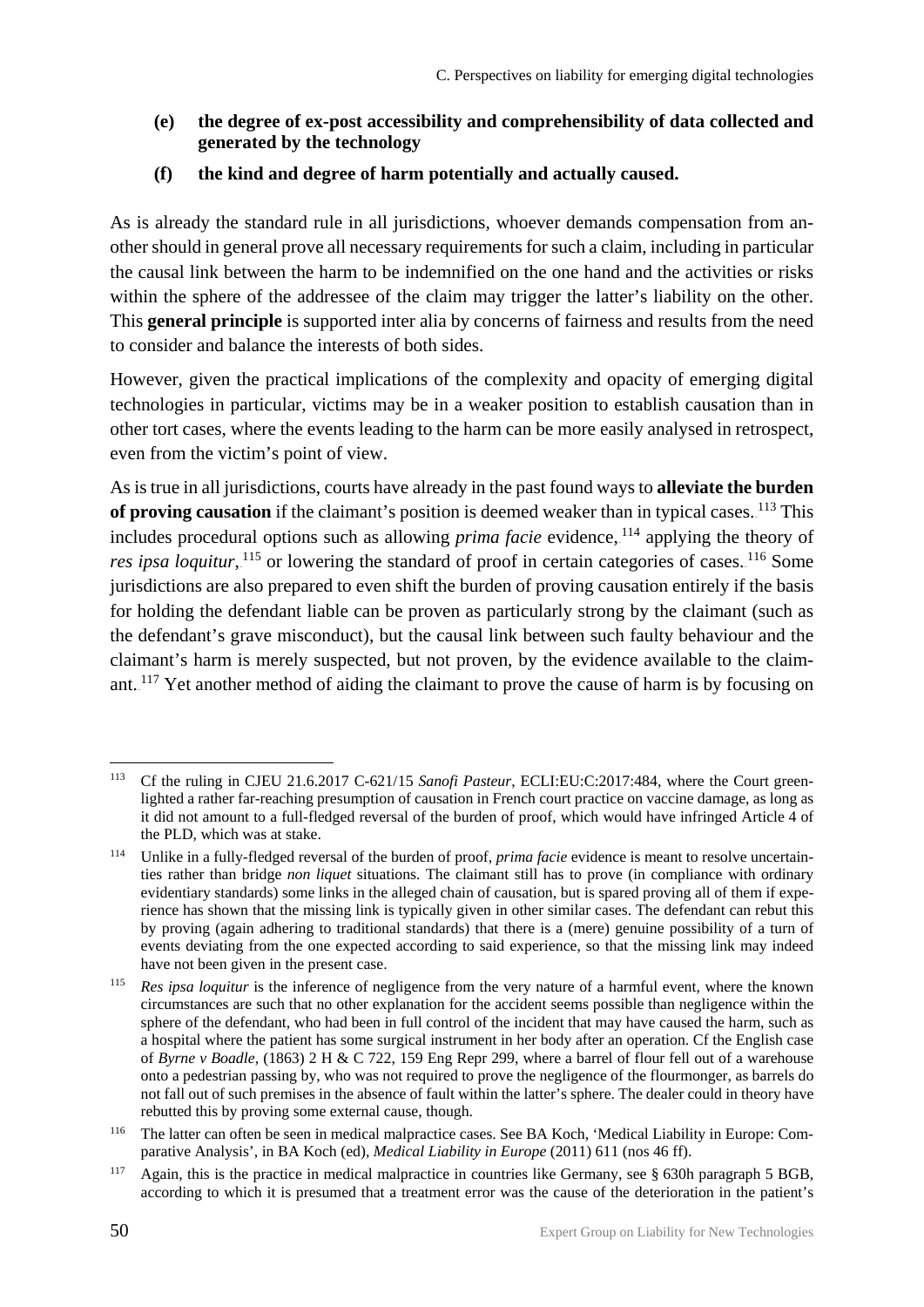whoever is in control of key evidence but fails to produce it, for example, if the defendant is or should be able to submit internal evidence such as design blueprints, internal expertise, log files or other recordings, but does not produce such evidence in court, either strategically or because the evidence was lost or never generated.

Promoting any specific measure would run the risk of interfering with national rules of procedure in particular. However, in order to offer guidance on the further development and approximation of laws, and in order to allow for a more coherent and comparable line of reasoning, the experts think that lowering the bar for the claimant to prove causation may be advisable for victims of emerging digital technologies if the following **factors** are at play.

- First, the technology itself may be known to have certain potentially harmful features, which could be taken into account even though it is not (yet) proven that such risks have indeed materialised. If the claimant can prove that there was a defect in a product incorporating emerging digital technologies, thereby creating an extraordinary risk in addition to the ones commonly associated with flawless products, but – again – the harm caused cannot be (fully) traced to said defect, this might still be considered in the overall assessment of how to implement the burden of proving causation.
- If there are multiple possible causes and it remains unclear what exactly triggered the harm (or which combination of potential causes at which percentage of probability), but if the likelihood of all possible causes combined, that are attributable to one party (e.g. the operator) exceeds a certain threshold (e.g. 50% or more), this may also contribute to placing the burden of producing evidence rebutting such first-hand impressions onto that party.

*Illustration 19. A small delivery robot operated by retailer R injures a pedestrian on the street. It remains unclear which of the following possible causes triggered the accident: the robot may have been defective from the start; R may have failed to install a necessary update that would have prevented the accident; R's employee E may have overloaded the robot; hacker H may have intentionally manipulated the robot; some teenagers may have jumped onto the robot for fun; a roof tile may have fallen off a nearby building, and so on.*<sup>118</sup> If the likelihood of all possible causes that are attributable to R significantly ex*ceeds the likelihood of all other possible causes, the onus should be on R to prove that none of the causes within its own sphere triggered the accident.* 

 Considering further aspects that relate to the analysis of the causal events and who is (or should be) predominantly in control of the expertise and evidence contributing to such analysis, one could consider the **informational asymmetry** typically found between those developing and producing emerging digital technologies on the one hand and third-party victims on the other hand as another argument in the overall assessment of who should bear the burden of proving causation and to what extent. This includes the technology itself, but also **potential evidence generated by such technology** on the occasion of the harmful event. The latter not only considers who can retrieve such data, but also who can read and interpret

condition if such an error was grave and in principle prone to causing such harm. See also the Dutch *omkeringsregel*; cf A Keirse, 'Going Dutch: How to Address Cases of Causal Uncertainty', in I Gilead/M Green/ BA Koch (eds), *Proportional Liability: Analytical and Comparative Perspectives* (2013) 227 (232).

<sup>&</sup>lt;sup>118</sup> Cf the hypothetical used by the Commission Staff Working Document (fn 8) 12.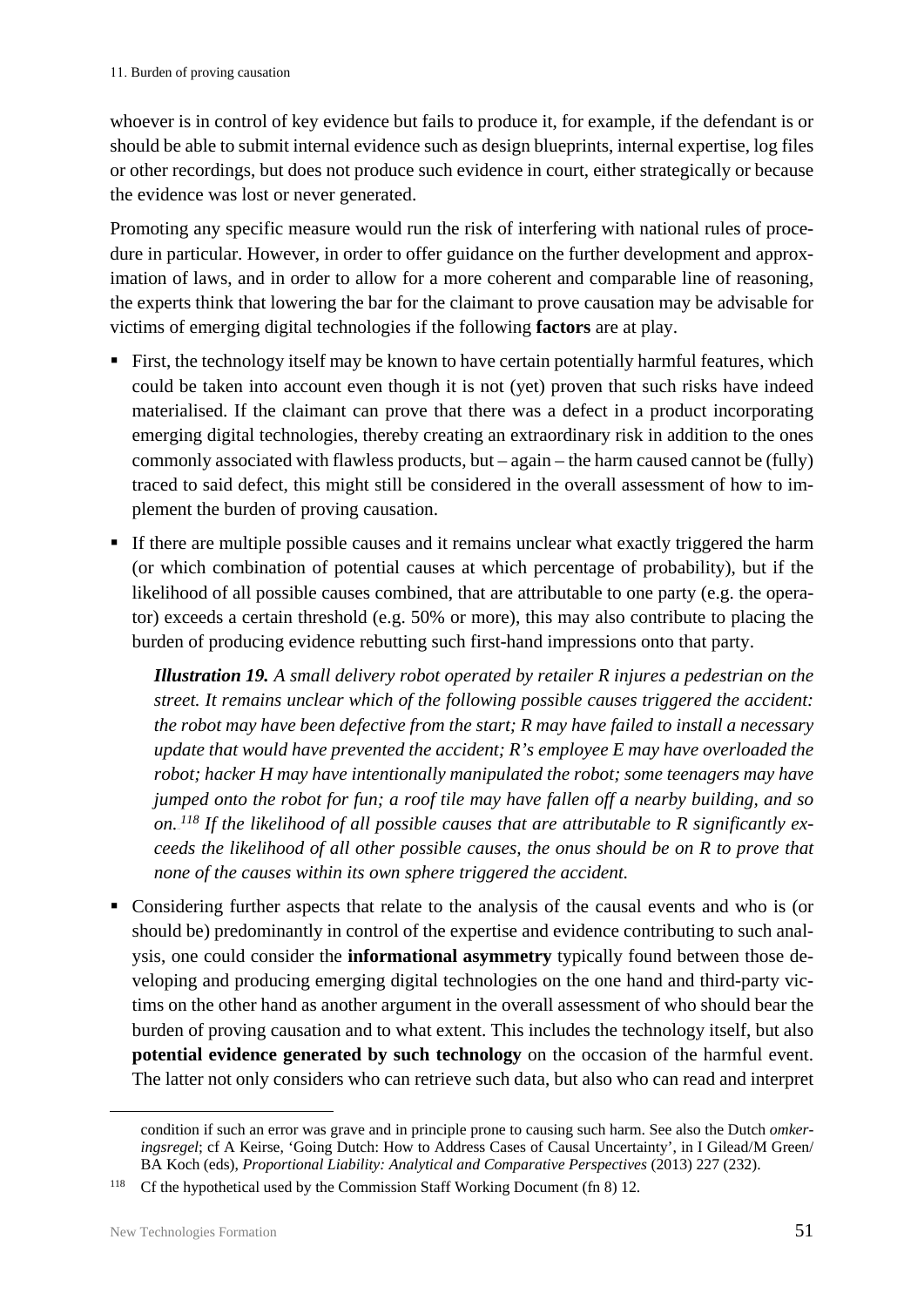it (particularly if it is encrypted or only intelligible with specific expert knowledge). One specific aspect in this context is if an item that was involved in the harmful event did (or according to industry standards should) have some logging device installed, which could have collected information that is capable of shedding light on what actually happened. <sup>119</sup>

 Finally, as is already commonly used as one weighty argument in the overall balance of interests in tort cases, the **type and extent of harm** may also contribute to deciding to what extent it should still be the victim who proves the cause of her damage. $120$ 

### <span id="page-53-0"></span>**12. Burden of proving fault ([27])**

**[27] If it is proven that an emerging digital technology caused harm, and liability therefor is conditional upon a person's intent or negligence, the burden of proving fault should be reversed if disproportionate difficulties and costs of establishing the relevant standard of care and of proving their violation justify it. This is without prejudice to the reversal of the burden of proof proposed in [22] and [24](b).**

When the damage results from an activity in which emerging digital technologies play a role, the victim may face significant difficulties in proving facts that substantiate her damages claim based on negligence or fault. This justifies rethinking the traditional approach to proving these conditions of liability.

Adopting any rule concerning the distribution of the burden of proving fault requires explaining fault in the first place. There is a variety of meanings attached to this word in various legal systems, ranging from equating fault with wrongfulness of conduct to understanding fault as purely individual and subjective blameworthiness. <sup>121</sup> Thus fault-based liability requires:

- a) always a breach of a certain duty of care (standard of conduct);
- b) in some (probably most) jurisdictions, an intent to breach this duty of care or negligence in so doing;
- c) in some (probably the minority of) jurisdictions, a negative ethical assessment of the tortfeasor's conduct as subjectively reprehensible.

The **standard of conduct** may be set by the statute or otherwise normatively prescribed in the form of regulatory measures or standards and norms enacted by competent authorities. However, it may also be established ex post by the court, on the basis of general criteria such as reasonableness, diligence, etc.

Emerging digital technologies, in particular the presence of AI, change the structure of faultbased liability. The two most prominent examples of applying fault-based liability to AI-related

<sup>119</sup> See also [22].

<sup>&</sup>lt;sup>120</sup> As expressed by Article 2:101 paragraph 1 PETL, '[t]he scope of protection of an interest depends on its nature; the higher its value, the precision of its definition and its obviousness, the more extensive is its protection.'

<sup>&</sup>lt;sup>121</sup> See P Widmer, 'Comparative Report on Fault as a Basis of Liability and Criterion of Imputation (Attribution)', in P Widmer (ed), *Unification of Tort Law: Fault* (2005), 331 ff.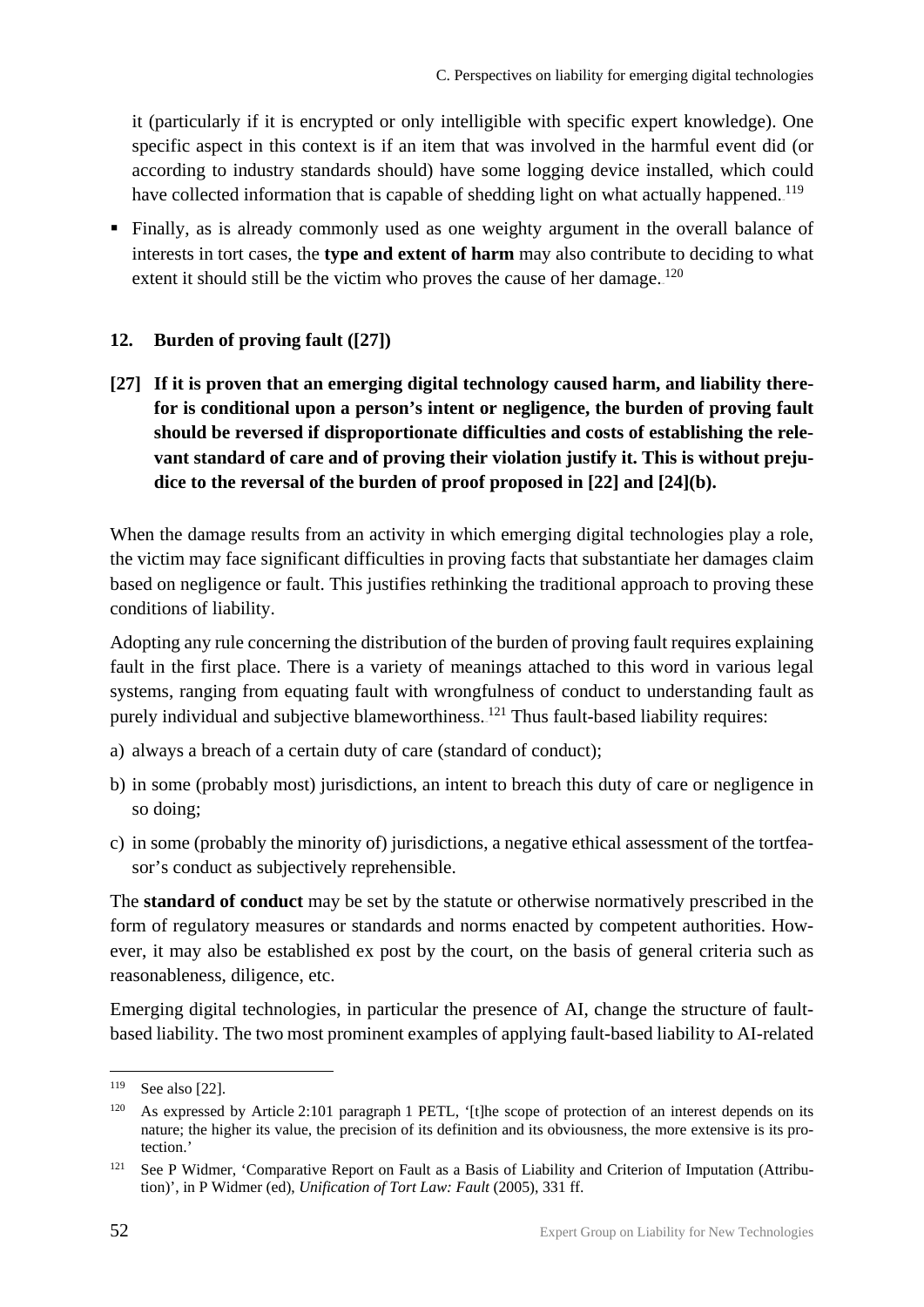damage are the liability of the producer for damage caused by the product he has produced, should have monitored, etc. (liability outside the scope of a strict liability regime such as the one envisaged under [13]-[15] above) and liability of the user (operator) for damage caused by him while using an AI-driven tool.

In the case of the producer's liability (outside strict product liability), the direct cause of damage is a product, but the damaging features of the product are the effect of the producer's negligence in designing, manufacturing, marketing, monitoring, etc., the product. Thus, proving fault requires proving that the product was not of a required quality and that the producer intentionally or negligently breached an applicable standard of conduct with regard to this product. The advance of emerging digital technologies increases evidentiary difficulties in relation to:

- the quality requirements for the product and details of its actual operation that has led to the damage;
- breach of a duty of care on the part of the producer with regard to the product (including the applicable standard of conduct);
- facts that allow the court to establish that breach of the duty of care was intentional or negligent.

As far as the user's liability is concerned, the overall structure of liability for actions performed using tools is the following:

| an actor $+$ the use of a tool | ⇨         | victim               |
|--------------------------------|-----------|----------------------|
| an act                         | causation | damage               |
| [wrongfulness/fault]           |           | [protected interest] |

The challenge of the fault analysis in the traditional model is the assessment of the actor's behaviour with regard to: (i) his decision to act; (ii) his decision to use a tool at all, (iii) his choice of tool, (iv) his way of using it or controlling or monitoring its operation.

Thus the actor is at fault if: (i) his decision on the action itself is wrong and there is intent or negligence in making this decision, or (ii) his decision about using a tool in the action instead of performing it himself is wrong and there is intent or negligence in making this decision, or (iii) his choice of tool is faulty (he chooses the kind of tool that is unsuitable to the task or the right tool he has chosen subsequently malfunctions) and there was intent or negligence in making this choice, or (iv) he uses his tool or controls/monitors its operation incorrectly and there is intent or negligence in this behaviour.

Under the general rule of liability, the burden of proving both breach of a duty of care and intent or negligence lies with the victim.

In the traditional model, the proper functioning of the tool and the expected outcome of its operation are known and easy to establish and details of the tool's actual performance are usually not too difficult to examine. Because of their fast development and their features, described above (opacity, openness, autonomy and limited predictability), emerging digital technologies used as tools add further layers of complexity to the fault-based liability model, challenging the operation of fault-based liability rules on two levels: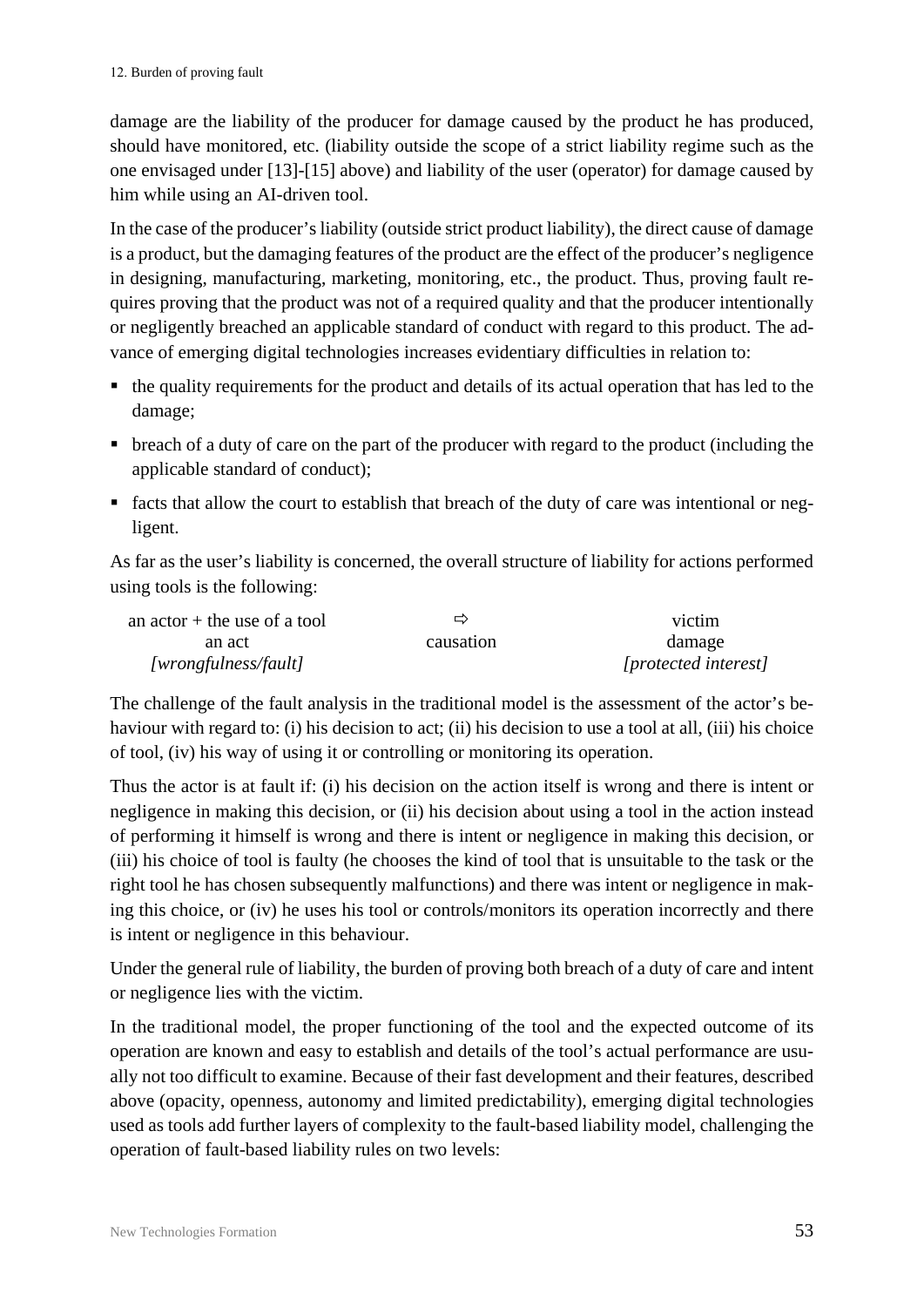- a) a structural level: the autonomy and self-learning capacity of the technology may be seen as breaking the causal link between the actor's conduct and the damage – this is the problem of attribution of the operation and its outcome to a person, which should be solved by legally ascribing all the emerging digital technology's actions and their effects to the operator of the technology (cf [18]).
- b) a practical, fact-finding level: facts on which liability is dependent may be hard to discover and communicate to the court. The difficulty may be:
	- finding out and explaining to another person how a given set of input data resulted in the outcome of the AI-operated process and that this amounted to a deficiency in the system;
	- showing the tortfeasor breached a standard (level) of care in deciding to use this particular emerging digital technology in this concrete situation, or in operating/monitoring it;
	- establishing that the breach of this standard was intentional or negligent.

In theory, the claimant has to prove that the defendant breached an applicable standard (level) of care and did so intentionally or negligently. In practice, however, if the standard of care has not been normatively prescribed (by a statute or otherwise), the claimant's burden extends to proving (or persuading) what level of care should apply to the defendant's behaviour. The lack of a clear standard therefore puts the party with the burden of proving the existence of the standard, or its breach, at a disadvantage.

The question is thus whether all these evidentiary difficulties should remain with the victim or all or some of them, in all or in specific circumstances, should affect the defendant.

**Items of proof**, the burden for which normally is on the claimant, but could be allocated to the defendant are:

- breach of a duty of care by the defendant (the producer, with regard to designing, manufacturing, monitoring, etc., and the user with regard to the choice of technology and operating/ monitoring it),
- intention or negligence of the defendant,
- substandard qualities of the technology,
- incorrect functioning of the technology.

In various legal systems, various **factors** are recognised as justifying modification of the burden of proof in favour of the claimant, in particular:

- a) high likelihood of fault,
- b) the parties' practical ability to prove fault,
- c) violation of statutory obligation by the defendant,
- d) particular dangerousness of the defendant's activity that resulted in damage,
- e) nature and scope of the damage.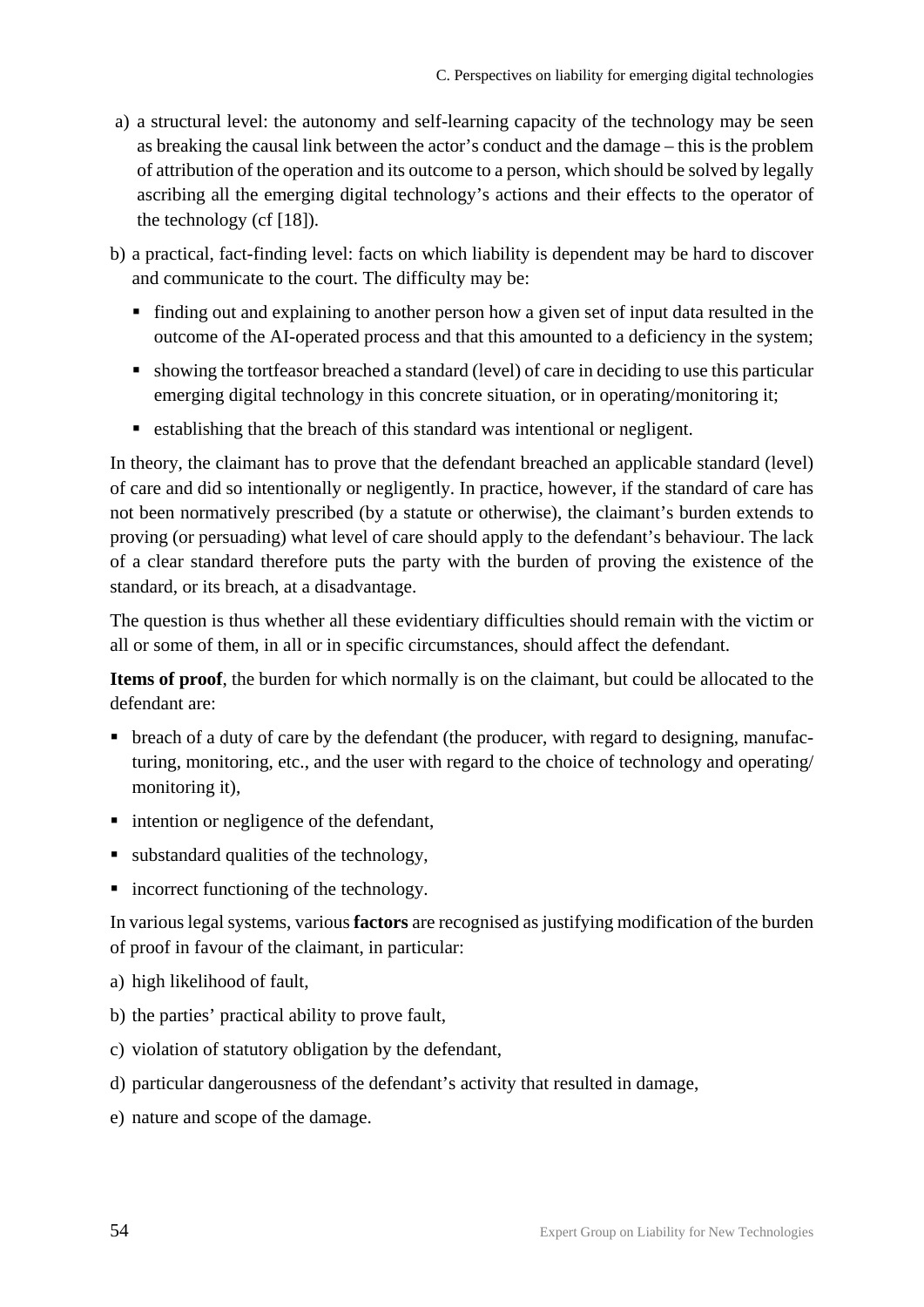There are also various legal techniques for doing this, from the statutory reversal of the burden of proof to all sorts of procedural tools such as *prima facie* evidence, presumptions in fact, adverse inference and so on.

Features of emerging digital technologies such as opacity, openness, autonomy and limited predictability may often result in unreasonable difficulties or costs for the plaintiff to prove facts necessary for the establishment of fault. At the same time, the proof of relevant facts may be much easier for the defendant (producer or operator of the technology). This asymmetry justifies the reversal of the burden of proof. While, as mentioned above, in many cases courts may achieve similar results with various procedural arrangements, the introduction of a clear rule will ensure the desired convergence and predictability in the application of the law.

#### <span id="page-56-0"></span>**13. Causes within the victim's own sphere ([28])**

## **[28] If a cause of harm is attributable to the victim, the reasons for holding another person liable should apply correspondingly when determining if and to what extent the victim's claim for compensation may be reduced.**

While jurisdictions throughout Europe already now acknowledge that conduct or some other risk within the victim's own sphere may reduce or even exclude her claim for compensation vis-à-vis another, it seems important to state that whatever the NTF of the Expert Group proposes to enhance the rules on liability for emerging digital technologies should apply accordingly if such technologies are being used within the victim's own sphere. This is in line with the so-called "**mirror image**" rule of contributory conduct.<sup>122</sup> Therefore, if two AVs collide, for example, the above-mentioned criteria for identifying the liable operator ([10]-[11]) should apply correspondingly to determining what effect the impact of the victim's own vehicle on her loss has on the liability of the other AV's operator.

#### <span id="page-56-1"></span>**14. Commercial and technological units ([29]–[30])**

**[29] Where two or more persons cooperate on a contractual or similar basis in the provision of different elements of a commercial and technological unit, and where the victim can demonstrate that at least one element has caused the damage in a way triggering liability but not which element, all potential tortfeasors should be jointly and severally liable vis-à-vis the victim.**

<sup>&</sup>lt;sup>122</sup> Cf comment 5 on Article VI-5:102 DCFR (The mirror principle) and M Martín Casals/U Magnus, 'Comparative Conclusions', in M Martín Casals/U Magnus (eds), *Unification of Tort Law: Contributory Negligence* (2004) 259 (263 ff), highlighting that this mirror is quite 'blurred' (at 264).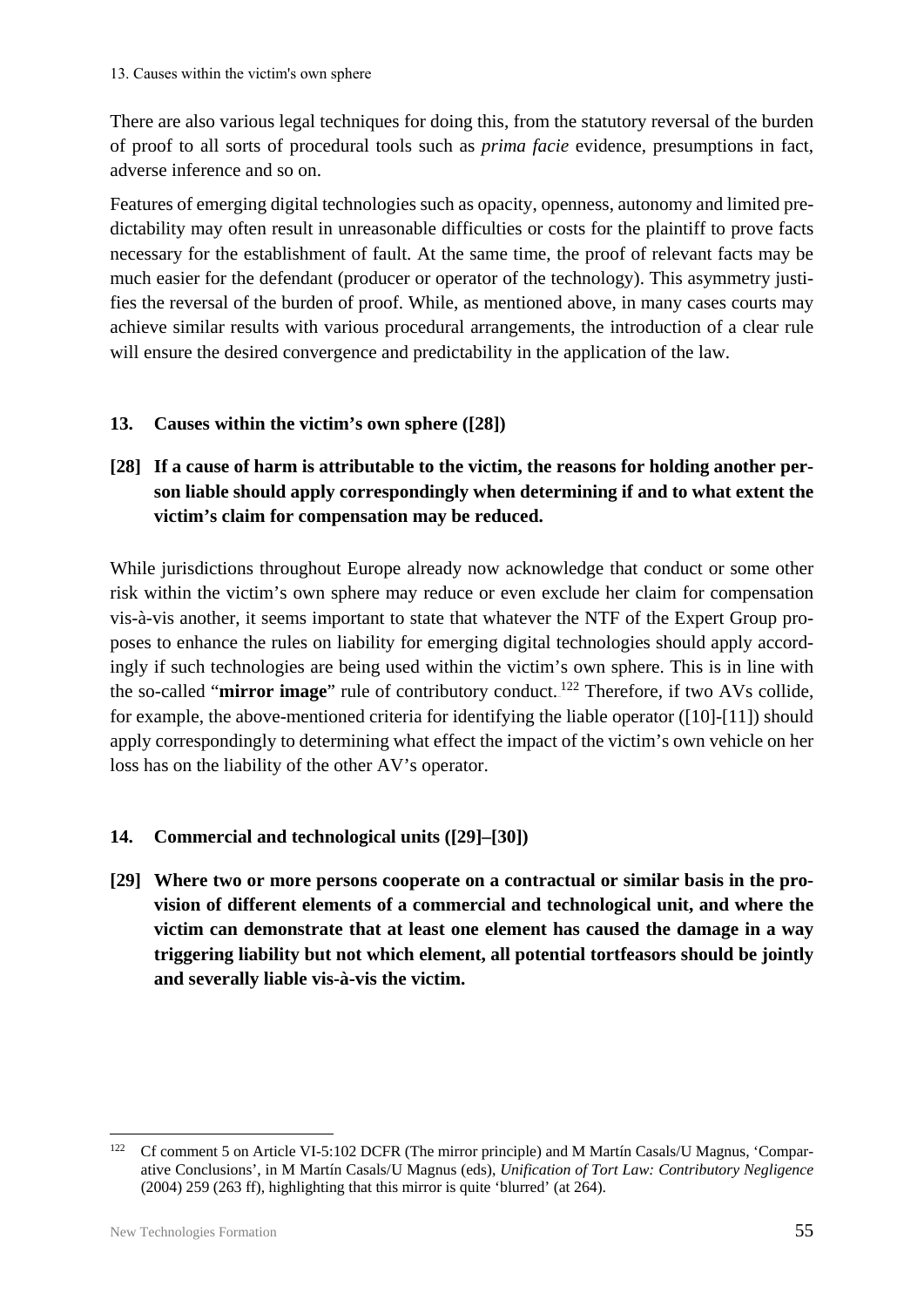- **[30] In determining what counts as a commercial and technological unit within the meaning of [29] regard is to be had to**
	- **(a) any joint or coordinated marketing of the different elements;**
	- **(b) the degree of their technical interdependency and interoperation; and**
	- **(c) the degree of specificity or exclusivity of their combination.**

Among the many challenges for victims of emerging digital technologies is the challenge of showing what part of a complex digital ecosystem has caused the damage. This may be particularly hard where different elements have been provided by different parties, creating a significant risk for the victim of suing the wrong party and ending up with no compensation and high litigation costs. It is therefore justified to have special rules for situations where two or more parties cooperate on a contractual or similar basis in the provision of different elements of one and the same digital ecosystem, forming a **commercial and technological unit**. In these situations, all potential tortfeasors should be jointly and severally liable towards the victim where the victim can demonstrate that at least one element has caused the damage in a way triggering liability, but not which element.

*Illustration 20. A smart alarm system produced by manufacturer A was added to a smart home environment produced by B and set up and installed by C. This smart home hub runs on an ecosystem developed by provider D. A burglary occurs, but the police is not*  duly alerted by the alarm system, so significant damage is caused.<sup>123</sup> A, B and D are *linked by sophisticated contractual arrangements concerning the interoperation of the relevant components each of them supplies and any related marketing. If it can be shown that the malfunctioning was not caused by C (or an external cause), but if it remains unclear what the situation is between A, B and D, the home owner should be able to sue A, B and D jointly. Any one of them is free to prove in proceedings that it was not the commercial and technological unit that caused the malfunctioning, but if not, the home owner can hold them jointly and severally liable.* 

The rationale behind this is, on the one hand, that there might be serious undercompensation of victims in an emerging digital technologies scenario as compared with the functionally equivalent situation of the past when alarm systems used to be manufactured by one clearly identifiable producer (and any responsibility on the part of the suppliers of components would have come on top of that) without any significant interaction with the other components of an ecosystem. This may even create false incentives, as providers might be tempted to artificially split up the ecosystems they provide into independent components, thereby obscuring causal links and diluting responsibility. In any case, it should not be the victim who ultimately bears the risk of a particular internal structure on the provider's side in a situation where there could just as well have been one provider. It is also more efficient to hold all potential injurers liable in such cases, as the different providers are in the best position to control risks of interaction and interoperability and to agree upfront on the distribution of the costs of accidents.

<sup>&</sup>lt;sup>123</sup> Based on the example used in the Commission Staff Working Document (fn 8) 15 f.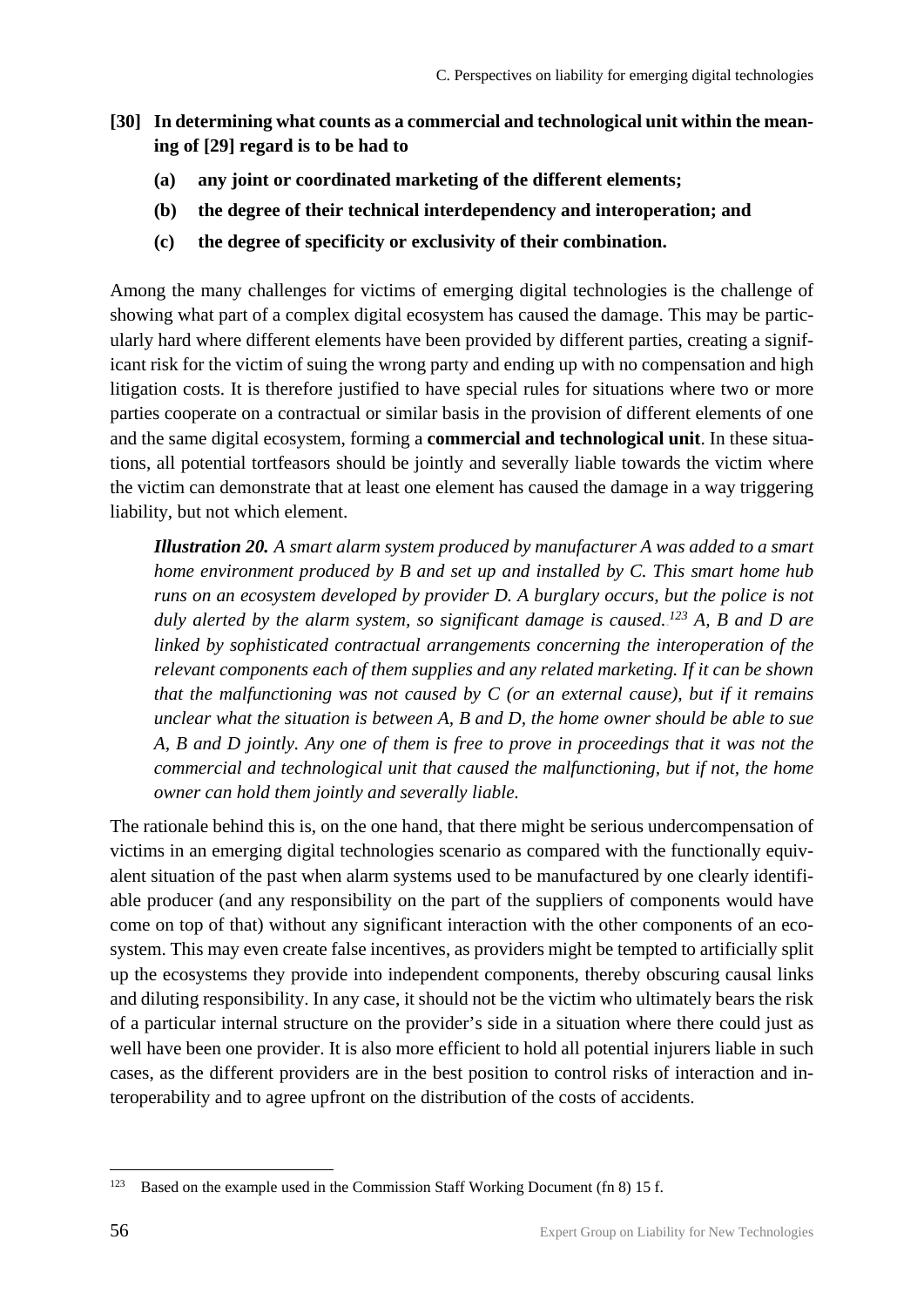It may be difficult, in borderline cases, to define what still qualifies as a commercial and technological unit. **Factors** to be taken into account will be, primarily, any joint or coordinated marketing of the elements, but also the degree of technical interdependency and interoperation between the elements and the degree of specificity or exclusivity of their combination.

*Illustration 21. Imagine there was, in Illustration 20, also network provider E who could have caused the problem because of a temporary interruption of the internet connection. However, smart home equipment normally just needs network connectivity, but not network connectivity from a particular provider, and enhanced cooperation between A, B and D on the one hand and E on the other cannot be expected by the consumer. Things might be different in the rather exceptional case that this was in fact offered as a package, with E marketing her services on the strength of their being particularly reliable as a basis for this type of smart home ecosystem.*

Commercial and technological units may also become relevant at the **stage of redress** between multiple tortfeasors, whether or not the notion of commercial and technological units had already been relied on by the victim (see [31]).

#### <span id="page-58-0"></span>**15. Redress between multiple tortfeasors ([31])**

**[31] Where more than one person is liable for the same damage, liability to the victim is usually solidary (joint). Redress claims between tortfeasors should only be for identified shares (several), unless some of them form a commercial and/or technological unit ([29]-[30]), in which case the members of this unit should be jointly and severally liable for their cumulative share also to the tortfeasor seeking redress.**

One of the most pressing problems for victims in modern digital ecosystems is that, due to enhanced complexity and opacity, they often cannot find out and prove which of several elements has actually caused an accident (the classic **alternative causation scenario**).

*Illustration 22. A patient's artery is cut by an AI-driven surgical robot either due to a failure of the surgeon operating the robot, or due to the wrong execution of the surgeon's movements by the robot. If so, neither of the two potential causes satisfies the* conditio sine qua non *test ('but for' test), because if either one of them is hypothetically disregarded, the damage may still have been caused by the remaining respective other event(s). The consequence would be that neither of these suspected reasons why the victim was harmed could trigger liability, so the victim could – at least in some legal systems – end up without a claim for compensation, despite the known certainty that one of the two or more events was indeed the cause of damage.* 

Legal systems in the Member States react very differently to such scenarios, and each solution has its own drawbacks.<sup>124</sup> Where a person caused damage to the victim and the same damage

<sup>&</sup>lt;sup>124</sup> The PETL have opted for the solution that each of multiple potential tortfeasors should only be held liable for a share of the total loss that corresponds to the probability that it might have been them, which – in cases where this share cannot be determined – typically means per capita: Article 3.103 paragraph 1 PETL provides: 'In case of multiple activities, where each of them alone would have been sufficient to cause the damage, but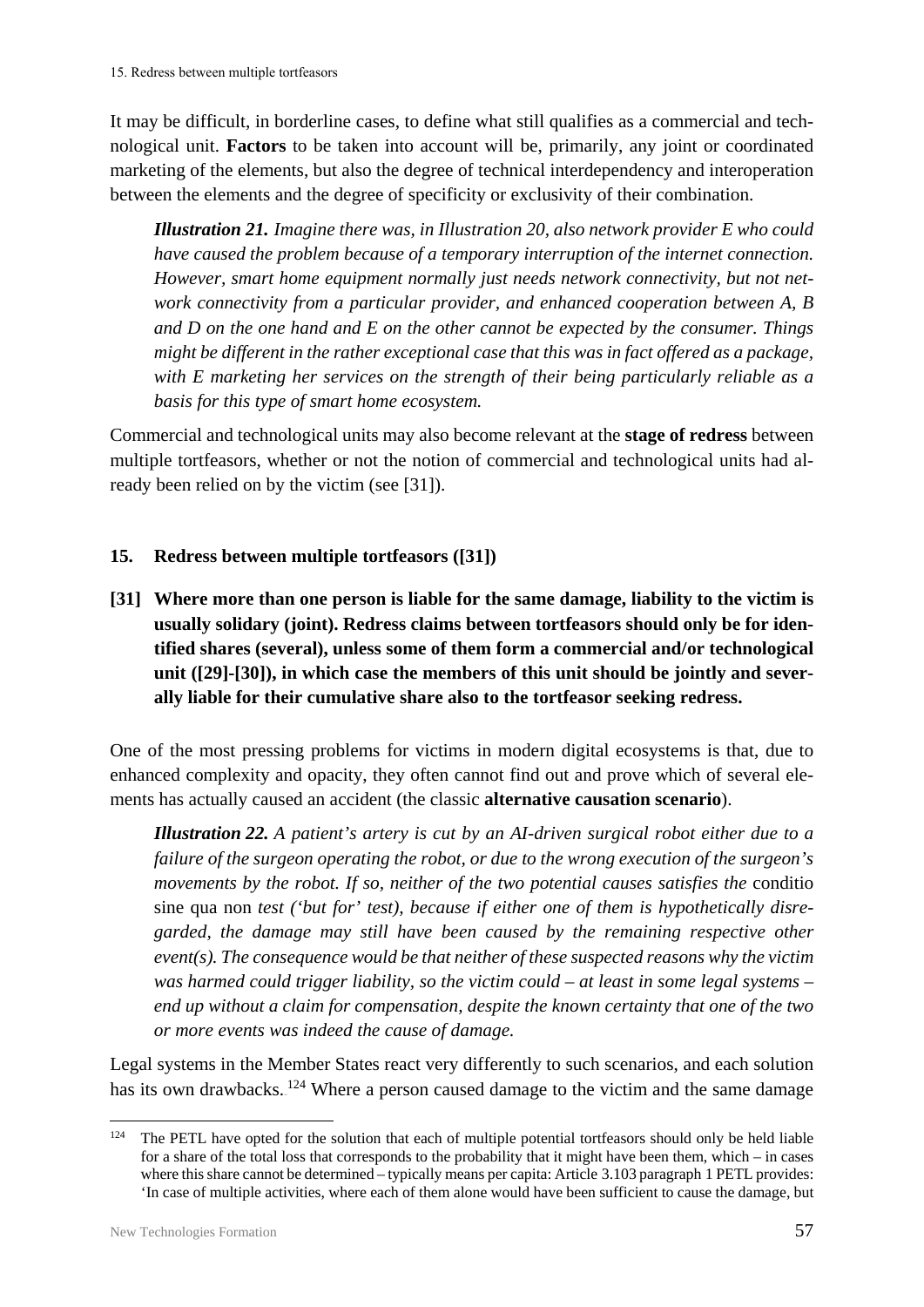is also attributable to another person, the liability of multiple tortfeasors is **normally joint liability**,  $125$  i.e. the victim may request payment of the full sum or part of the sum from any of the multiple tortfeasors, at the victim's discretion, but the total sum requested may not exceed the full sum due. There may **exceptionally** be situations where there is a reasonable basis for attributing only part of the damage to each of the tortfeasors, in which case liability may also be several.<sup>126</sup> At the redress stage, liability of other tortfeasors towards the tortfeasor who has paid damages to the victim is normally several, i.e. other tortfeasors are liable only for their individual share of responsibility for the damage.<sup>127</sup> There is no reason to deviate from these principles in the context of emerging digital technologies, and this is why [31] suggests several liability at the redress stage as a general rule.

However, the complexity and opacity of emerging digital technology settings that already make it difficult for a victim to get relief in the first place also make it difficult for the paying tortfeasor to identify shares and seek redress from the other tortfeasors. However, despite complexity and opacity, it is often possible to identify two or several tortfeasors who form a commercial and/or technological unit (see [29]-[30]). This should be relevant at the redress stage too, i.e. members of that unit should be liable jointly to indemnify another tortfeasor who is not a member of the unit and has paid damages to the victim exceeding his share.

*Illustration 23. The producer of hardware has a contract with a software provider and another one with the provider of several cloud services, all of which have caused the damage, and all of which collaborate on a contractual basis. Where another tortfeasor has paid compensation to the victim and seeks redress, the three parties may be seen as a commercial unit, and the paying tortfeasor should be able to request payment of the whole cumulative share from any of the three parties.*

As has been explained in the context of [29]-[30]), this is also in the interests of efficiency, as parties are **incentivised to make contractual arrangements** for tort claims in advance.

it remains uncertain which one in fact caused it, each activity is regarded as a cause *to the extent corresponding to the likelihood* that it may have caused the victim's damage.' (emphasis added).

This proportional (or several) liability leads to an overall fairer outcome when looking at all parties involved, but the victim is at least worse off insofar as she will have to collect compensation from all potential injurers and bear the risk of each injurer's insolvency. See the comparative in-depth analysis of this way of dealing with causal uncertainty in I Gilead/MD Green/BA Koch (eds), *Proportional Liability: Analytical and Comparative Perspectives* (2013).

<sup>125</sup> Cf Article 9:101 paragraph 1 PETL.

<sup>&</sup>lt;sup>126</sup> Cf Article 9:101 paragraph 3 PETL.

<sup>&</sup>lt;sup>127</sup> Cf Article 9:102 paragraph 4 PETL.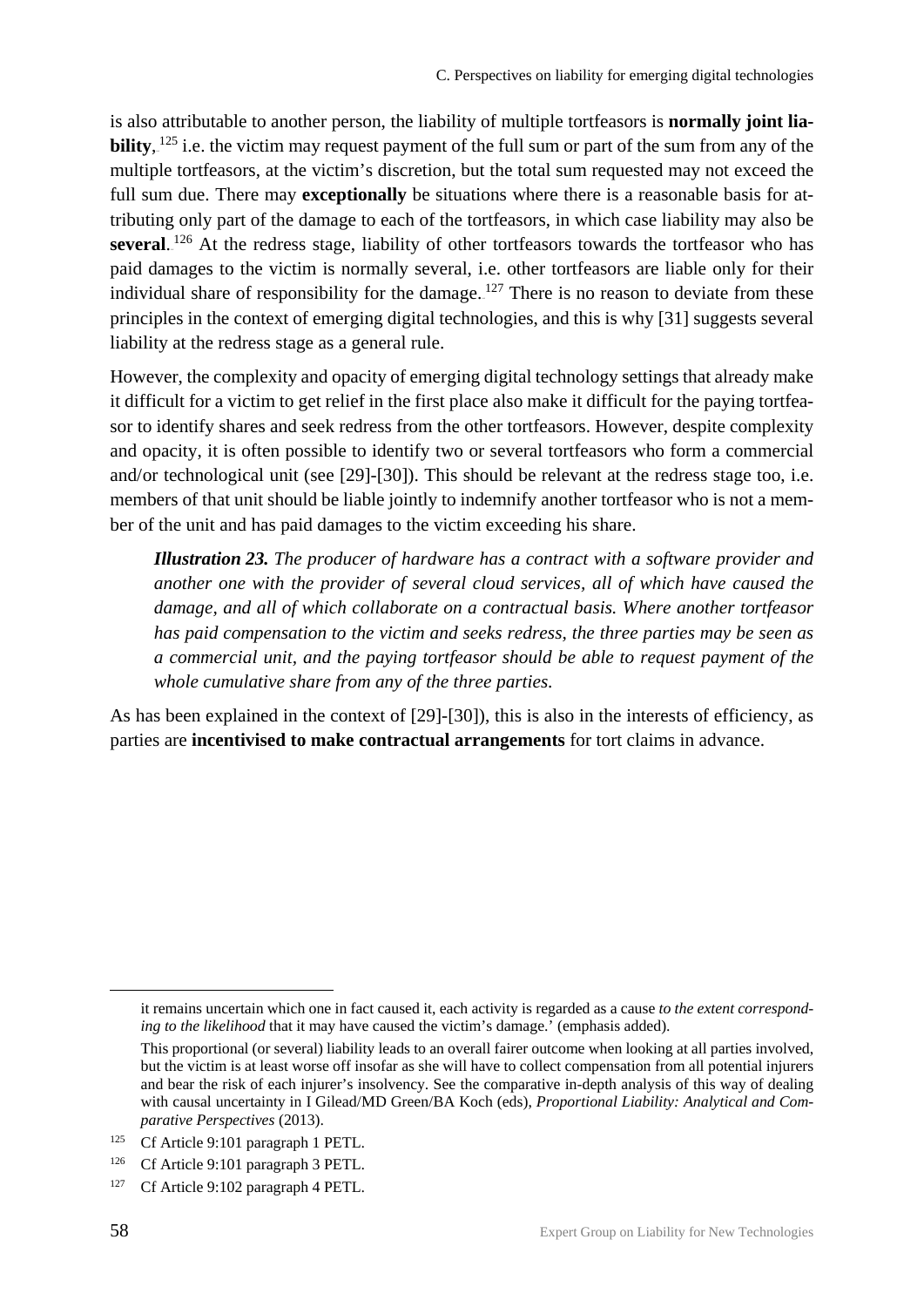#### <span id="page-60-0"></span>**16. Damage to data ([32])**

- **[32] Damage caused to data may lead to liability where** 
	- **(a) liability arises from contract; or**
	- **(b) liability arises from interference with a property right in the medium on which the data was stored or with another interest protected as a property right under the applicable law; or**
	- **(c) the damage was caused by conduct infringing criminal law or other legally binding rules whose purpose is to avoid such damage; or**
	- **(d) there was an intention to cause harm.**

In terms of damage caused, the emergence of digital technologies has brought about some gradual shifts, but only little disruptive change. There is one exception, which is strictly speaking likewise a gradual change, but whose dimension is such that it may be considered disruptive: the significance of damage to data, such as by the deletion, deterioration, contamination, encryption, alteration or suppression of data. With much of our lives and our 'property' becoming digital, it is no longer appropriate to limit liability to the tangible world. However, neither is it appropriate to simply equate data with tangible property for the purposes of liability.

Most legal systems do not have much of an issue when it comes to **contractual liability**, in particular where there was negligence of the contracting partner.

*Illustration 24. A stores all her files in cloud space provided by cloud space provider C on the basis of a contract. C has failed to properly secure the cloud space, which is why an unknown hacker deletes all of A's photos. C will normally be liable to A on a contractual basis. Liability would in any case be for the economic loss, e.g. any costs A has to incur for restoring the files. Whether or not A would receive compensation for the noneconomic loss associated with the loss of family memories would depend on the national legal system in question.* 

Things are less obvious for liability in tort, at least in a number of jurisdictions. For a long time, some jurisdictions have been solving the issue by considering damage to data as damage to the **physical medium** on which the data was stored. This should still be possible.

*Illustration 25. Imagine A had stored all her files on her personal computer's hard disk drive at home. Neighbour B negligently damages the computer, making the files illegible. Irrespective of the qualification of damage to data, this was in any case unlawful damage to A's tangible property (the hard disk drive), and already for this reason B would be liable.* 

However, this approach does not lead to satisfactory results where the owner of the medium is not identical with the person who has a protected legal interest in the data.

The most difficult question is what amounts to a protected legal interest that is sufficiently akin to property. The NTF of the Expert Group discussed in some depth whether there should also be liability in tort where the relevant data was protected by **intellectual property** law or a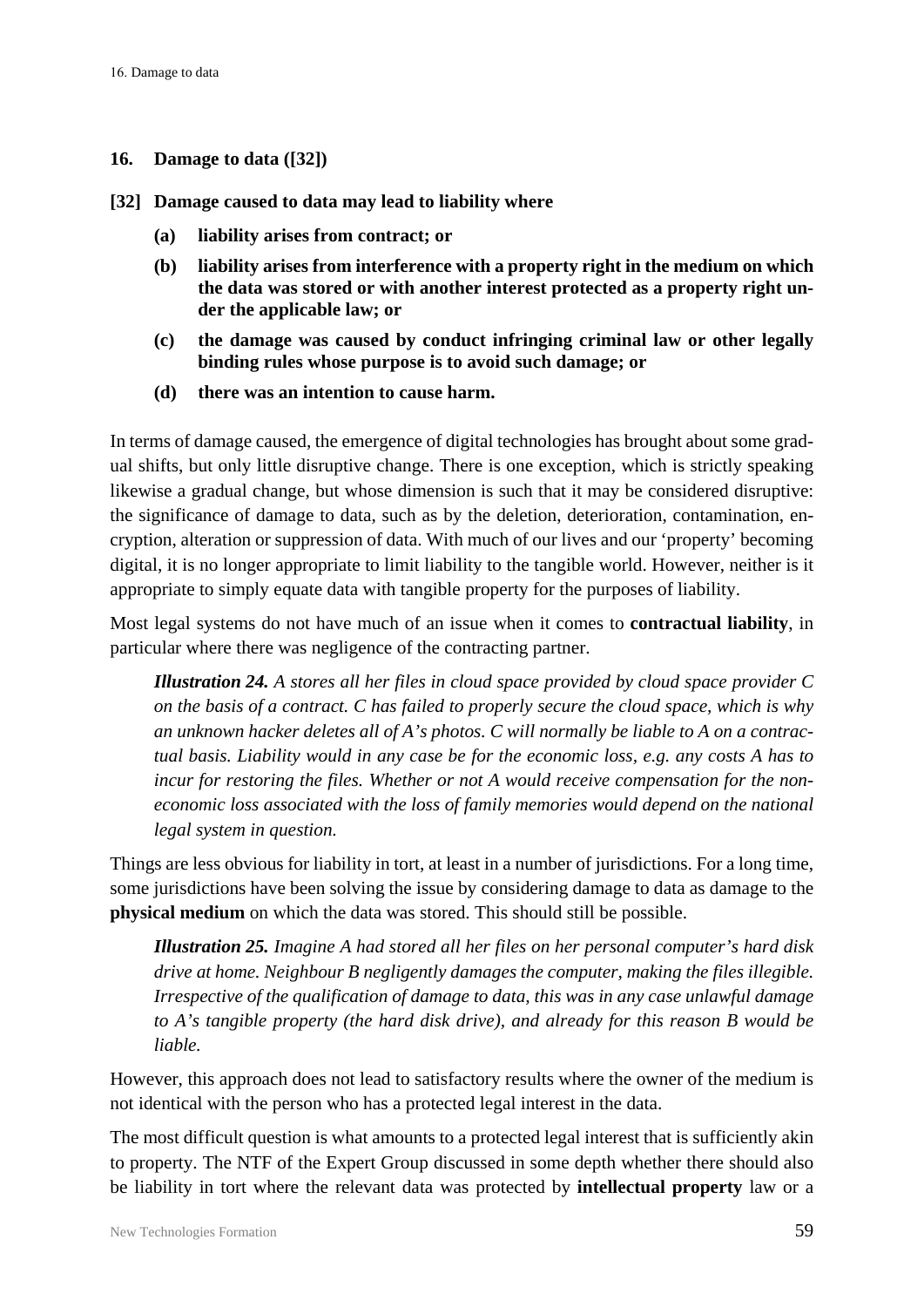similar regime, such as database protection or trade secret protection. However, at the end of the day it does not seem to make sense to focus on IP protection, because the reasons the legislator introduces IP rights for intellectual achievement have little to do with the reasons a particular copy on a particular medium should be protected.

*Illustration 26. A has all her files stored in cloud space provided by C. Without any negligence on C's part, B negligently damages C's servers and all of A's files are deleted. It is not clear why it should make a difference to B's liability whether (a) the files contained text or photos to which A held the copyright, (b) the files contained text or photos to which third parties held the copyright, or (c) the files contained machine data of great economic value, to which nobody held any copyright or other IP right.* 

Depending on the applicable legal system, there may, however, be other legal interests that are protected with third-party effect (not only against a contracting party or other particular party), such as possession.

Data being sufficiently akin to property is just one of the justifications for recognising tort liability where data has been damaged. Alternatively, there should be liability where the damage has been caused by conduct amounting to a criminal act, in particular an **activity that is un**lawful under international law such as the Budapest Convention on Cybercrime, <sup>128</sup> or where it has infringed other conduct-related rules such as product safety legislation whose purpose is to avoid such damage.

*Illustration 27. If B in Illustration 26 hacks the cloud space and deletes A's files, this normally qualifies as criminal conduct and B should be liable.* 

This purpose should ideally be expressed by the language of such legislation. One example, where it has been made very clear, is the General Data Protection Regulation (GDPR). Article 82 explicitly states that there is liability where damage has been caused by infringing the requirements of the GDPR.

In defining such **conduct-related rules** the law should give due consideration, in particular, to the ubiquity of data and its significance as an asset. While it would theoretically be possible to introduce, for example, a standard stating very broadly that it is generally prohibited to access, modify etc. any data controlled by another person and to attach liability if this standard is breached, this might result in excessive liability risks because all of us are, in one way or another, constantly accessing and modifying data controlled by others.

Last but not least, most jurisdictions would agree that damage to data should lead to liability where the tortfeasor was acting with an **intention** to cause harm.

<sup>&</sup>lt;sup>128</sup> Convention on Cybercrime, Council of Europe Treaty No. 185, 23 November 2001 ('Budapest Convention').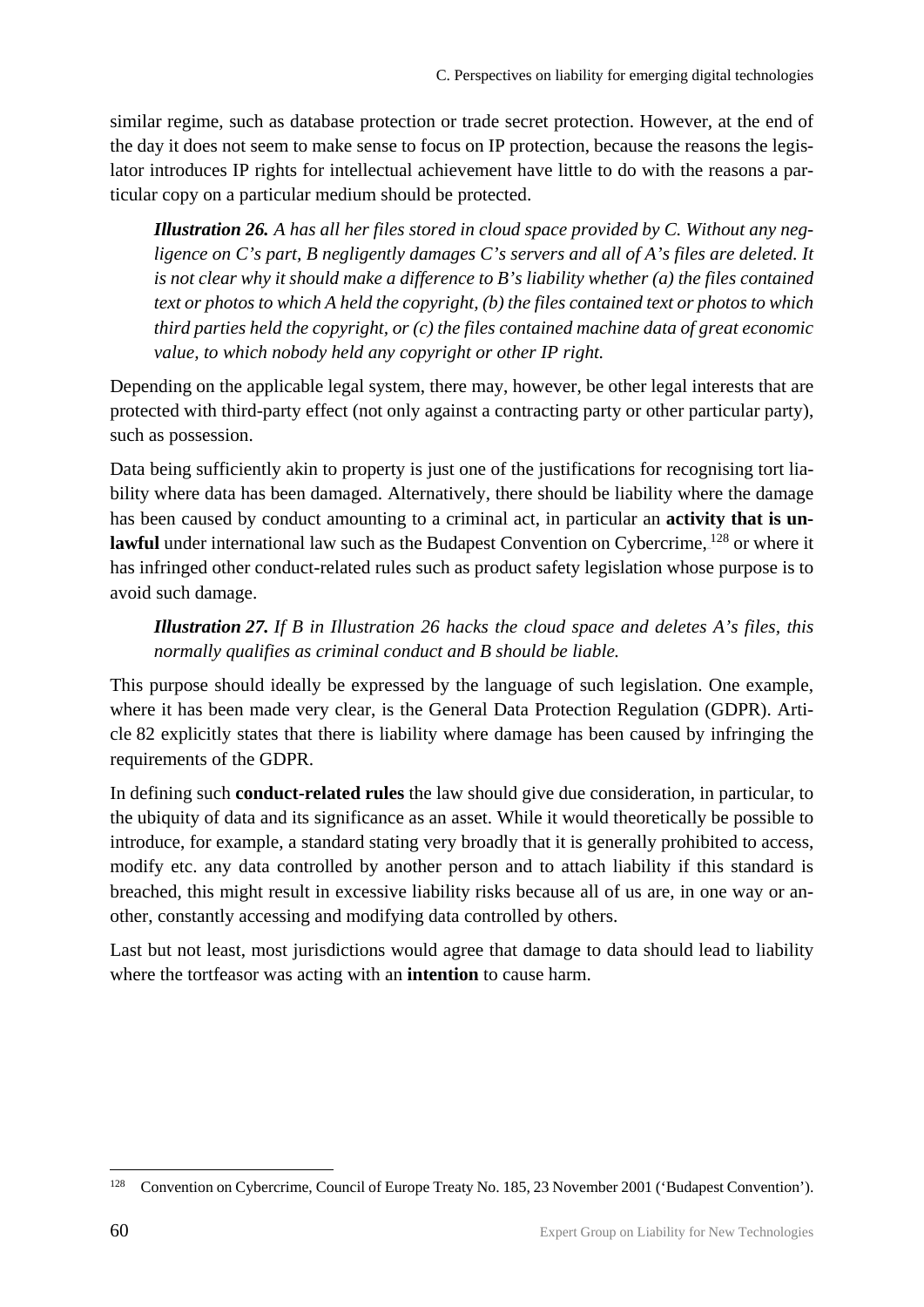#### <span id="page-62-0"></span>**17. Insurance ([33])**

### **[33] The more frequent or severe potential harm resulting from emerging digital technology, and the less likely the operator is able to indemnify victims individually, the more suitable mandatory liability insurance for such risks may be.**

Statutory strict liability regimes in particular.<sup>129</sup> often come with a requirement that the person to whom the risk is attributable must take out **insurance** cover against her risk of liability. This is typically explained with a need to protect future victims against the **risk of the liable per**son's insolvency.<sup>130</sup> However, from an economic analysis point of view, the insurance requirement rather fosters the internalisation of the costs of the activities that the liable person (permissibly) pursues.<sup>131</sup>

Either way, compulsory liability insurance should not be introduced without a careful analysis of whether it is really needed, rather than automatically linked to a certain activity. After all, the tortfeasor may be able to compensate victims of her activities out of her own funds if the overall losses to be expected can be covered even without insurance. Also, the market may simply not offer insurance cover for a certain risk, particularly if it is difficult to calculate due to missing experience, which is quite likely with new technologies (and may therefore also be a problem with emerging digital technologies). Requiring insurance in the latter situation may effectively prevent the deployment of the technology, if this requires proof of insurance despite the fact that no-one on the market is willing to underwrite such yet unknown risks.

This may in part be remedied by **capping liability** for certain risks at a pre-determined (though regularly adjusted) amount, as is often the case with statutory strict liability regimes. One could also imagine a less specific requirement to provide cover (so not necessarily by taking out insurance, but also other financial securities). $132$ 

Nevertheless, as experience in at least some fields (mostly motorised traffic) has shown, mandatory liability insurance can work well and is indeed appropriate under certain conditions. From an insurance perspective, certain sectors are the most suited to **compulsory insurance** 

<sup>&</sup>lt;sup>129</sup> Mandatory liability insurance is by no means exclusively linked to strict liability; see the extensive list of statutory insurance requirements for both strict and fault liability in A Fenyves et al (eds), *Compulsory Liability Insurance from a European Perspective* (2016) 445 ff.

<sup>130</sup> D Rubin, 'Conclusions', in Fenyves (fn 129) 431. Cf also the Commission Staff Working Document (fn 8) 21: 'In order to facilitate the victim's compensation and protecting the victim from the risk of insolvency of the liable person, it could be discussed, among other solutions, whether various actors in the value chain should be required to take out insurance coverage as it is the case today for cars.'

<sup>131</sup> M Faure, 'Economic Criteria for Compulsory Insurance', The Geneva Papers on Risk and Insurance 31 (2006) 149, who also highlights at 158 'that lawyers often view especially third-party insurance as an instrument of victim protection, whereas economists would stress the fact that insurance is an instrument to remove risk from the risk-averse injurer or to cure the risk of underdeterrence'.

<sup>132</sup> D Rubin (fn 130) 436; M Faure (fn 131) 162 f.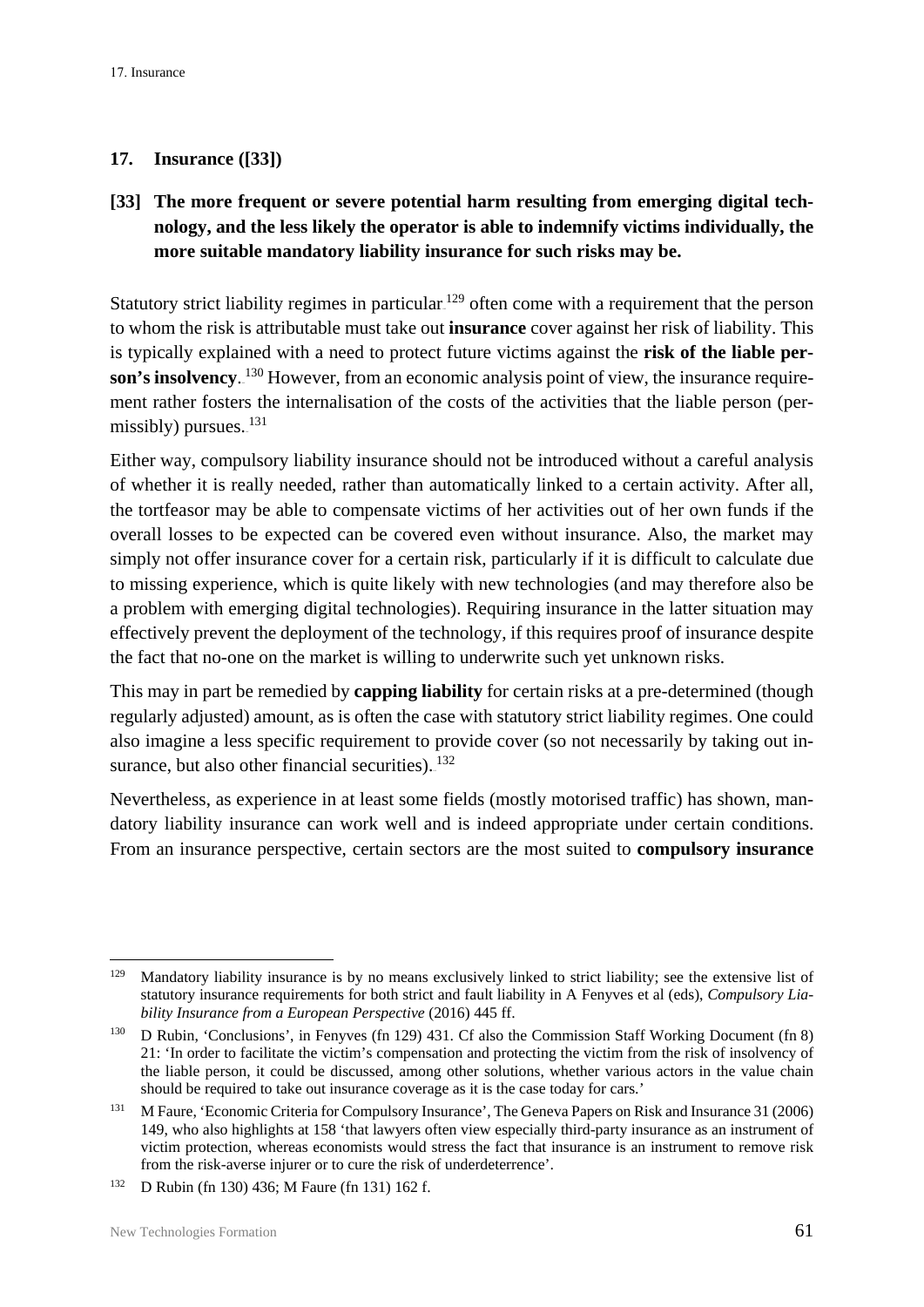**schemes**, including transportation, industries with a high potential for personal injury and/or environmental harm, hazardous activities and certain professional sectors. <sup>133</sup>

Therefore, it may indeed be advisable to make liability insurance cover compulsory for certain emerging digital technologies. This is particularly true for highly significant risks (which may either lead to substantial harm.<sup>134</sup> and/or cause frequent losses), where it seems unlikely that potential injurers will be capable of compensating all victims themselves (either out of their own funds, with the help of alternative financial securities, or through voluntary self-insurance).

If mandatory liability insurance is introduced, the insurer should have a recourse claim against the tortfeasor. In risk scenarios comparable to those of motorised traffic, a direct action of victims against the insurer may also be advisable. $135$ 

#### <span id="page-63-0"></span>**18. Compensation funds ([34])**

## **[34] Compensation funds may be used to protect tort victims who are entitled to compensation according to the applicable liability rules, but whose claims cannot be satisfied.**

If liability regimes described above (producer's and operator's strict liability and wrongdoer's fault-based liability) function properly, there is no need to establish new kinds of compensation funds, funded and operated by the state or other institutions and aiming to compensate victims for losses suffered as a result of operating emerging digital technologies. It is advisable, however, to ensure that in the areas where compulsory liability insurance is introduced, a compensation fund is also in place to redress damage caused by an **unidentified or uninsured tech**nology.<sup>136</sup> Article 10 of the Motor Insurance Directive may serve as a model for such a scheme.

As hacking is a serious threat to users of software-based technologies and traditional tort law rules may often prove insufficient because of the victim's **inability to identify the tortfeasor**, it may be advisable to introduce a non-fault compensation scheme equivalent to that applicable to victims of violent crimes, $137$  if and to the extent that a cybercrime constitutes an offence

<sup>133</sup> B Tettamanti/H Bär/J-C Werz, 'Compulsory Liability Insurance in a Changing Legal Environment – An Insurance and Reinsurance Perspective', in Fenyves (fn 129) 343 (359).

<sup>&</sup>lt;sup>134</sup> However, one should keep in mind that the risk of extremely high or even catastrophic losses may not be (fully) insurable and require, for example, a public-private partnership, as experience in the US has shown with covering the risks of nuclear power plants (<https://www.nrc.gov/reading-rm/doc-collections/factsheets/nuclear-insurance.html>).

<sup>&</sup>lt;sup>135</sup> Cf Article 15:101 Principles of European Insurance Contract Law (PEICL).

<sup>136</sup> This is also supported by the EP Resolution on 'Civil Law Rules on Robotics' (fn 4), no 59 lit b. However, Parliament also suggests to expand the scope of a compensation fund in lit c, combining it with limited liability of those contributing to such a fund. In lit d, Parliament considers 'to create a general fund for all smart autonomous robots' or individual funds per category of robots. Such proposals are also put forward in academic writing, see, for example, K Abraham/R Rabin, 'Automated Vehicles and Manufacturer Responsibility for Accidents: A New Legal Regime for a New Era', <https://papers.ssrn.com/sol3/papers. cfm? abstract\_id= 3151133>.

<sup>&</sup>lt;sup>137</sup> Under national implementations of Council Directive 2004/80/EC of 29 April 2004 relating to compensation to crime victims.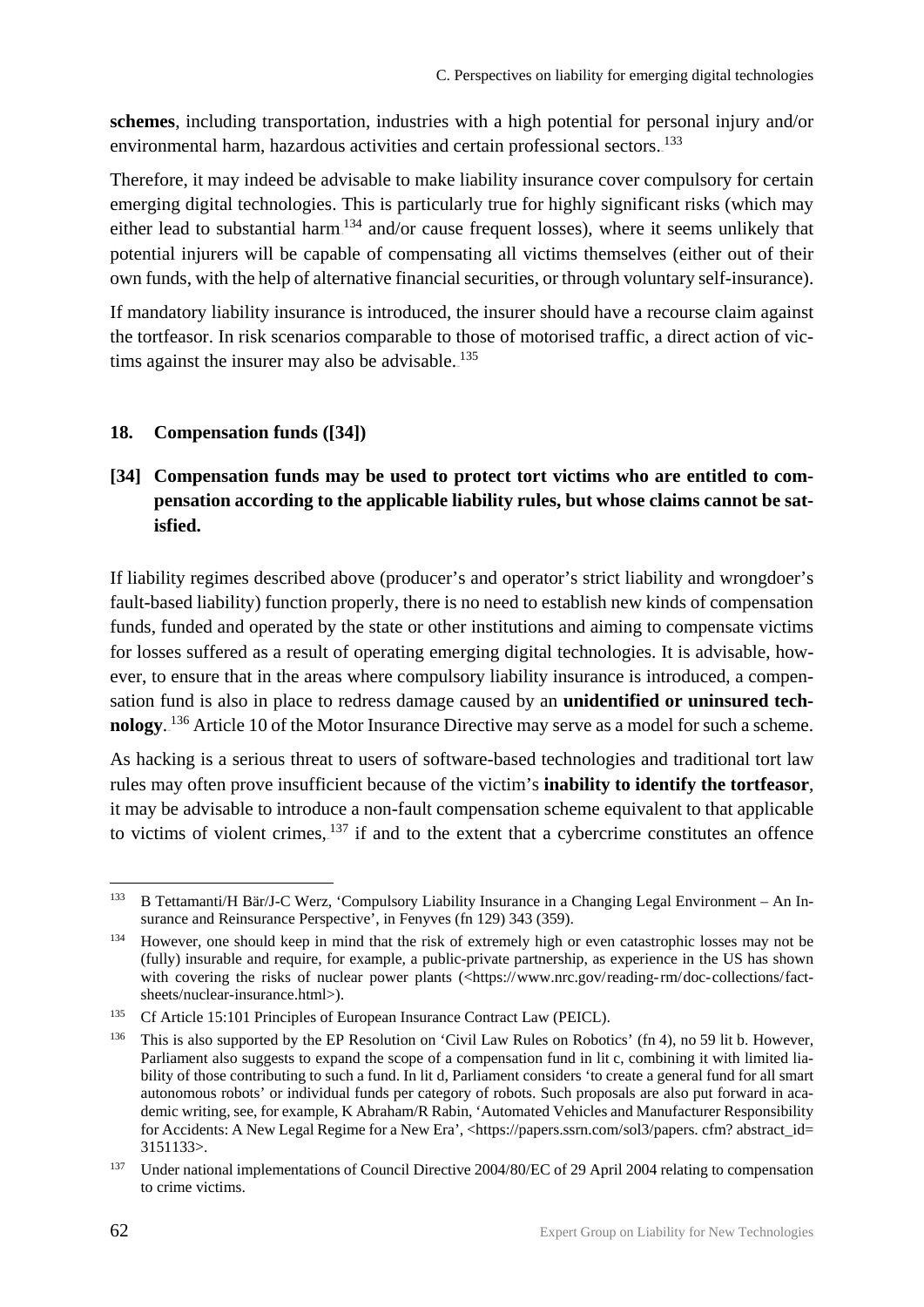equivalent to the latter. Persons who have suffered serious personal injuries as a result of cybercrime could therefore be treated the same way as victims of violent crime.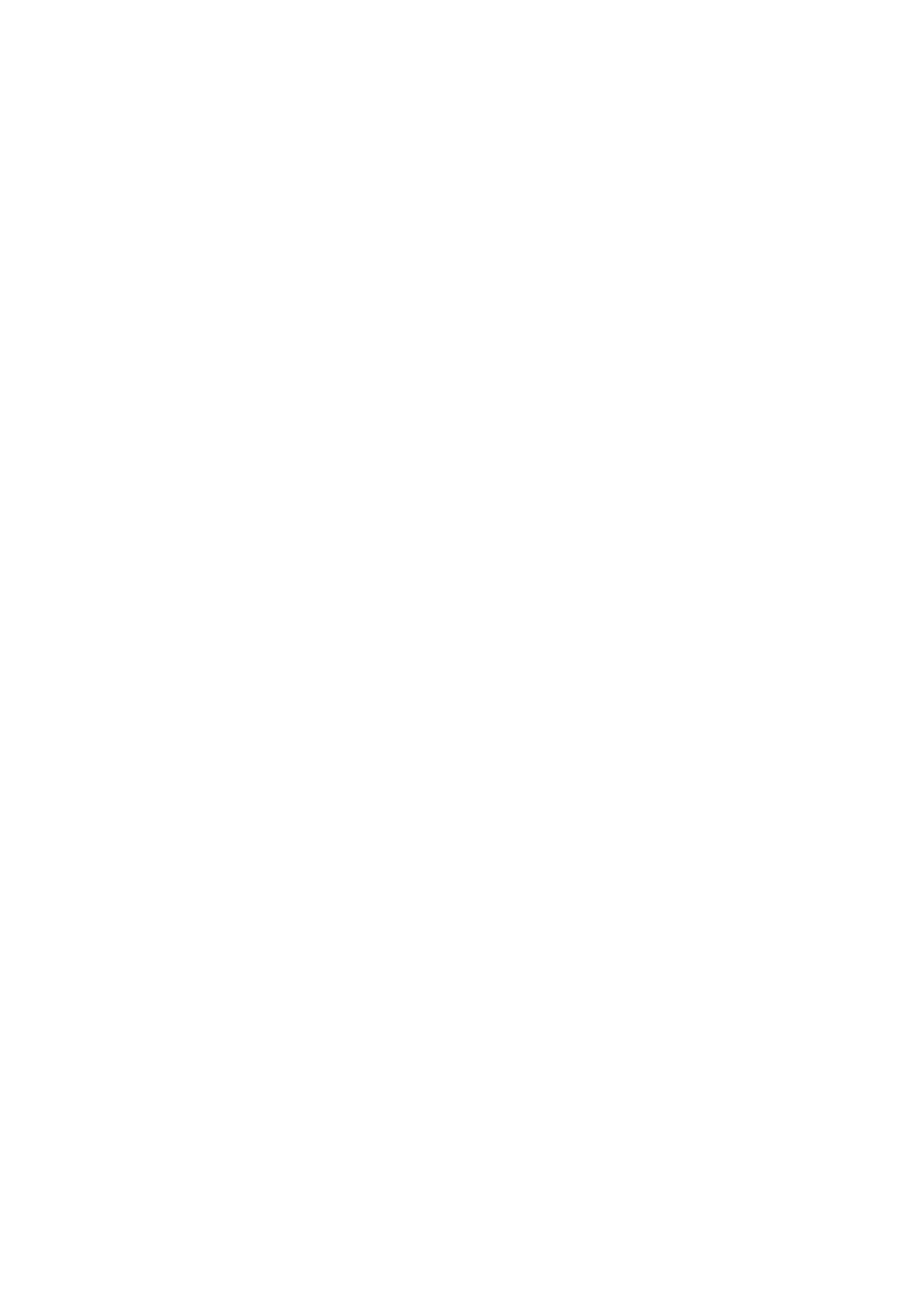# <span id="page-66-0"></span>**Annex: The New Technologies Formation of the Expert Group on Liability for New Technologies**

#### <span id="page-66-1"></span>**Members**

- Ryan ABBOTT (United Kingdom/United States of America)
- Georg BORGES (Germany)
- Eugenia DACORONIA (Greece)
- Nathalie DEVILLIER (France)
- **Marlena JANKOWSKA-AUGUSTYN (Poland)**
- Ernst KARNER (Austria)
- Bernhard Alexander KOCH (Austria)
- Alžběta KRAUSOVA (Czech Republic)
- Piotr MACHNIKOWSKI (Poland)
- Maria Lillà MONTAGNANI (Italy)
- Marie MOTZFELDT (Denmark)
- Finbarr MURPHY (Ireland)
- Ugo PAGALLO (Italy)
- Teresa RODRIGUEZ DE LAS HERAS BALLELL (Spain)
- Gerald SPINDLER (Germany)
- Christiane WENDEHORST (Austria/Germany)

#### <span id="page-66-2"></span>**Institutional Observers from the Product Liability Formation**

- Cooley (UK) LLP (United Kingdom)
- Universidad Carlos III de Madrid (Spain)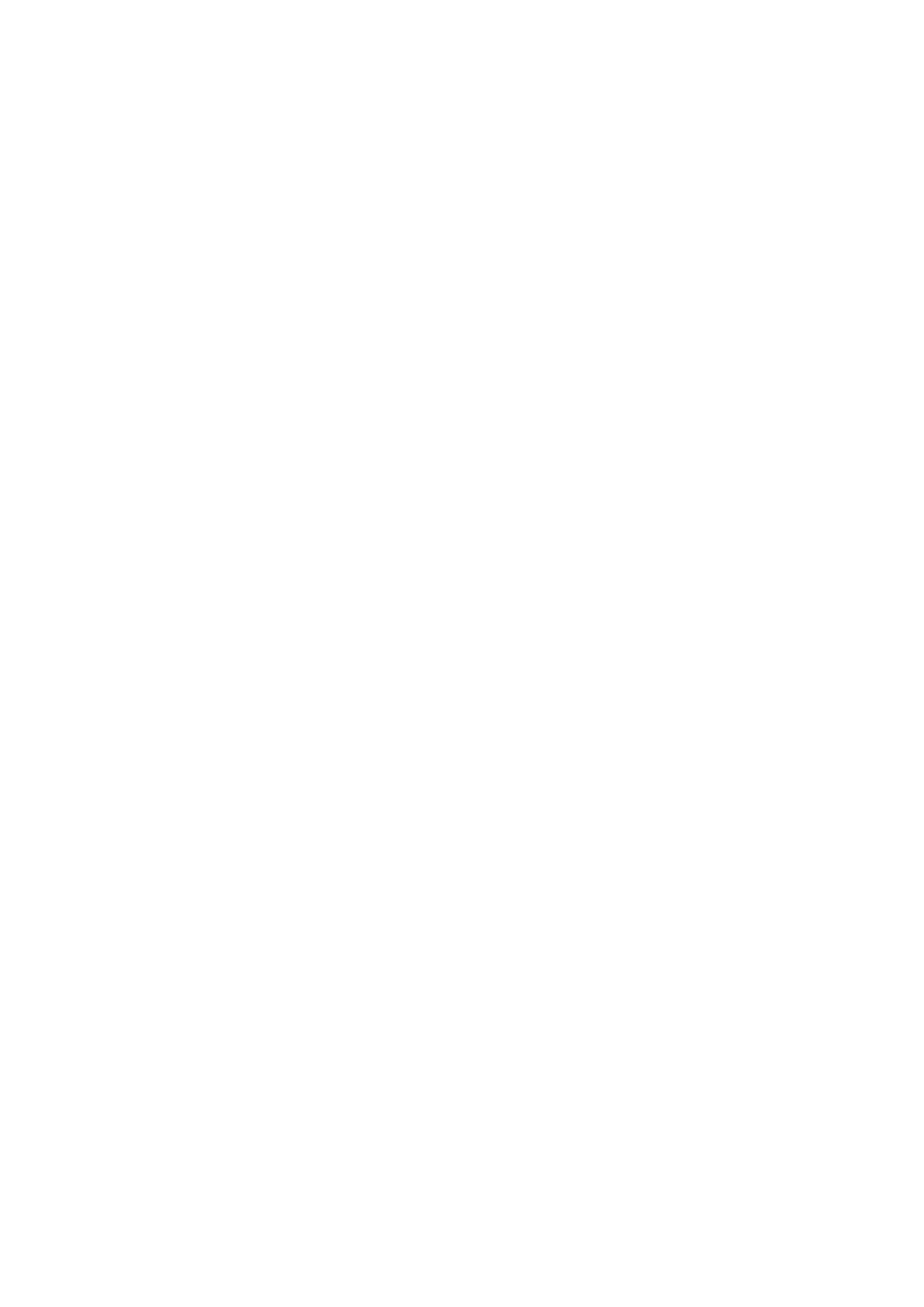#### Getting in touch with the EU

#### In person

All over the European Union there are hundreds of Europe Direct information centres. You can find the address of the centre nearest you at: [https://europa.eu/european-union/contact\\_en](https://europa.eu/european-union/contact_en)

#### On the phone or by email

Europe Direct is a service that answers your questions about the European Union. You can contact this service:

– by freephone: 00 800 6 7 8 9 10 11 (certain operators may charge for these calls),

– at the following standard number: +32 22999696 or

– by email via: [https://europa.eu/european-union/contact\\_en](https://europa.eu/european-union/contact_en)

#### Finding information about the EU

#### Online

Information about the European Union in all the official languages of the EU is available on the Europa website at: [https://europa.eu/european-union/index\\_en](https://europa.eu/european-union/index_en)

#### EU publications

You can download or order free and priced EU publications at:<https://publications.europa.eu/en/> publications. Multiple copies of free publications may be obtained by contacting Europe Direct or your local information centre (see [https://europa.eu/european-union/contact\\_en\)](https://europa.eu/european-union/contact_en).

#### EU law and related documents

For access to legal information from the EU, including all EU law since 1952 in all the official language versions, go to EUR-Lex at: http://eur-lex.europa.eu

#### Open data from the EU

The EU Open Data Portal (<http://data.europa.eu/euodp/en>) provides access to datasets from the EU. Data can be downloaded and reused for free, both for commercial and non-commercial purposes.